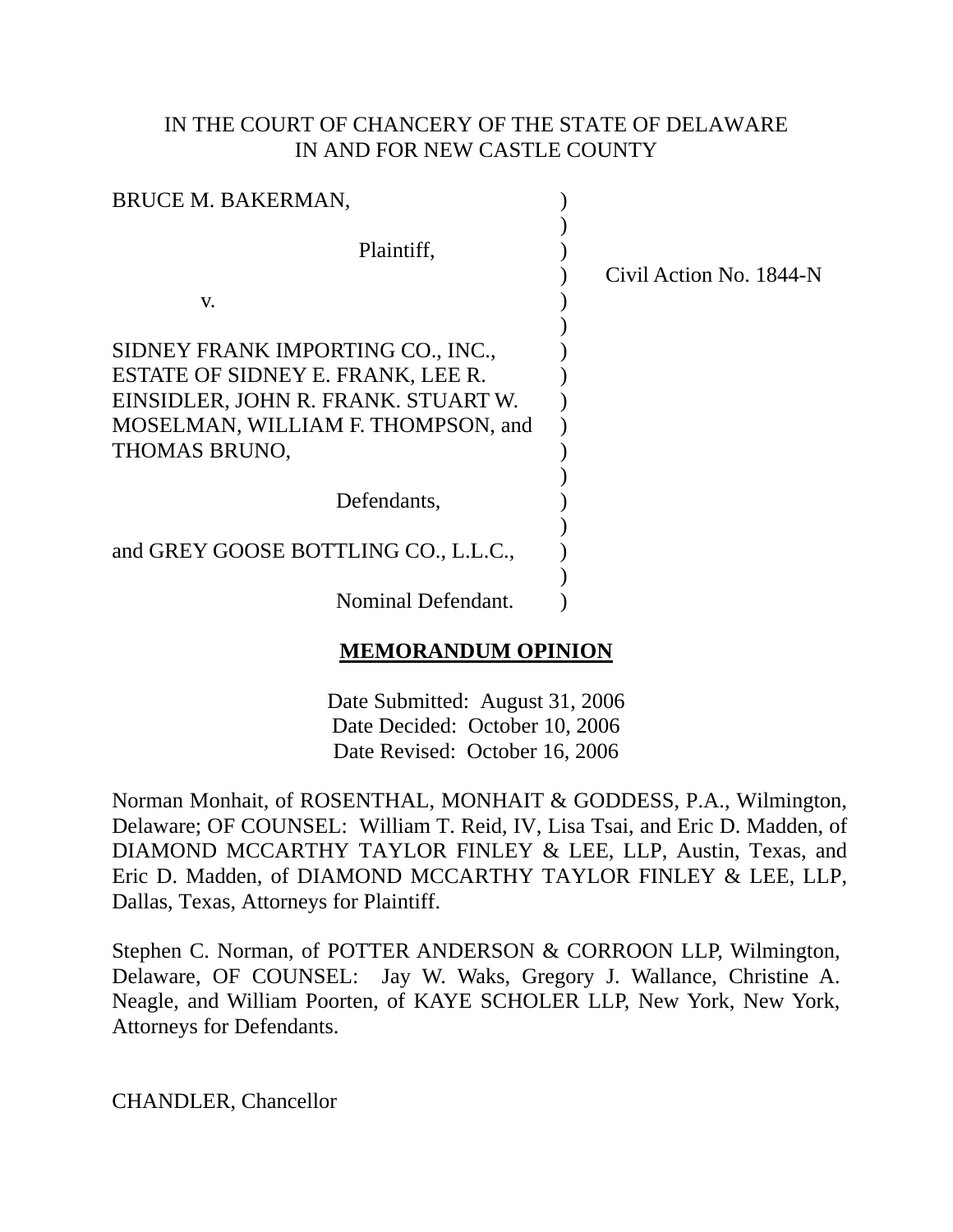In 2000, a company's chief legal counsel was granted a membership interest in a non-wholly owned subsidiary. Four years later, the company negotiated a multi-billion dollar sale of it and its subsidiary's assets to a third party that required the unanimous consent of the subsidiary's members. After receipt of such consents, the transaction was consummated. One month following the sale, the chief legal counsel to the parent was terminated. He has since brought this lawsuit, claiming among other things that the managers of the subsidiary breached their fiduciary duty by abdicating nearly all of the consideration paid by the third party acquiror to the subisidiary's parent. In addition, he alleges that his consent as a member of the subsidiary was coerced.

Before me is defendants' motion to dismiss the complaint. For the reasons set forth below, the motion is granted in part and denied in part. Part I of this Opinion sets out the factual background that gave rise to this lawsuit. Part II delineates plaintiff's claims, defendants' responses to those claims, and the standard to be applied at this stage of the proceedings. Part III examines and applies the legal principles governing each claim. This Part concludes that two claims, for tortious interference with contract and for unjust enrichment, must be dismissed. The remaining claims—direct and derivative claims related to fiduciary breaches and to contractual breaches—all survive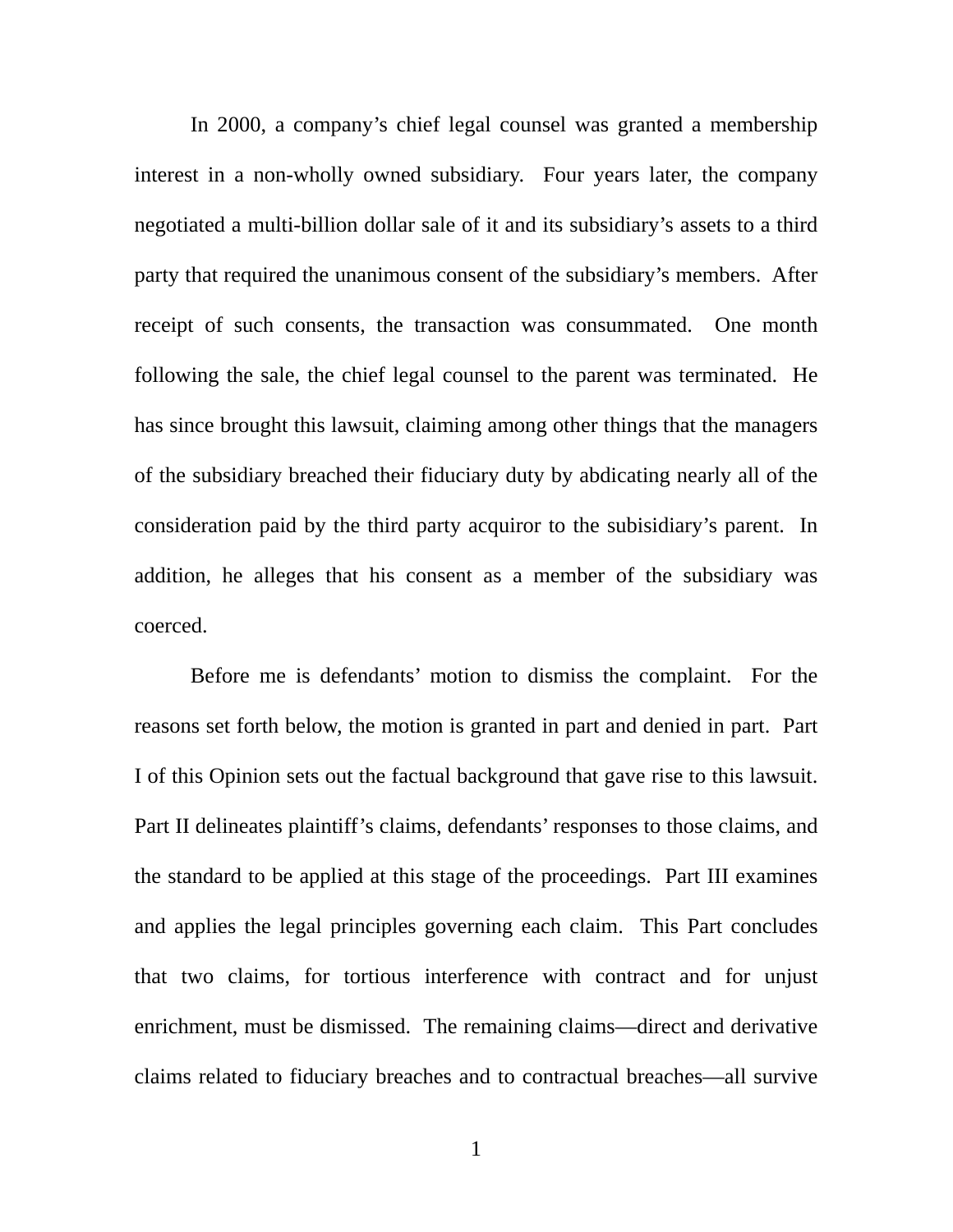the defendants' challenge at this stage. Finally, Part IV summarizes the conclusions.

### **I. FACTUAL BACKGROUND**

As required, the facts are drawn from the complaint, the documents it incorporates, and facts not subject to reasonable dispute.<sup>[1](#page-2-0)</sup>

#### *A. The Makings of a Superpremium Vodka*

Sidney Frank began working in the liquor business for his in-laws in the 1940's and for thirty years sold Scotch all over the world. After a falling out with the family in 1972, Sidney Frank formed Sidney Frank Importing Co. ("SFIC"). SFIC purchased the U.S. rights to a brandy and a then littleknown German sipping liqueur called Jägermeister and plodded on until the mid-1980's, when Frank discovered a bar in New Orleans that served shots of chilled Jägermeister. Promoting chilled shots of Jägermeister in college bars, and sending out teams of models to college barrooms to sell and dispense the shots and other merchandise, SFIC began enjoying a period of relative success and created a network of solid relationships with major liquor distributors throughout the country that would later prove very useful.

<span id="page-2-0"></span><sup>1</sup> *See In re Gen. Motors (Hughes) S'holder Litig.*, 897 A.2d 162, 169 (Del. 2006) (on a motion to dismiss, trial court may properly take judicial notice of matters that are not subject to reasonable dispute).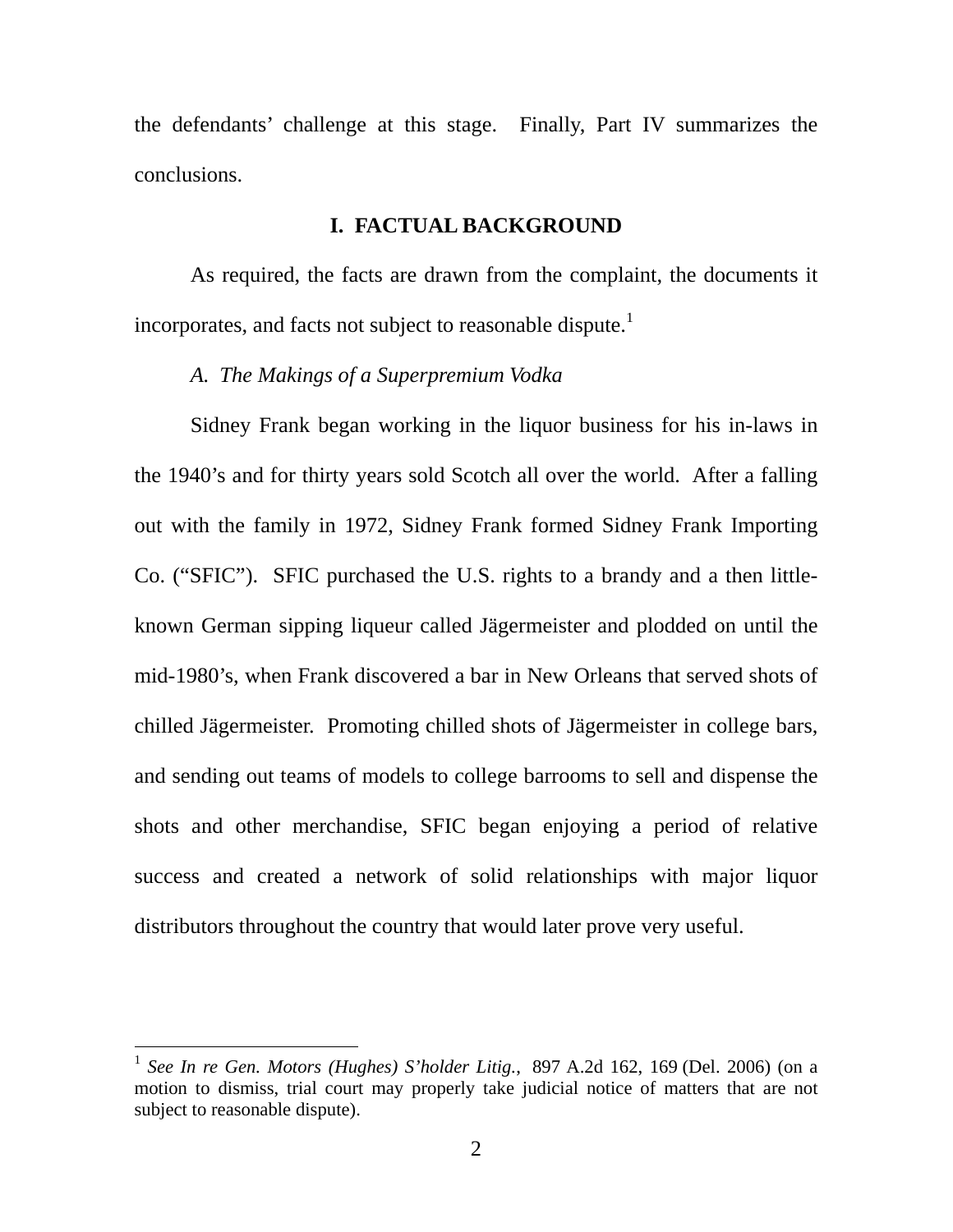SFIC was not alone in creating sensations in the liquor market. In 1979, a Swedish distillery repackaged its vodka into a clear Swedish medicine bottle with crisp blue lettering. With the help of an original and hugely popular ad campaign, Absolut launched vodka from a well drink to a hip drink. Over fifteen years later, following on a more recent trend in the mid-1990's of superpremium vodkas offered in frosted bottles, Sidney Frank decided to launch his own superpremium vodka.

In the late 1990's, however, SFIC was merely a liquor distribution company, which had built its fortune as the U.S. distributor of Jägermeister. SFIC enlisted the help of H. Mounier ("Mounier"), a company already engaged in liquor production in the Cognac region of France. Mounier concocted and developed the formulas and production processes for Grey Goose Vodka, using water that had been filtered through champagne limestone from the Gentè Springs of Cognac, France. SFIC developed a distinctive bottle that was frosted and taller than the rest, with a cutaway of geese in flight, and the French flag.

Mounier, as the exclusive manufacturer of Grey Goose Vodka, began full-scale production in 1997. SFIC, in turn, imported and distributed Grey Goose Vodka, primarily in the United States, the only major market at the time. During 1997, the first year of production, SFIC sold only about 45,000

3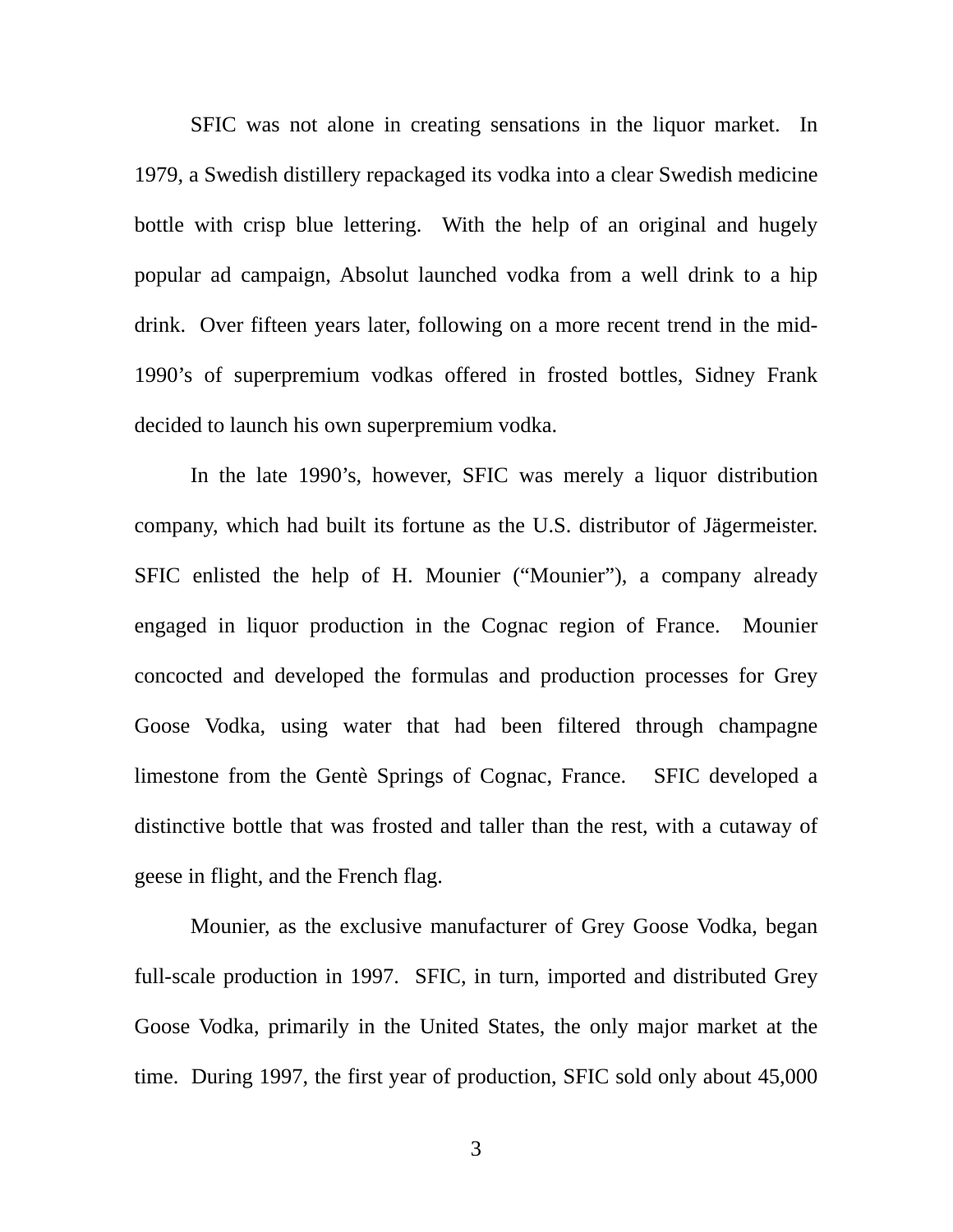cases of Grey Goose Vodka. In 1998, Grey Goose Vodka received the number one vodka rating from the Beverage Testing Institute, a company that produces Consumer Reports-style rankings of alcoholic beverages. By 1999, sales were up to 190,000 cases. SFIC continued to market Grey Goose Vodka as one of the best vodkas in the world, and as a result of the ensuing success, Mounier began producing flavored versions of the vodka, including orange, citrus, and vanilla variations.

## *B. Problems with Mounier and the Creation of the LLC and SAS*

Throughout this time period, SFIC and Mounier operated without any written contract between them. Mounier considered its relationship with SFIC to be a partnership, while SFIC claimed sole rights to the formulas and production processes for Grey Goose Vodka. In September 1999, Mounier's corporate parent filed for bankruptcy protection in France.

In November 1999, Sidney Frank hired Bakerman to serve as his special assistant at SFIC. Several months later, Sidney Frank promoted Bakerman, a licensed attorney, to the position of SFIC's Chief Legal Counsel. Shortly after joining SFIC, Bakerman developed a strategy that would protect and enhance SFIC's and Sidney Frank's interests in Grey Goose Vodka, while also minimizing their potential tax and other liability exposure.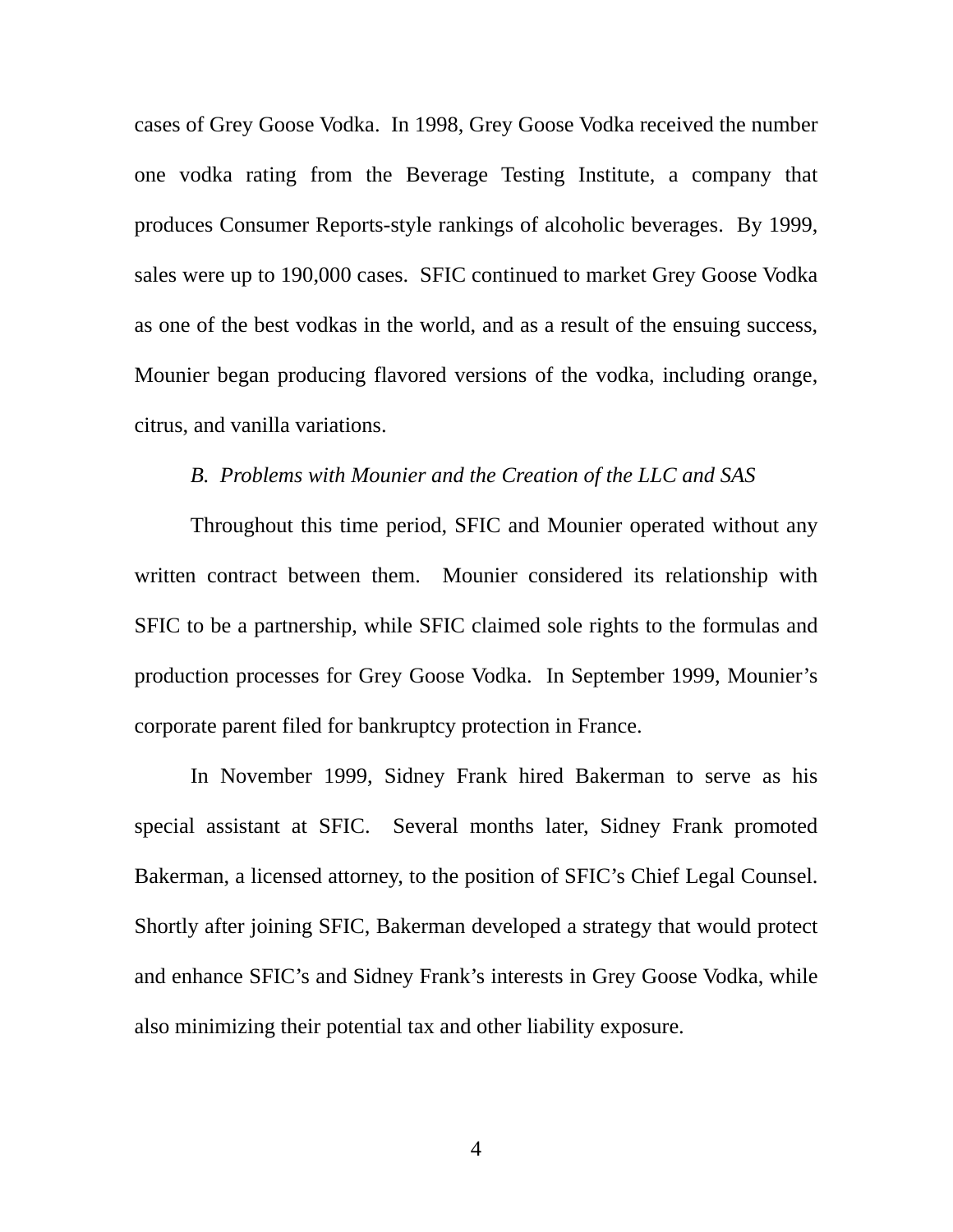On May 22, 2000, Bakerman, Sidney Frank and Lee Einsidler (collectively, the "Founding Members"), formed Grey Goose LLC (the "LLC"). The LLC served as the holding company for a second company formed in July 2000, Grey Goose Bottling France S.A.S. ("SAS"), which would acquire Mounier's interests in the formulas and productions processes for Grey Goose Vodka. The Founding Members intended for the LLC and SAS to generate their own significant profits from the production and sale of vodka.

The SAS bylaws charged management to the individual managers of the LLC; any transfer, assignment or other action with respect to the intellectual property rights of SAS, however, required the approval of the LLC itself. On August 2, 2000, the Founding Members approved the issuance of membership units in the LLC as follows:

| Member                 | Jnits     | Ownership<br>% |
|------------------------|-----------|----------------|
| <b>SFIC</b>            | 100       | 50%            |
| <b>Sidney Frank</b>    | 25        | 12.5%          |
| Eugene Frank           | 15        | 7.5%           |
| <b>Bruce Bakerman</b>  | 10        | 5%             |
| <b>Thomas Bruno</b>    | 10        | 5%             |
| Lee Einsidler          | 10        | 5%             |
| <b>John Frank</b>      | 10        | 5%             |
| <b>Stuart Moselman</b> | 10        | 5%             |
| William Thompson       | 10        | 5%             |
| Total:                 | 200 units | 100%           |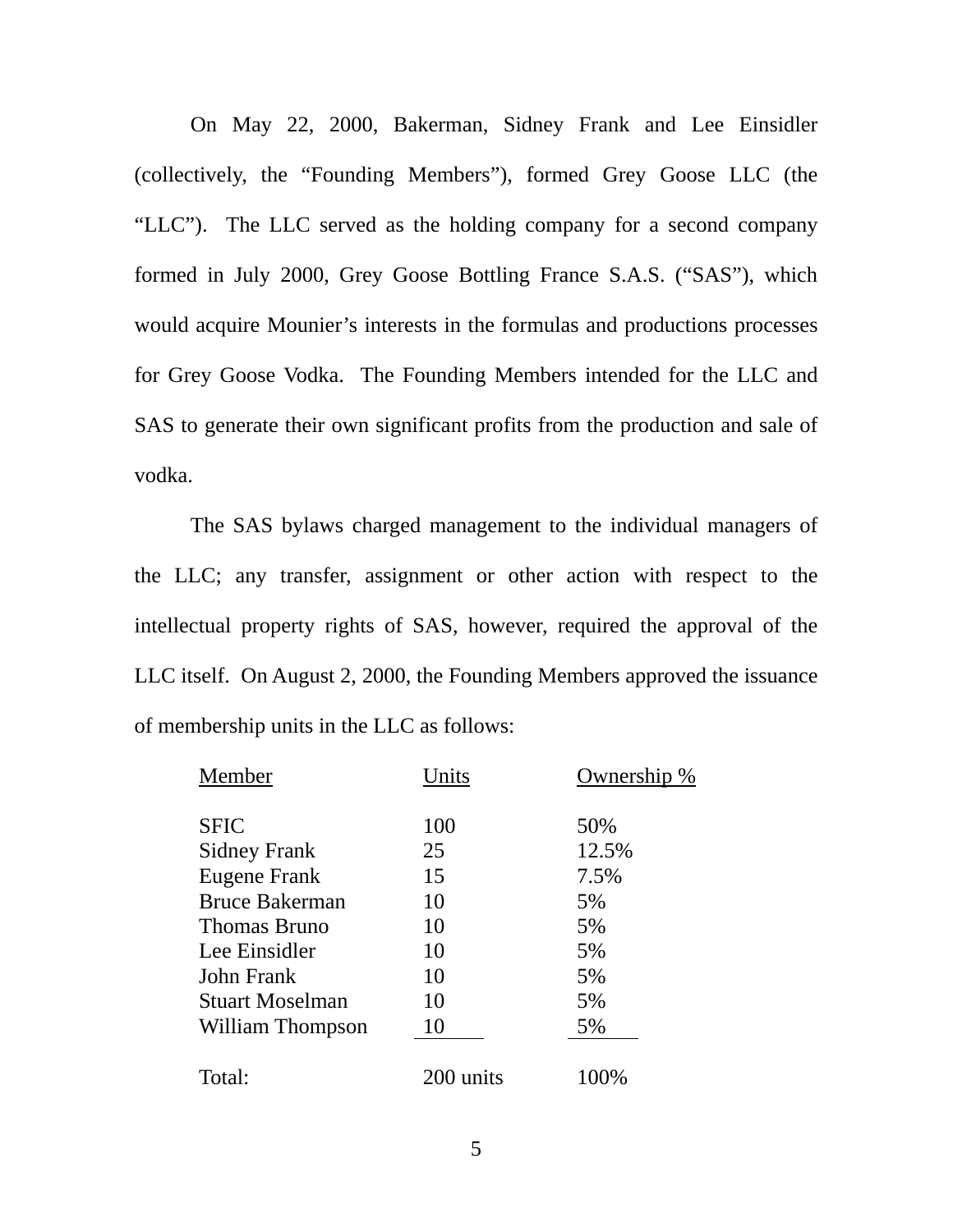According to the LLC's Articles of Organization, the members received their ownership interests due to "their individual efforts and work in organizing the [LLC]," which represented "full and satisfactory consideration for their respective Membership Interests." On more than one occasion, Bakerman communicated to Sidney Frank and Lee Einsidler that he had a potential conflict of interest in obtaining a membership interest in the LLC. Independent legal counsel, White & Case LLP, advised SFIC and the LLC throughout the formation of the LLC and did not object to Bakerman's membership in the LLC.

The LLC's Operating Agreement contained several important riders, the most important of which required the unanimous written consent by the members for, among other things, any sale of all or substantially all of the LLC's business or assets.

During the next few years, SAS operated as a subsidiary of SFIC (controlled through the LLC). SAS obtained the trademark and trade dress of Grey Goose Vodka in approximately 40 countries. Finally resolving the dispute with Mounier in 2002, SAS secured complete control of the production process and rights in the formula for Grey Goose Vodka. SAS further received significant controls over Mounier's actual production of the vodka. With the dispute resolved, SAS entered into numerous distributorship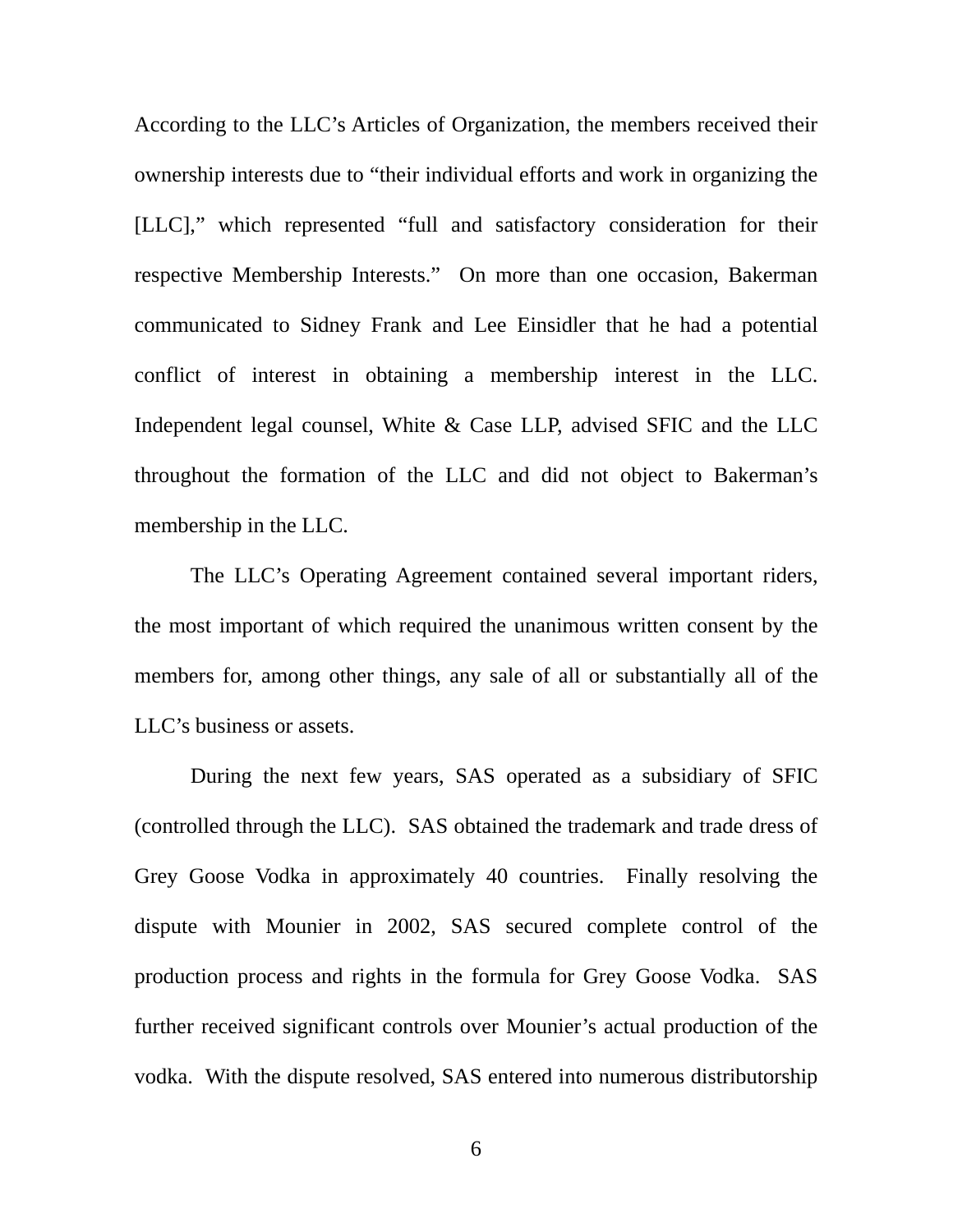agreements for Grey Goose Vodka in countries throughout the world, including Australia, China, Hong Kong, Greece, Italy, Russia, and the United Kingdom.

## *C. Exponential Growth and the Bacardi Sale*

Sales of Grey Goose Vodka increased exponentially between 1999 and 2004. In 1999, SFIC sold approximately 190,000 cases of the vodka. In 2003 SAS sold more than 2.3 million cases of Grey Goose Vodka. SFIC estimated that SAS would sell nearly 3 million cases in 2004. SAS sold most of its production to SFIC for distribution in the United States. Plaintiff alleges that the transfer price (from SAS to SFIC) sorely undervalued the cases of vodka. SAS received only a few dollars per case from SFIC, but SFIC received as much as \$72 per case from its arm's-length sales of the vodka in various international markets. Nonetheless, even with these allegedly depressed transfer prices on the bulk of its sales, SAS had annualized net income of approximately \$2.5 million as of June 2004.

The success of Grey Goose Vodka and other superpremium vodkas did not go unnoticed by the larger spirits companies. After a period of confidential negotiations, SFIC signed a letter of intent on March 2, 2004, to sell the Grey Goose Vodka business to Bacardi, the world's largest privately held spirits company. The negotiations proceeded over the course of the next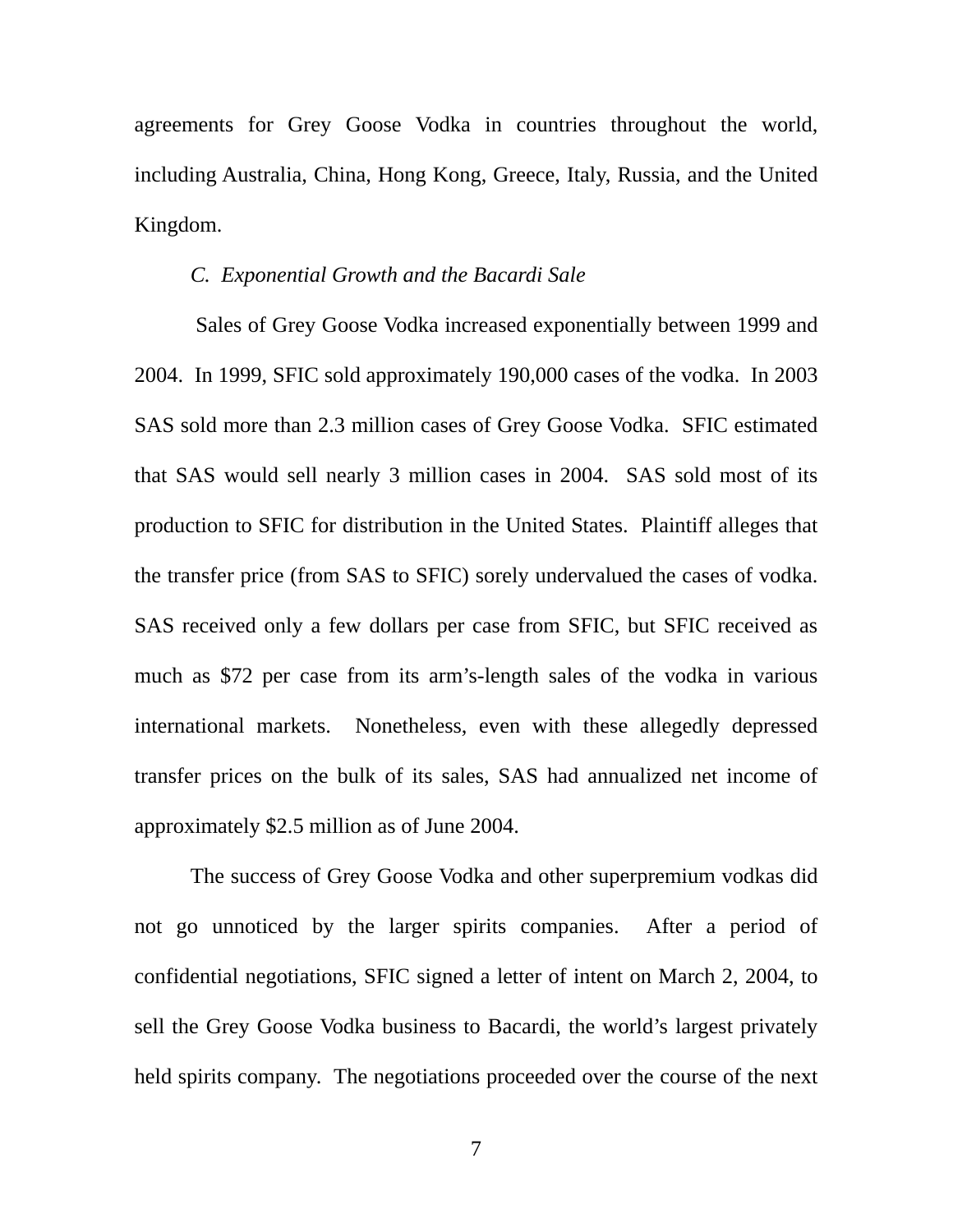three months and were largely handled by SFIC executives and outside counsel, to the exclusion of Bakerman.

## *D. The Allocation and Bakerman's Consent*

Only in early June was Bakerman informed of the imminent sale to Bacardi. On June 17, Bakerman asked William Presti, an SFIC officer and inhouse counsel who had participated in the Bacardi negotiations, about the purchase price allocation. Presti responded that he believed that one-third of the proceeds would be allocated to each of the three entities. While such a symmetrical allocation may have been the earliest plan, a number of factors favored an allocation advantageous to SFIC.

First, any portion of the purchase price allocated to SAS would be subject to a host of taxes under French law, including a French transfer tax, which would be higher than U.S. taxes and would reduce the overall proceeds obtained from the sale.

Second, Sidney Frank himself, the controlling shareholder of SFIC, which in turn controlled the LLC and SAS, would receive \$0.70 on the dollar for proceeds to SFIC but only \$0.475 on the dollar for proceeds to the LLC.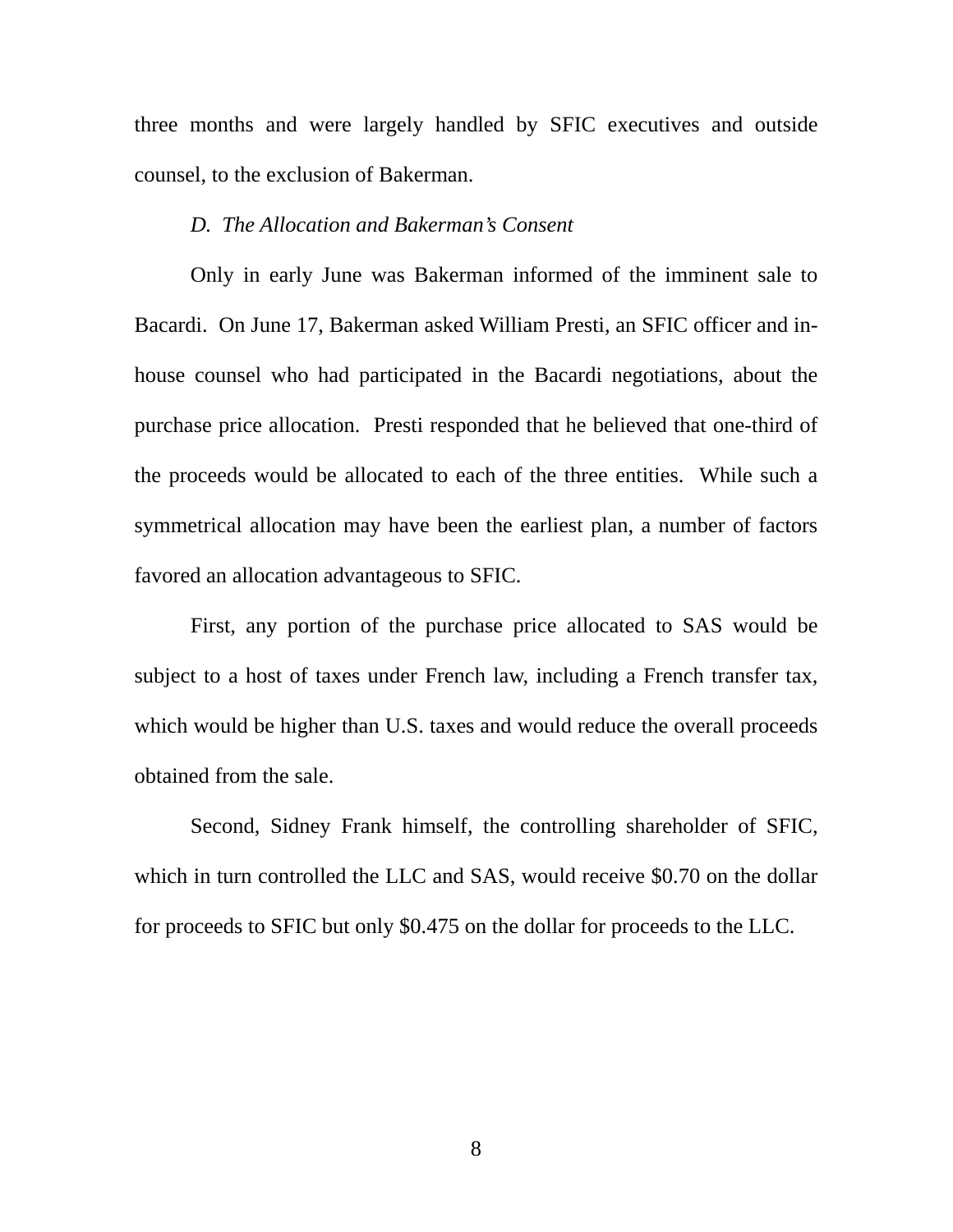Third, two LLC members, Bakerman and Linda Rodman,<sup>[2](#page-9-0)</sup> held shares only in the LLC and did not hold any shares in SFIC. All the other members of the LLC either owned equity in SFIC previously, or had received equity in SFIC pursuant to SFIC's "Stock Warrant Plan for Key Employees" (the "Warrant Plan"). Therefore, while allocations to the LLC would have to be shared with these two LLC members, allocations to SFIC could exclude these two LLC members.

On June 18, 2004, one day after Presti discussed the allocation with Bakerman, and shortly before the scheduled public announcement of the Bacardi sale, Lee Einsidler, on behalf of defendants, asked Bakerman, as a member of the LLC, to sign a unanimous written consent of the members. The consent would authorize the LLC to sell all of SAS's interests in the Grey Goose Vodka product line to Bacardi. After reviewing the consent, Bakerman repeatedly asked for, and eventually received, what was identified as the current draft of the Asset Purchase Agreement between SFIC, the LLC, SAS, and Bacardi (the "APA"). Under the draft APA, the cash portion of the purchase price would be allocated among the sellers as follows:

<span id="page-9-0"></span> $2$  Linda Rodman is the daughter of the late Eugene Frank, and the sister of John Frank. Rodman acquired her 3.75% interest in the LLC from her father's estate. She never held an equity interest in SFIC, however. Am. Compl. ¶¶ 77-78.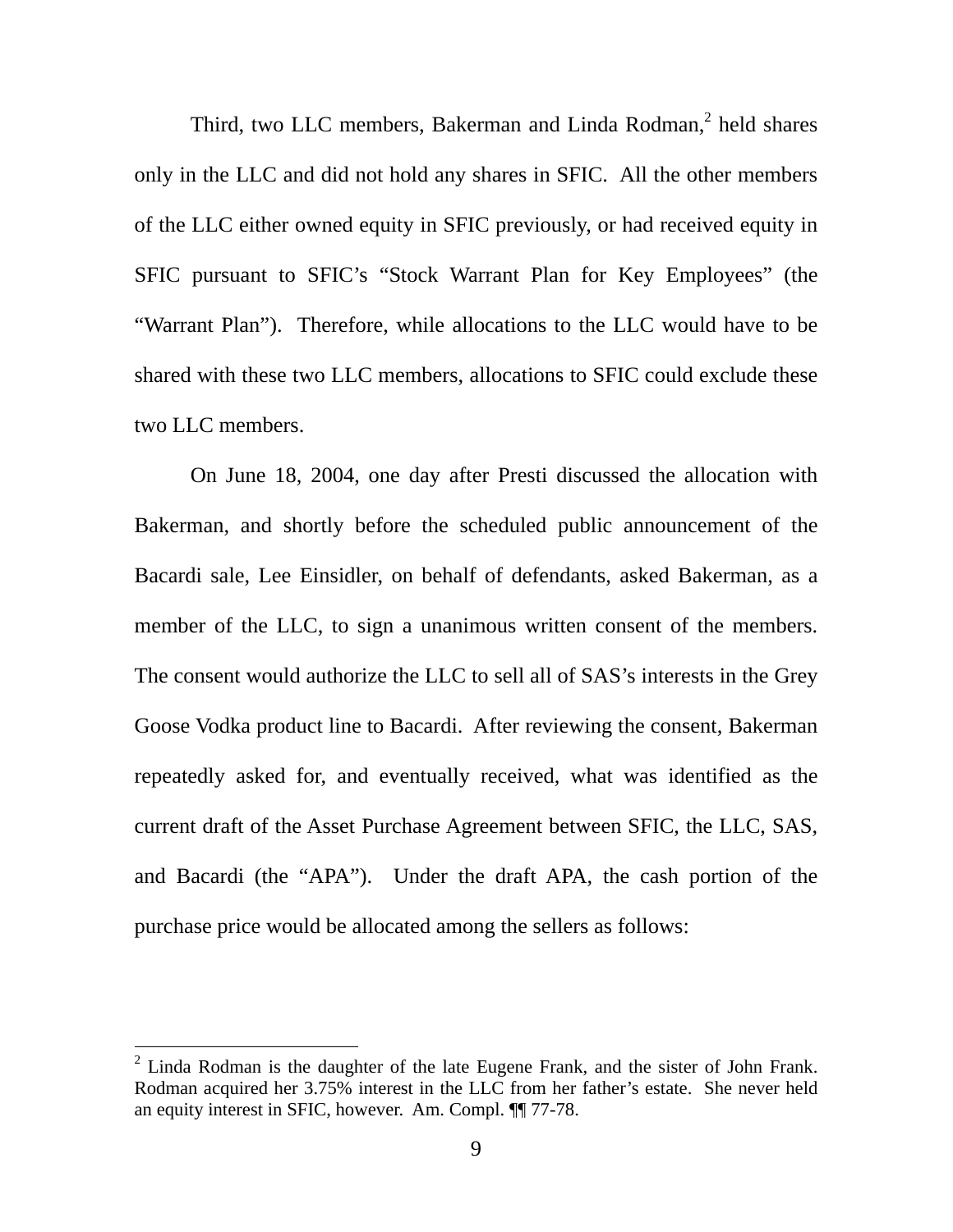- 1. \$2.24 billion to SFIC for "[t]rademark for US, Canada and other markets and production know-how, recipes, formulas and any other production related intangible";
- 2. \$200,000 to SAS for "[t]rademark for France and some other countries";
- 3. \$5.5 million to SAS for the Production Facility in France;
- 4. \$5.4 million to SAS for machinery and other assets in France; and
- 5. undetermined amounts to SFIC and SAS for inventory.

In addition, under the draft APA, SAS was to receive only about \$11 million of the approximately \$2.25 billion cash purchase price—less than 0.49% of the purchase price.

Bakerman did not think that the allocation reflected the true value of the LLC and SAS. Bakerman proposed to Einsidler, John Frank, and Moselman that SAS's allocation should be greatly increased. When this proposal was roundly rejected, Bakerman responded that he would not sign the consent due to the apparent misallocation of the purchase price. Bakerman then attempted to contact Sidney Frank, who was out of the SFIC office that day. Einsidler, however, intervened and instructed him not to call Sidney Frank.

Einsidler brought Bakerman into an office for a meeting with several SFIC executives, including Moselman and John Frank. The executives repeatedly asserted that SAS had received its fair share of the purchase price allocation under the draft APA.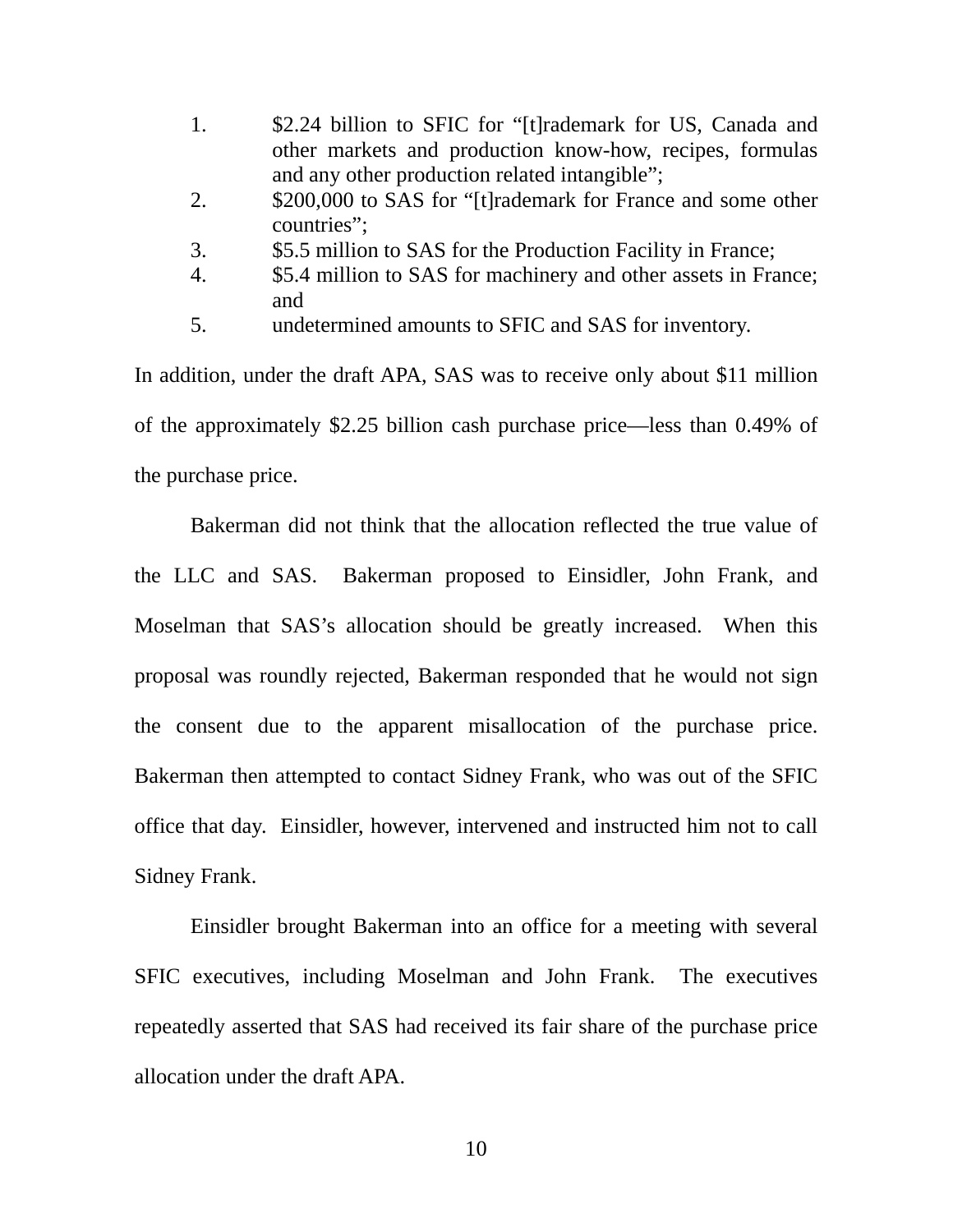Einsidler then convened a private meeting with the SFIC executives. After that meeting, Einsidler told Bakerman that "the lawyers" believed that: (a) Bakerman had a "major conflict of interest" based upon his dual role as SFIC's in-house legal counsel and as a member of the LLC; and (b) Einsidler could act on behalf of the LLC, with or without Bakerman's consent to the transaction. Einsidler then delivered an ultimatum to Bakerman. He stated that Bakerman had less than half an hour to make one of three choices:

- a. Bakerman could sign the consent, keep his employment at SFIC, and receive \$700,000 (similar to the bonuses that all SFIC employees would receive upon the closing of the sale with Bacardi);
- b. Bakerman could sign the consent, resign his employment at SFIC, and receive \$1,000,000 in severance from SFIC; or
- c. Bakerman could refuse to sign the consent, have his employment terminated by SFIC, and be sued by SFIC.

Einsidler added that if Bakerman failed to choose one of these three options within the allotted time, then the third option would be chosen for him.

Bakerman initially responded that he would sign the consent with an express caveat related to his disagreement over the purchase price allocation. Einsidler promptly rejected that proposal, stating that the lawyers required the consent to be signed as drafted.

Bakerman returned to meet with Einsidler and the other SFIC executives, and told them that he needed to keep his job and, therefore, would sign the consent if they really wanted him to stay at SFIC. Bakerman and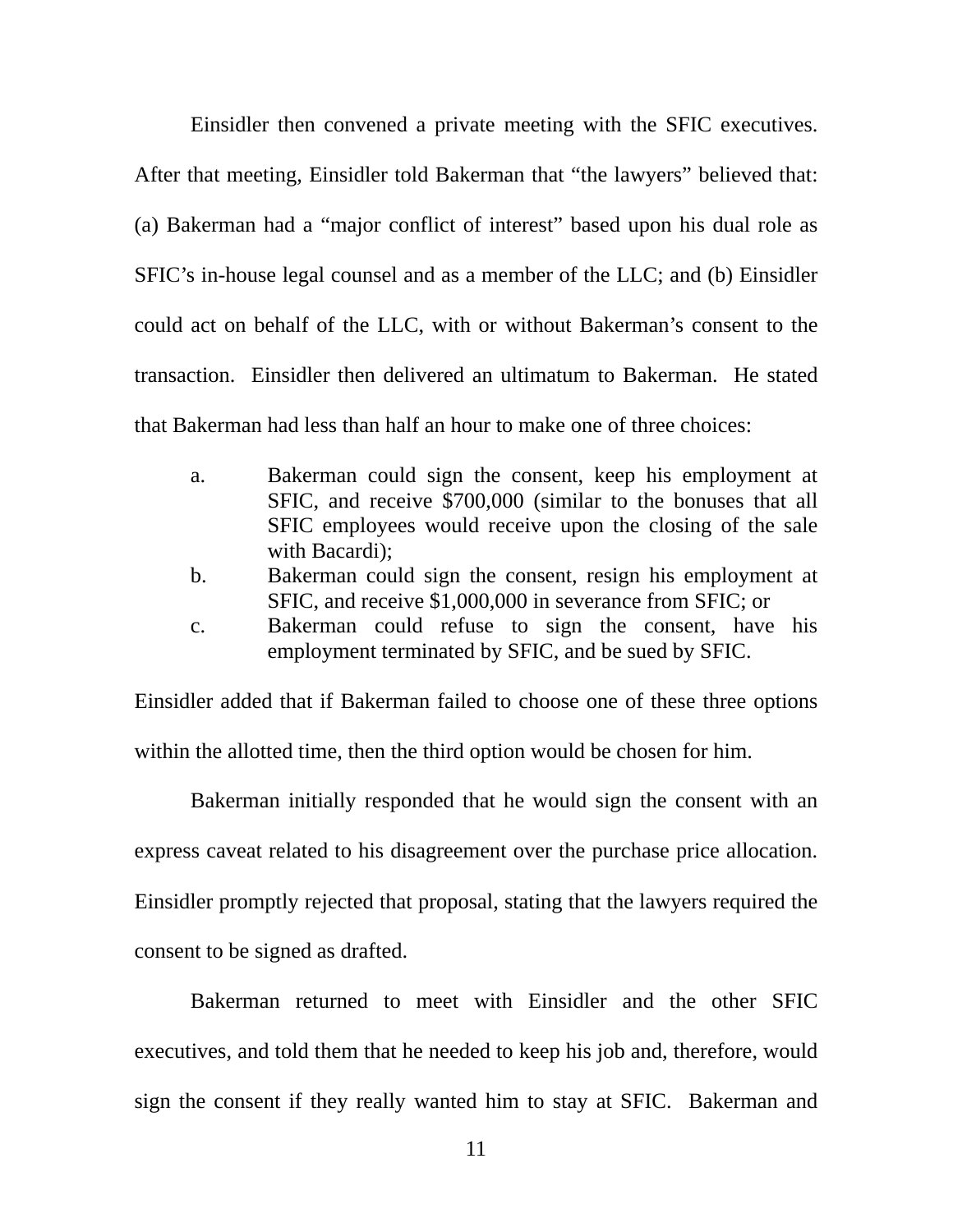each of the defendants who were members of the LLC signed the consent. It is unclear whether Rodman ever signed the consent.

Two days later, on June 20, 2004, Bacardi announced the agreement to acquire Grey Goose Vodka. On June 25, 2004, SFIC, the LLC, SAS, and Bacardi signed the APA, pursuant to which Bacardi agreed to pay approximately \$2.25 billion in cash, plus up to \$300 million through an earnout arrangement, to purchase the assets related to the Grey Goose Vodka line. The sale to Bacardi closed formally on August 3, 2004.

Three weeks later, on August 24, 2004, Einsidler informed Bakerman that he was being immediately terminated as an SFIC employee because he allegedly had been very unprofessional on the day that he signed the consent. Einsidler requested that Bakerman sign a comprehensive release in conjunction with his termination. Bakerman refused to sign such a release, and Einsidler asked a security officer to escort Bakerman from the SFIC offices.

Following the termination, Einsidler called Bakerman on two occasions to persuade Bakerman to sign the release. During the second call, Einsidler told Bakerman that his refusal to sign the release must mean that he was planning to sue defendants. Bakerman did nothing to disabuse him of that notion. Einsidler was, in fact, correct.

12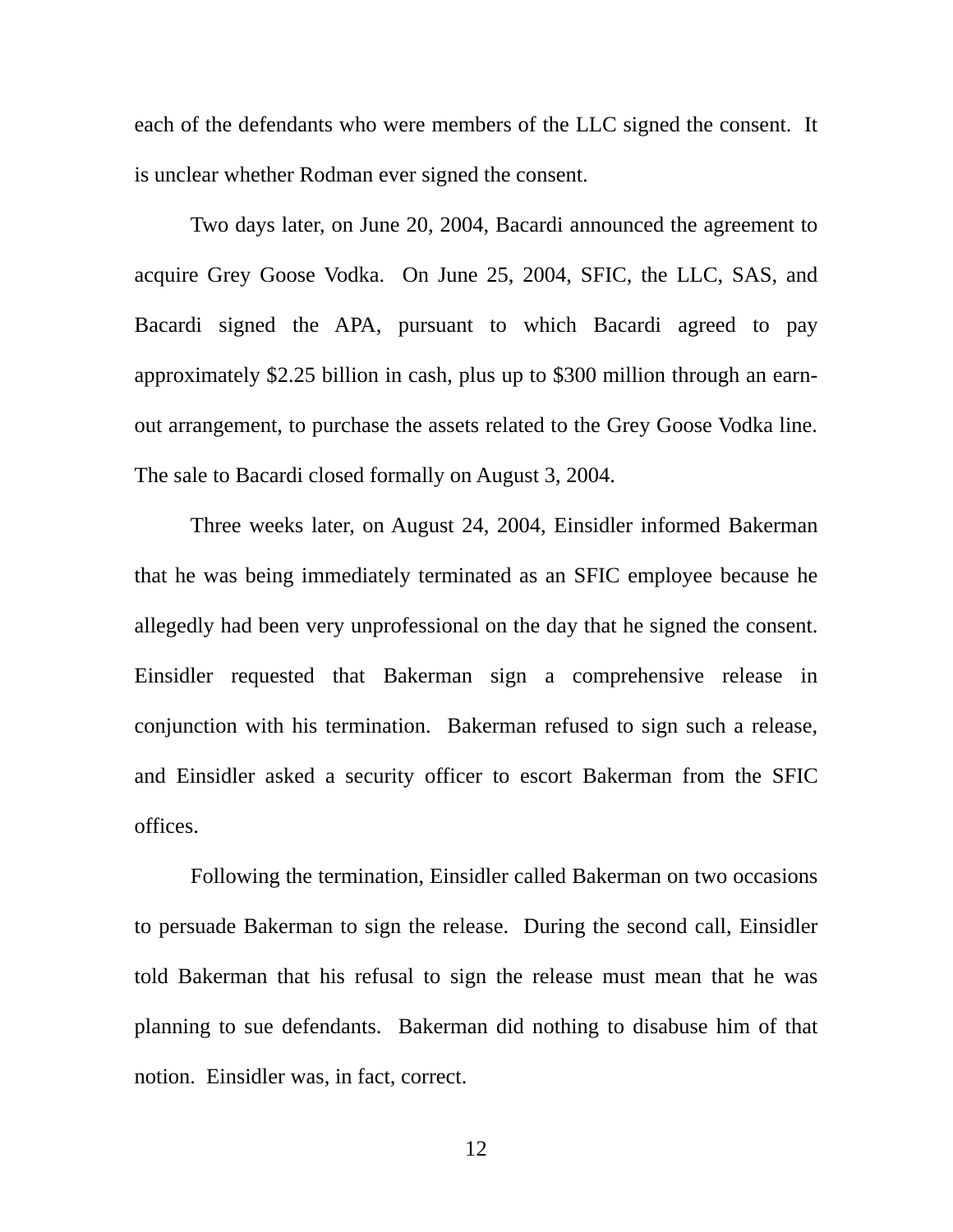Approximately sixteen months after his termination, and eighteen months after the Bacardi transaction was announced, Bakerman filed a complaint in this Court against defendants on December 15, 2005. Bakerman asserted both direct claims on his own behalf and derivative claims on behalf of the LLC challenging the transfer pricing paid by SFIC to the LLC, the allocation of the Bacardi transaction proceeds, and the alleged coercion that resulted in Bakerman's signing the consent.

On March 13, 2006, defendants moved to dismiss the complaint. Among the myriad defenses presented, defendants argued that Bakerman's original interest in the LLC was void due to a conflict of interest that was never correctly consented to by Sidney Frank and SFIC.

Bakerman exercised his right to amend the complaint, $3$  and filed his first amended complaint on April 27, 2006 (the "Amended Complaint"). Among certain additions and clarifications, the Amended Complaint addressed Bakerman's alleged acquisition of consent from Sidney Frank and SFIC. The Amended Complaint describes how "[o]n more than one occasion, Bakerman communicated to Sidney Frank and Lee Einsidler that he had a potential conflict of interest in obtaining a membership interest in [the LLC]." Defendant Sidney Frank, however, had passed away in early January 2006,

<span id="page-13-0"></span> $3$  Ct. Ch. R. 15(a).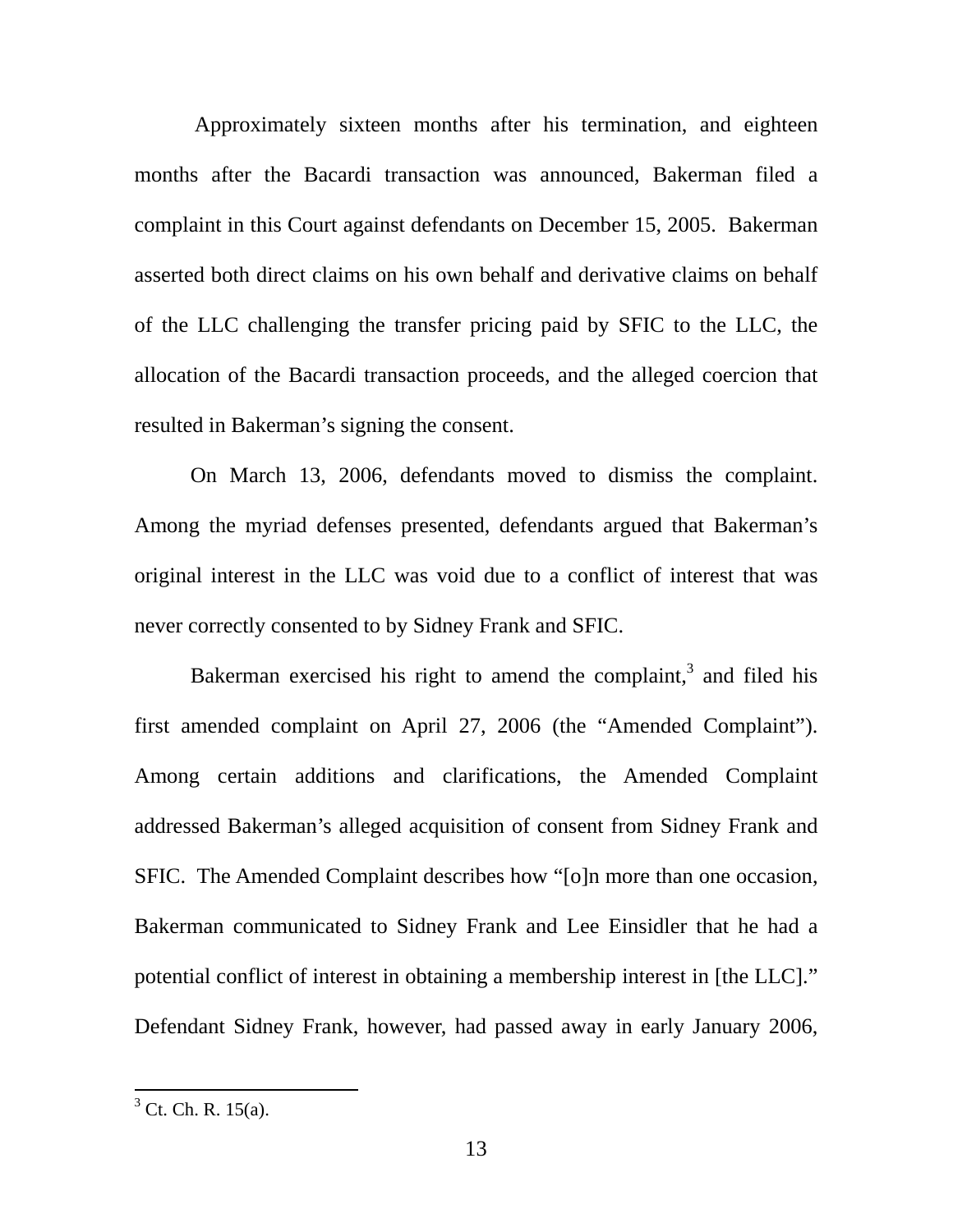after the original complaint had been filed, but months before the filing of the Amended Complaint.

#### **II. CONTENTIONS**

The Amended Complaint includes five claims: two derivative claims and three putative direct claims. The defendants move to dismiss on a number of grounds.

### *A. Derivative Claims*

Count I alleges breaches of fiduciary duty against the defendants as members and managers of the LLC. Count V alleges that the defendants have been unjustly enriched at the LLC's expense.

#### *B. Direct Claims*

Count II alleges that defendants breached the LLC's Operating Agreement by depriving Bakerman of the benefit of the LLC Operating Agreement's unanimous consent requirement, by failing to inform Bakerman's decision and by obtaining the consent through coercion and economic duress.

Count III alleges that defendants tortiously interfered with Bakerman's contractual relations, as established by the LLC's Operating Agreement. Specifically, defendants misallocated the purchase price, did not disclose the justification for the misallocation to Bakerman, did not disclose to Bakerman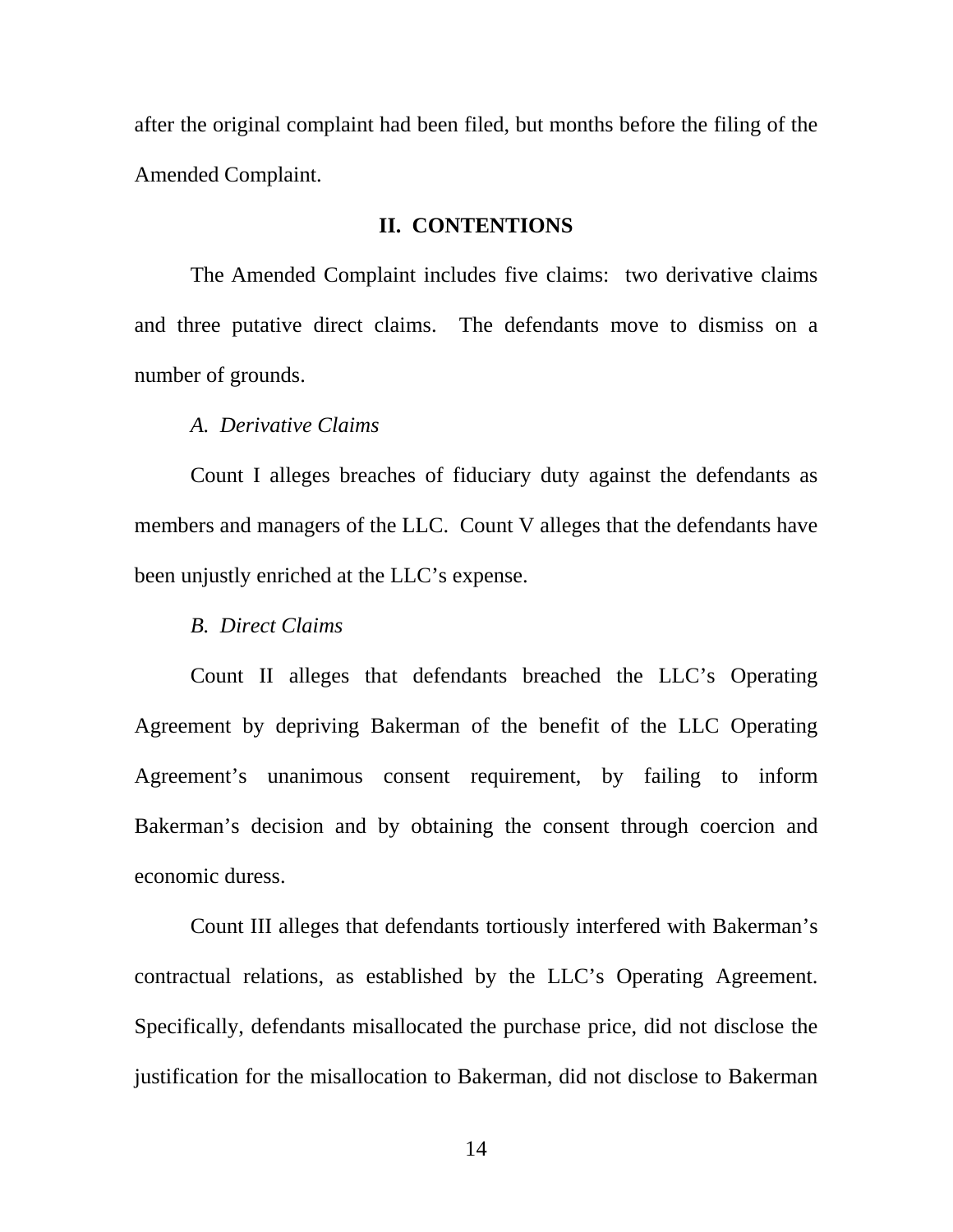their conflicted interests, and deprived Bakerman of his contractual entitlement to give informed and volitional consent to the transaction through the use of coercion, threat of litigation, and economic duress.

Count IV alleges that defendants breached the implied covenant of good faith and fair dealing by engaging in the actions that formed the bases of Counts II and III, and by additionally executing the Bacardi transaction, despite having knowledge of the deceptive and coercive nature of the consent obtained.

## *C. Defendants' Contentions*

In respect to each claim, defendants move under Rule 12(b)(6) to dismiss for failure to state a claim. In more general attacks, defendants argue the following: First, the complaint is barred by the doctrine of laches, and the amended complaint is barred by Bakerman's unreasonable delay in amending the complaint until after Sidney Frank's death. Second, the individual and direct claims are in fact derivative in nature. Third, Bakerman's demand futility allegations fail to meet a heightened burden of pleading. Fourth, Bakerman is not an adequate derivative representative.

## *D. Legal Standard*

The standards governing a motion to dismiss for failure to state a claim are well settled: (i) all well-pleaded factual allegations are accepted as true;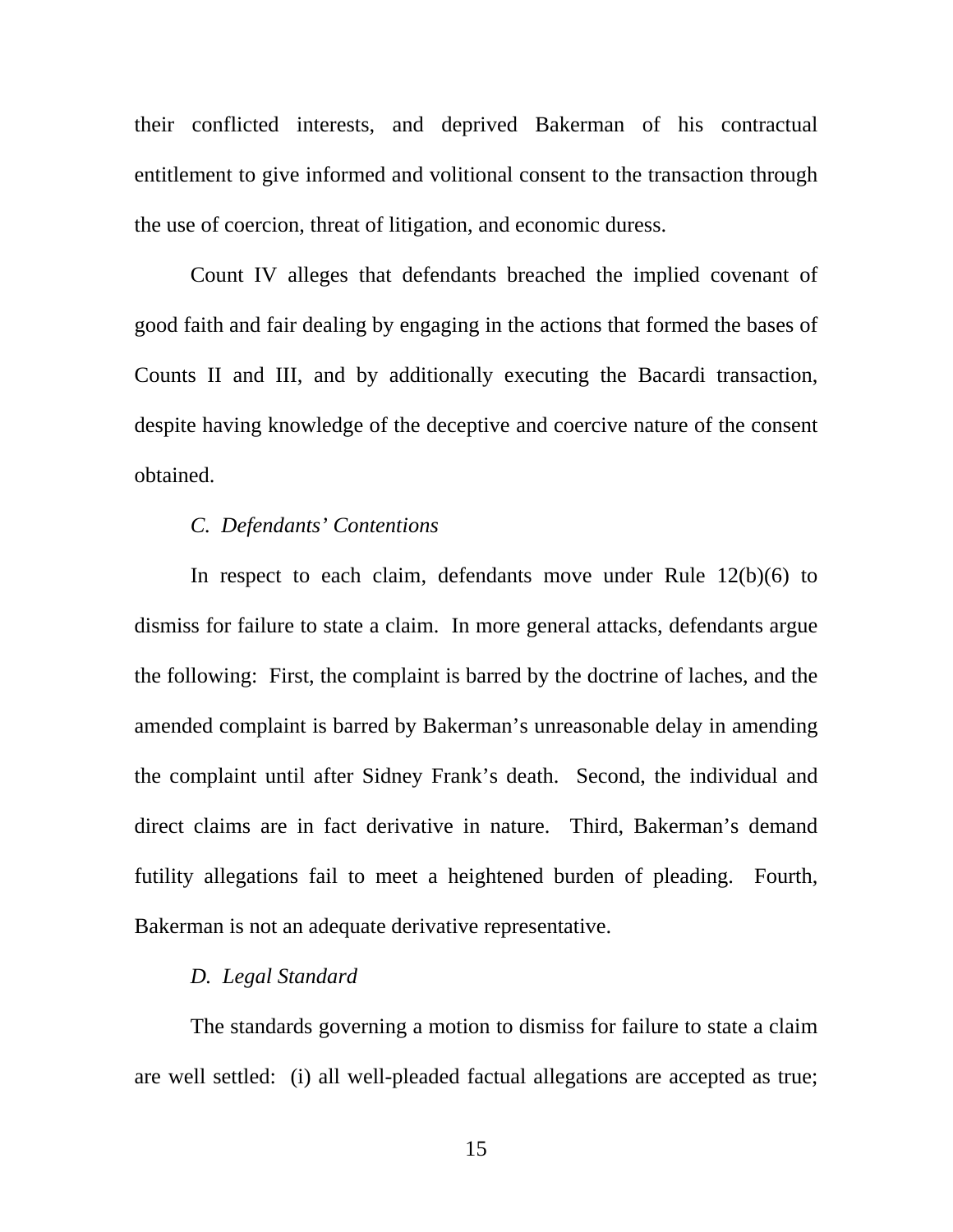(ii) even vague allegations are "well-pleaded" if they give the opposing party notice of the claim; (iii) the Court must draw all reasonable inferences in favor of the non-moving party; and (iv) dismissal is inappropriate unless the "plaintiff would not be entitled to recover under any reasonably conceivable set of circumstances susceptible of proof."<sup>[4](#page-16-0)</sup>

#### **III. ANALYSIS**

# *A. Defendants' Rule 23.1 Motion: Was Demand on the Managers Excused?*

Bakerman seeks to assert multiple derivative claims on behalf of the LLC. Bakerman concedes that demand was not made on the LLC's current managers, Einsidler and Thompson. The Court must therefore determine whether demand is excused.

Court of Chancery Rule 23.1 imposes on a plaintiff prosecuting a derivative action a pleading burden that is "more onerous" than the burden a plaintiff must satisfy when confronted with a motion to dismiss under Court of Chancery Rule  $12(b)(6)$ .<sup>[5](#page-16-1)</sup> Rule 23.1 requires a plaintiff to "allege with particularity ... the reasons ... for not making" a demand.<sup>[6](#page-16-2)</sup> In considering a motion to dismiss under Rule 23.1, the Court must accept the well-pled

<span id="page-16-0"></span><sup>4</sup> *In re Gen. Motors (Hughes) S'holder Litig.*, 897 A.2d 162, 168 (Del. 2006) (quoting *Savor, Inc. v. FMR Corp.*, 812 A.2d 894, 896-7 (Del. 2002)).

<span id="page-16-2"></span><span id="page-16-1"></span><sup>5</sup> Ct. Ch. R. 23.1; *Levine v. Smith*, 591 A.2d 194, 207 (Del. 1991), *overruled on other grounds*, *Brehm v. Eisner*, 746 A.2d 244, 254 (Del. 2000).  $6$  Ct. Ch. R. 23.1.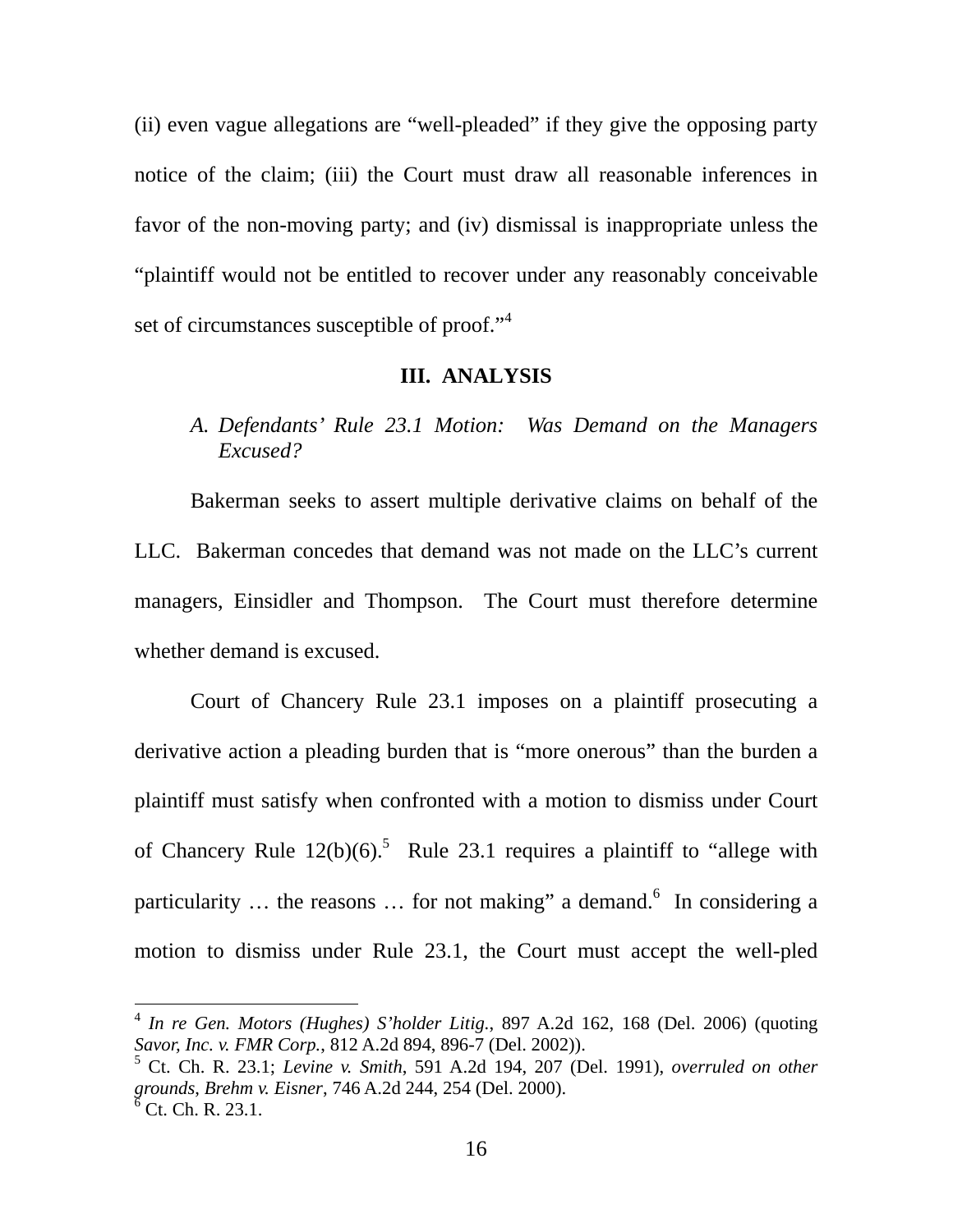allegations of the amended complaint as true.<sup>[7](#page-17-0)</sup> Conclusory allegations, however, will not be accepted as true. $8<sup>8</sup>$  $8<sup>8</sup>$ 

Inquiry into whether demand is excused proceeds in this circumstance under the familiar test set forth by the Supreme Court in *Aronson v. Lewis*.<sup>[9](#page-17-2)</sup> Under the two-pronged *Aronson* test, demand will be excused if the derivative complaint pleads particularized facts creating a reasonable doubt that "(1) the directors are disinterested and independent [or] (2) the challenged transaction was otherwise the product of a valid exercise of business judgment."<sup>10</sup>

Disinterested "means that directors can neither appear on both sides of a transaction nor expect to derive any personal financial benefit from it in the sense of self-dealing, as opposed to a benefit which devolves upon the corporation or all stockholders generally . . . . Independence means that a director's decision is based on the corporate merits of the subject before the board rather than extraneous considerations or influences."<sup>11</sup>

# 1. Were Einsidler and Thompson Interested Managers?

Bakerman alleges that demand is excused because Einsidler and Thompson are interested in the allocation due to their holdings in SFIC,

<span id="page-17-0"></span><sup>7</sup> *Grobow v. Perot*, 539 A.2d 180, 186 (Del. 1988).

<span id="page-17-1"></span><sup>8</sup> *Id.* at 187; *see also Rales v. Blasband*, 634 A.2d 927, 931 (Del. 1993).

<span id="page-17-2"></span><sup>&</sup>lt;sup>9</sup> 473 A.2d 805 (Del. 1984).

<span id="page-17-3"></span><sup>10</sup> *Id.* at 814-15.

<span id="page-17-4"></span><sup>11</sup> *In re J.P. Morgan Chase & Co.*, 2005 WL 1076069, at \*8 (Del. Ch. Apr. 29, 2005) (quoting *Aronson*, 473 A.2d at 812, 816), *aff'd*, 2006 WL 585606 (Del. Mar. 8, 2006); *see also Rales*, 634 A.2d at 936.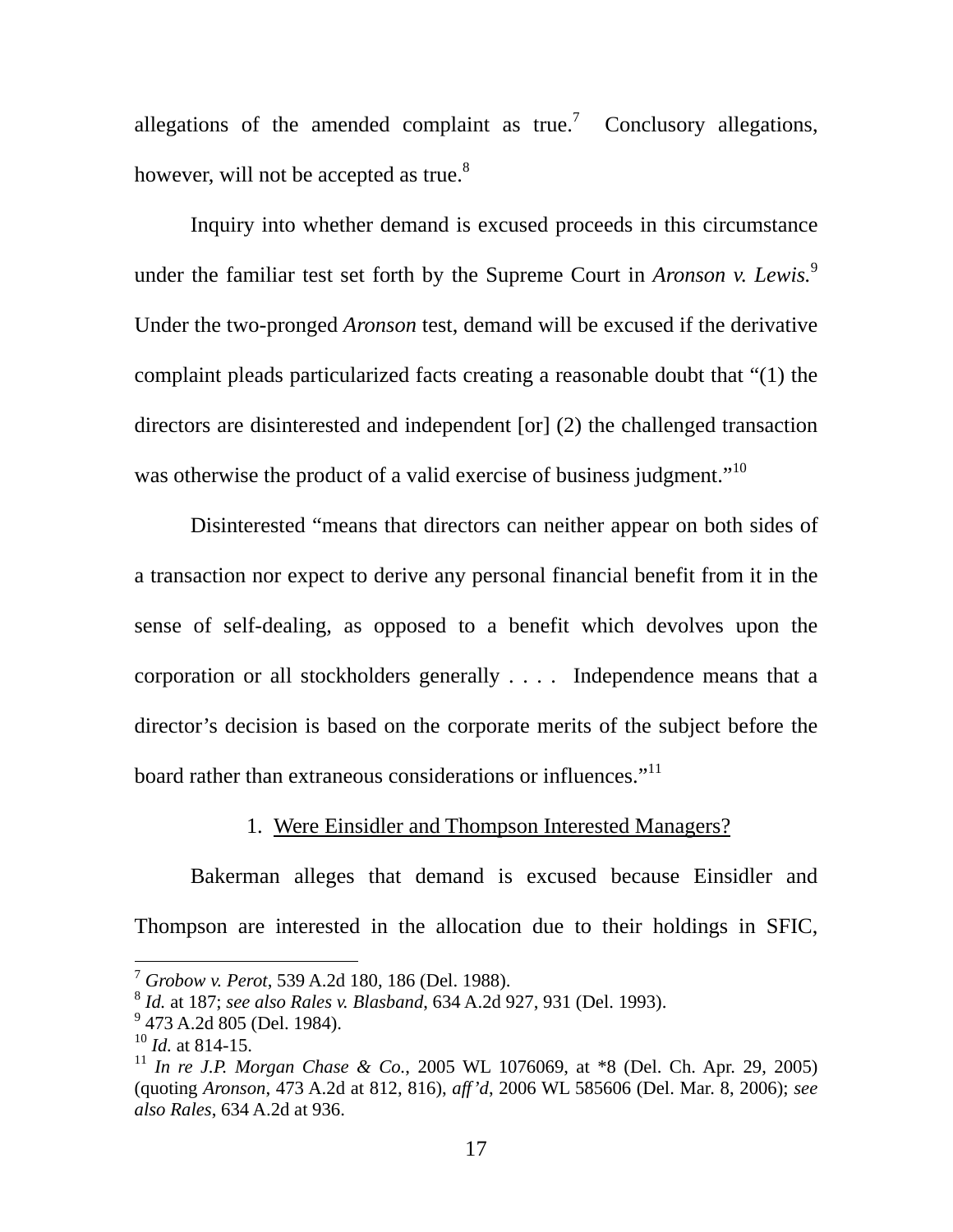because they are beholden to SFIC and Sidney Frank, and because there is reasonable doubt that the transaction was the product of a valid exercise of business judgment.

Bakerman presents several particularized facts allegedly demonstrating Einsidler and Thompson's interest in misallocating the Bacardi proceeds to SFIC: (i) Einsidler and Thompson each owned a significant equity interest in SFIC; (ii) two other LLC members, Bakerman and Rodman, did not have any equity interest in SFIC and therefore did not stand to profit from any allocation to SFIC; (iii) wrongfully shifting proceeds to SFIC allowed defendants to avoid payment of French taxes, which would be owed on any proceeds distributed to SAS, and thereby reduce the overall profits to defendants; (v) and at a minimum, Einsidler and Thompson respectively received \$70 million and \$46 million from the Bacardi transaction. Alone, such benefits would clearly be significant enough "in the context of the director's economic circumstances, as to have made it improbable that the director could perform her fiduciary duties to the shareholders without being influenced by her overriding personal interest. $1^{12}$ 

Defendants argue that Einsidler and Thompson's large holdings in SFIC are rendered immaterial in light of their larger holdings in the LLC.

<span id="page-18-0"></span><sup>12</sup> *Orman v. Cullman*, 794 A.2d 5, 23 (footnotes omitted).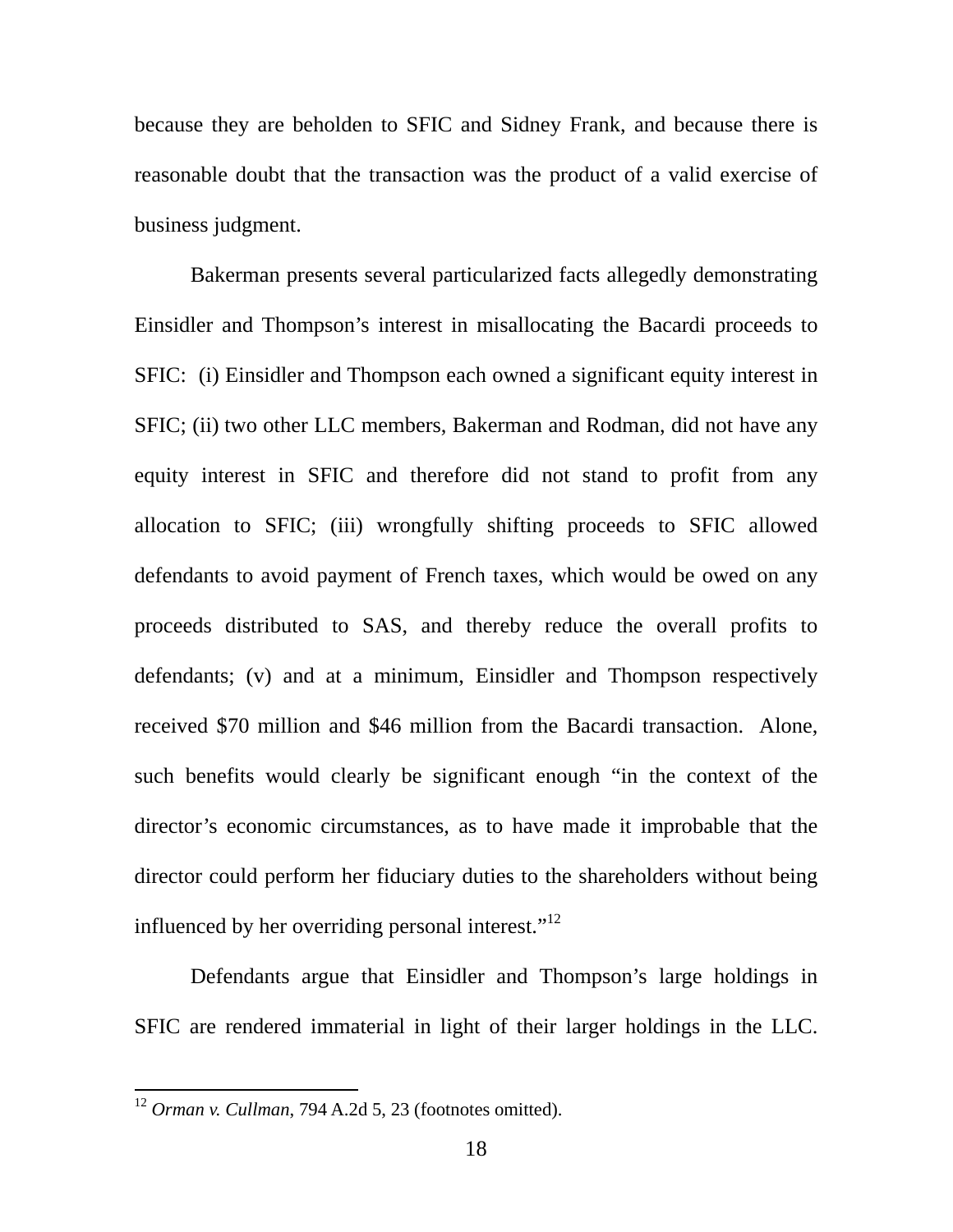The Amended Complaint notes that Einsidler and Thompson each possessed a 5% interest in the LLC. Their shares in SFIC appear smaller: dividing the portion of the proceeds Einsidler and Thompson received by the \$2.24 billion allocated to SFIC reveals that Einsidler's and Thompson's interests in SFIC, as alleged by Bakerman, are at least 3.125% and 2.054%, respectively. For every dollar allocated to SFIC, it appears that Einsidler and Thompson received at least \$0.03125 and \$0.02054; for every dollar allocated to the LLC, Einsidler and Thompson received \$0.05. Defendants argue that weighing Einsidler's and Thompson's interests demonstrates that their incentives were perfectly aligned with the LLC in respect to the allocation.

In certain limited circumstances, this Court has declined to weigh interests on one side of the table against interests on the other side of the table when conducting an analysis of independence at the pleading stage. In *Siegman v. Tri-Star Pictures, Inc.*, then-Vice Chancellor Jacobs refused to analyze whether the holdings of certain Tri-Star Pictures directors in Coca-Cola were insignificant in view of their allegedly more substantial holdings in Tri-Star.<sup>13</sup> Because the directors' Coca-Cola holdings resulted in their receipt of benefits from the challenged transaction not available to all Tri-Star

<span id="page-19-0"></span><sup>13 1989</sup> WL 48746, at \*11 (Del. Ch. May 5, 1989), *rev'd on other grounds*, 634 A.2d 319 (Del. 1989).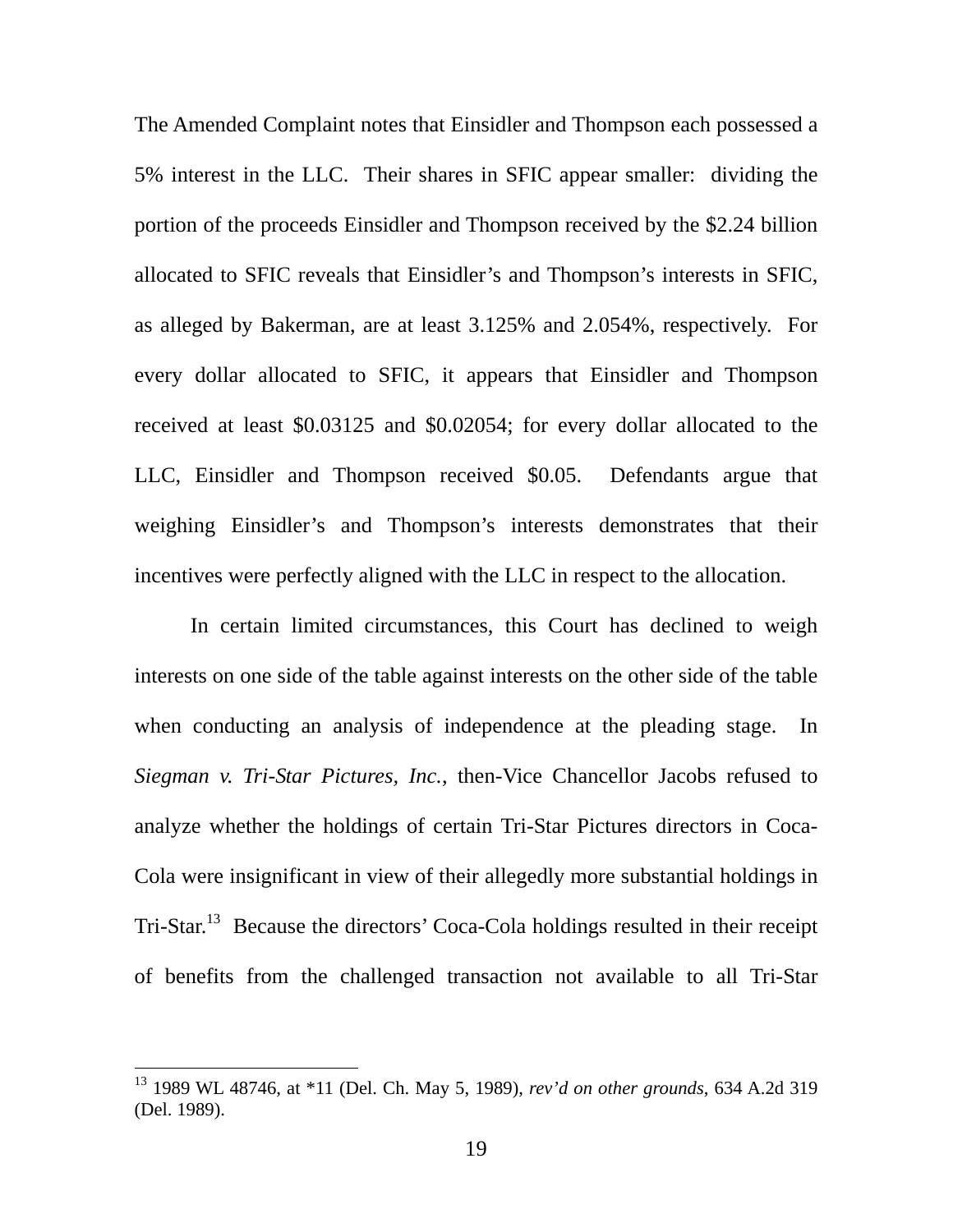stockholders, a reasonable doubt was created for demand excusal purposes.<sup>14</sup>

In *Harbor Finance Partners v. Huzienga*, Vice Chancellor Strine similarly refused to weigh the holdings of a Republic director in Republic against his holdings in AutoNation, citing *Siegman*. [15](#page-20-1) Both cases distinguish between the burden a plaintiff bears to plead reasonable doubt as to director disinterest under Rule 23.1 and its ultimate burden to demonstrate director interest later in the litigation through admissible evidence.<sup>16</sup>

At this stage, I decline to engage in a weighing analysis to determine the disinterestedness of Einsidler and Thompson for a number of reasons. Bakerman has pled a significant and material benefit that accrued to the LLC's managers through the allocation of consideration to SFIC at the expense of the LLC. Further, allocations to the LLC were subject to certain

 $\overline{a}$ 

In those situations, the directors often own both classes of stock because corporations want to align the directors' interests with those of all the company's stockholders. Our case law has long recognized that necessity requires directorial action in these circumstances and that such ownership interests do not necessarily strip directors of their disinterested status.

<span id="page-20-0"></span><sup>14</sup> *Id.*

<span id="page-20-1"></span><sup>15</sup> *Harbor Fin. Partners v. Huizenga*, 751 A.2d 879, 888 (Del. Ch. 1999).

<span id="page-20-2"></span><sup>16</sup> *Siegman*, 1989 WL 48746, at \*10; *Huzienga,* 751 A.2d at 888. Vice Chancellor Strine noted that while the Court would not compare shareholdings but would look to the materiality of the director's holdings in the corporation across the table, a weighing analysis could be relevant in situations where directors address a transaction that has different effects on two classes of the corporation's own stock. *Id.* at 888 n.28.

*Id.* (quoting *Gilbert v. El Paso Co.*, 575 A.2d 1131, 1147-48 (Del. 1990)); *see also Solomon v. Armstrong*, 747 A.2d 1098, 1117-18, 1124 (Del. Ch. 1999); *Jedwab v. MGM Grand Hotels, Inc.*, 509 A.2d 584, 595 (Del. Ch. 1986) (weighing controlling shareholder's interests in preferred and common stock of corporation to conclude that based on shareholdings alone, he did not have a self-interest to favor common over preferred); *Freedman v. Rest. Assocs. Indus.*, 1987 WL 14323, at \*10 (Del. Ch. Oct. 16, 1987).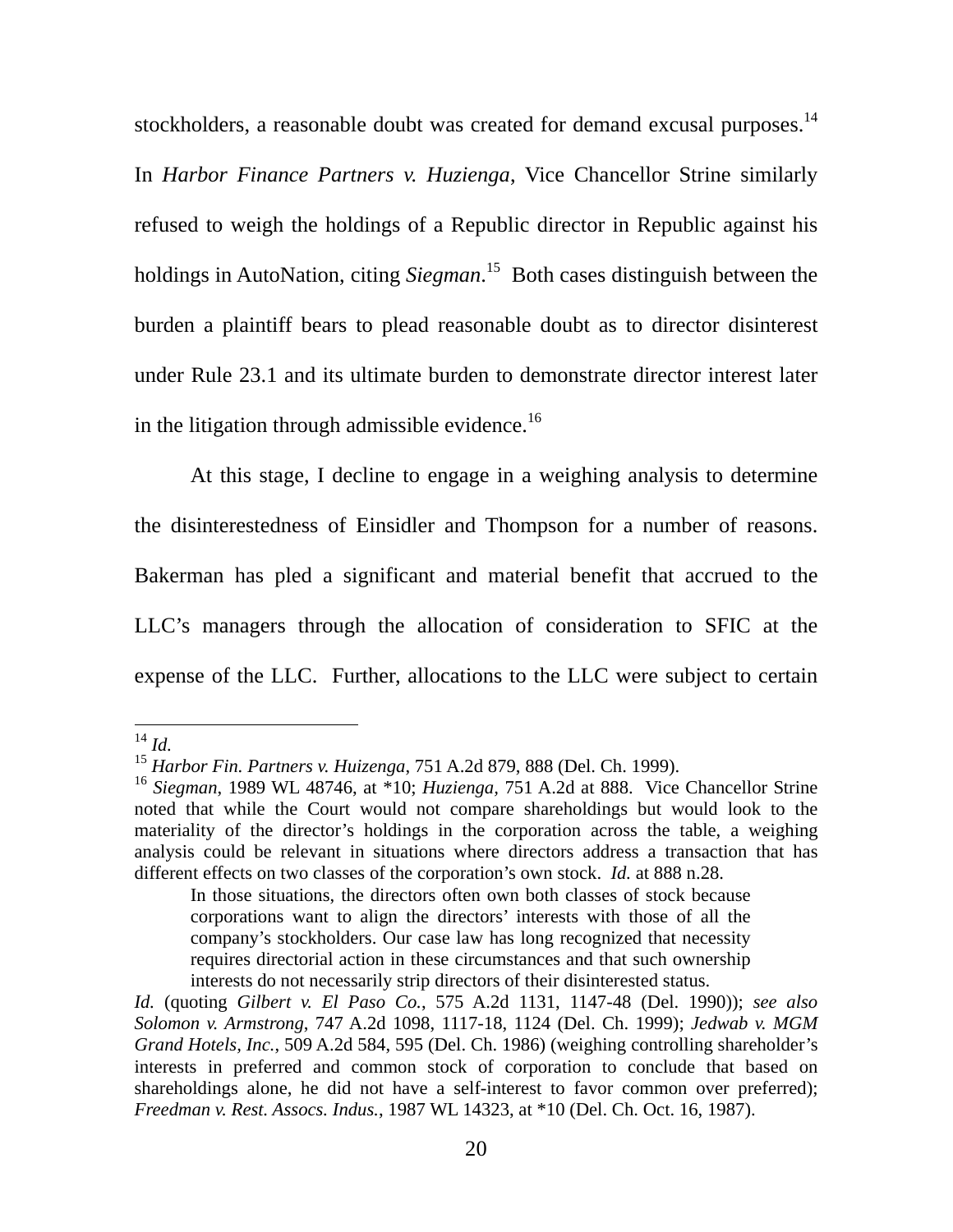<span id="page-21-1"></span>taxes; these taxes might have diminished the value of an allocation to the LLC, and Einsidler and Thompson's beneficiary 5% interests in such allocation. Finally, discovery might show that Einsidler and Thompson had SFIC holdings greater than 3.125% and 2.054%, as the Amended Complaint suggests. In other words, it is too early and the facts are not as clear as necessary to engage in such a weighing analysis. Bakerman has therefore met his burden at this stage in demonstrating the futility of demand.

# 2. Were Einsidler and Thompson Independent of Sidney Frank?

Turning to the independence facet of *Aronson*'s first prong, Bakerman alleges that Einsidler and Thompson were beholden to Sidney Frank. In the demand-futility context, to raise a question concerning the independence of a particular board member or LLC manager, a plaintiff "must allege particularized facts manifesting 'a direction of corporate conduct in such a way as to comport with the wishes or interests of the corporation (or persons) doing the controlling."<sup>17</sup> This lack of independence can be shown when a plaintiff pleads facts that establish "that the directors are 'beholden' to [the controlling person] or so under their influence that their discretion would be sterilized."<sup>[18](#page-21-1)</sup>

<span id="page-21-0"></span><sup>&</sup>lt;sup>17</sup> *Aronson*, 473 A.2d at 816 (citation omitted).

<sup>18</sup> *Rales*, 634 A.2d at 936; *see also Friedman v. Beningson*, 1995 WL 716762, at \*9 (Del. Ch. Dec. 4, 1995) ("The requirement that directors exercise independent judgment, (insofar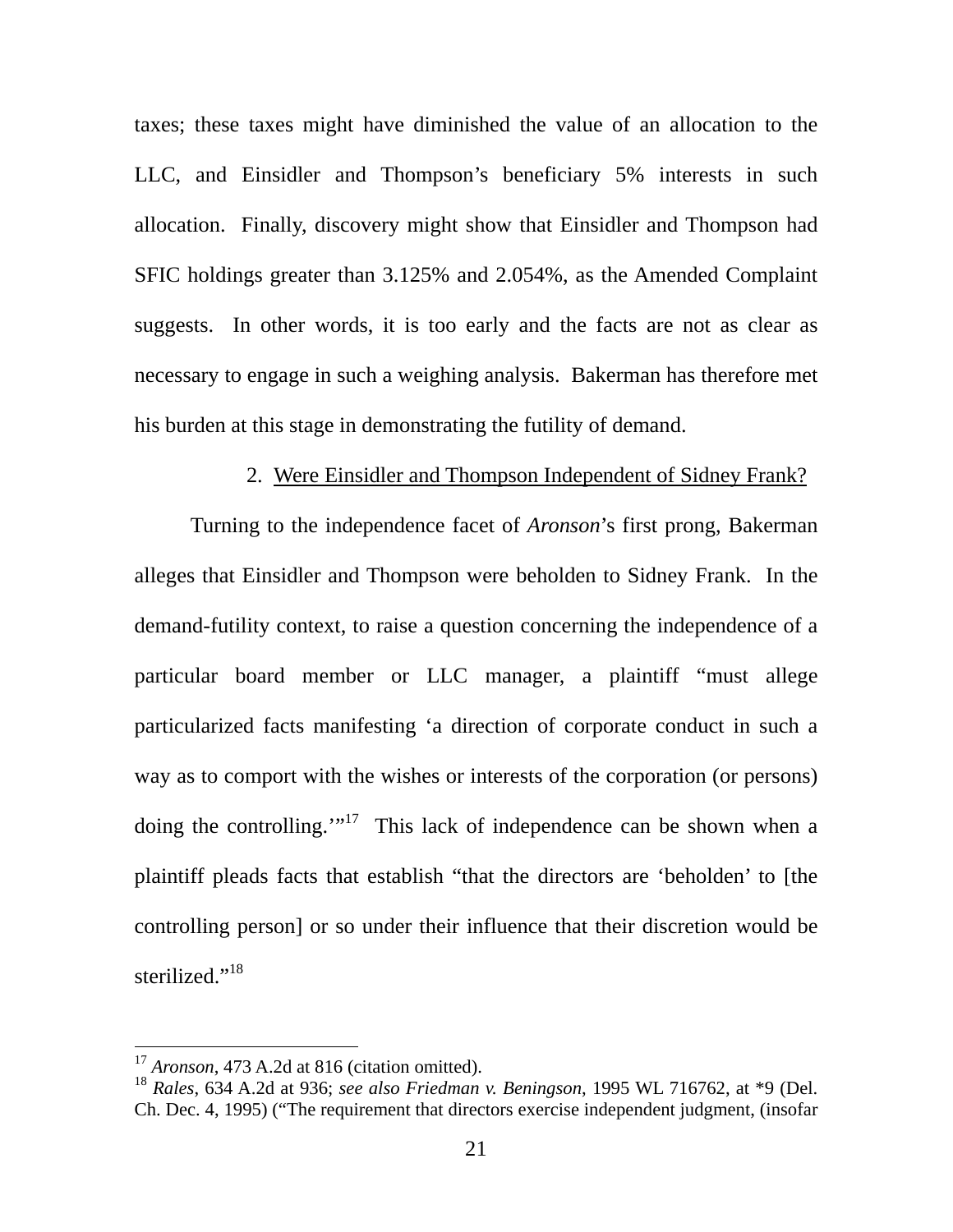Reasonable doubt surrounds the independence of the managers, raising a specter that their discretion was sterilized. The Amended Complaint alleges many particularized facts regarding the managers' independence, including: (i) SFIC and Sidney Frank were collectively controlling shareholders of the LLC, holding a 50% interest and 12.5% interest respectively; (ii) Sidney Frank controlled SFIC as founder, Chairman, CEO, and a 70% shareholder, and appointed and employed all of its directors and officers (including Einsidler and Thompson); (iii) SFIC was a party to and interested in the Bacardi transaction, and would receive all consideration allocated away from the LLC; (iv) Sidney Frank was interested in the transaction because he would receive \$0.70 for every dollar allocated to SFIC, but only \$0.50 for every dollar allocated to the LLC; and (v) as a result of the Bacardi transaction, Sidney Frank received approximately \$1.6 billion.

These allegations create a reasonable doubt whether Einsidler and Thompson could make judgments independent of the interests of Sidney

as it is a distinct prerequisite to business judgment review from a requirement that directors exercise financially disinterested judgment), directs a court to an inquiry into all of the circumstances that are alleged to have inappropriately affected the exercise of board power. This inquiry may include the subject whether some or all directors are 'beholden' to or under the control, domination or strong influence of a party with a material financial interest in the transaction under attack, which interest is adverse to that of the corporation.").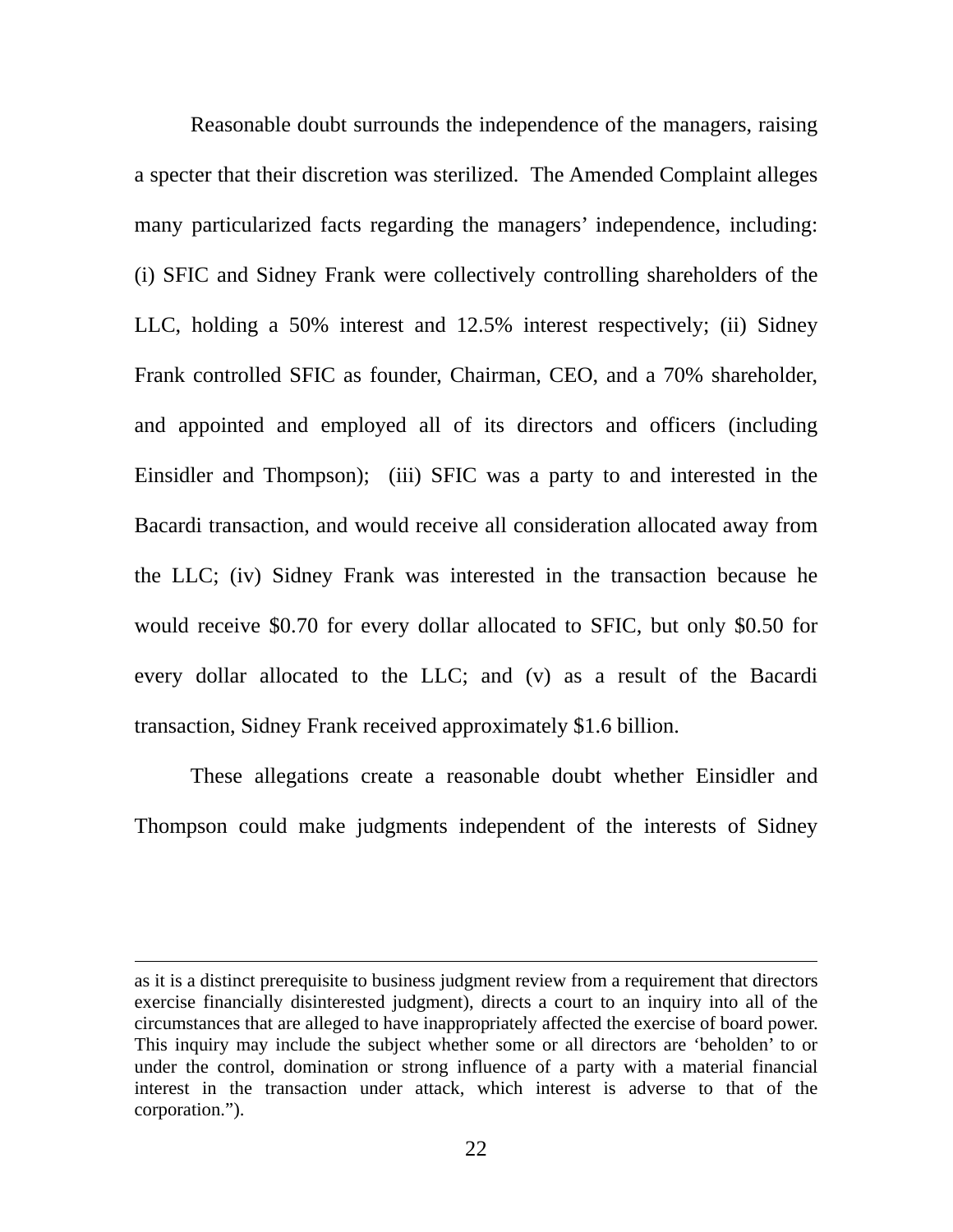Frank and SFIC. Delaware courts have found a lack of independence in similar circumstances. $19$ 

# 3. Was the Challenged Decision the Product of a Valid Exercise of Business Judgment?

Under *Aronson*'s second prong, demand is also excused if the complaint raises a reasonable doubt that the challenged decision was the product of a valid exercise of business judgment.<sup>20</sup> Absent particularized allegations to the contrary, the managers of an LLC are presumed to have acted on an informed basis and in the honest belief that the decisions were in furtherance of the best interests of the LLC and its members.<sup>21</sup> The burden is on the party challenging the decision to establish facts rebutting the presumption; $^{22}$  typically such showing of facts must be tantamount to

<span id="page-23-0"></span><sup>19</sup> *Beam v. Stewart*, 833 A.2d 961, 978 (Del. Ch. 2003) (finding executive employee of one of Martha Stewart's companies beholden to Stewart); *California Pub. Employees' Ret. Sys. v. Coulter*, 2002 WL 31888343, at \*9-10 (Del. Ch. Dec. 18, 2002) (explaining that interested director was superior of one non-interested director and owned company that employed another non-interested director's son); *In re The Limited*, 2002 WL 537692, at \*5 (Del. Ch. Mar. 27, 2002) (noting that compensation from one's principal employment is typically of great consequence to the employee); *Rales*, 634 A.2d at 937 (finding no independence where non-interested directors employed by and could be removed by Rales brothers); *Kahn v. Tremont Corp.*, 1994 WL 162613, at \*2 (Del. Ch. Apr. 21, 1994) (finding demand futility where complaint specifically alleged that controlling shareholder employed a majority of the directors at various of his entities).

<span id="page-23-1"></span><sup>20</sup> *Aronson*, 473 A.2d at 812.

<span id="page-23-2"></span><sup>21</sup> *See Highland Legacy Ltd. v. Singer*, 2006 WL 741939, at \*7 (Del. Ch. Mar. 7, 2006) (elucidating a similar presumption in respect to directors of a corporation). 22 *Aronson*, 473 A.2d at 812.

<span id="page-23-3"></span>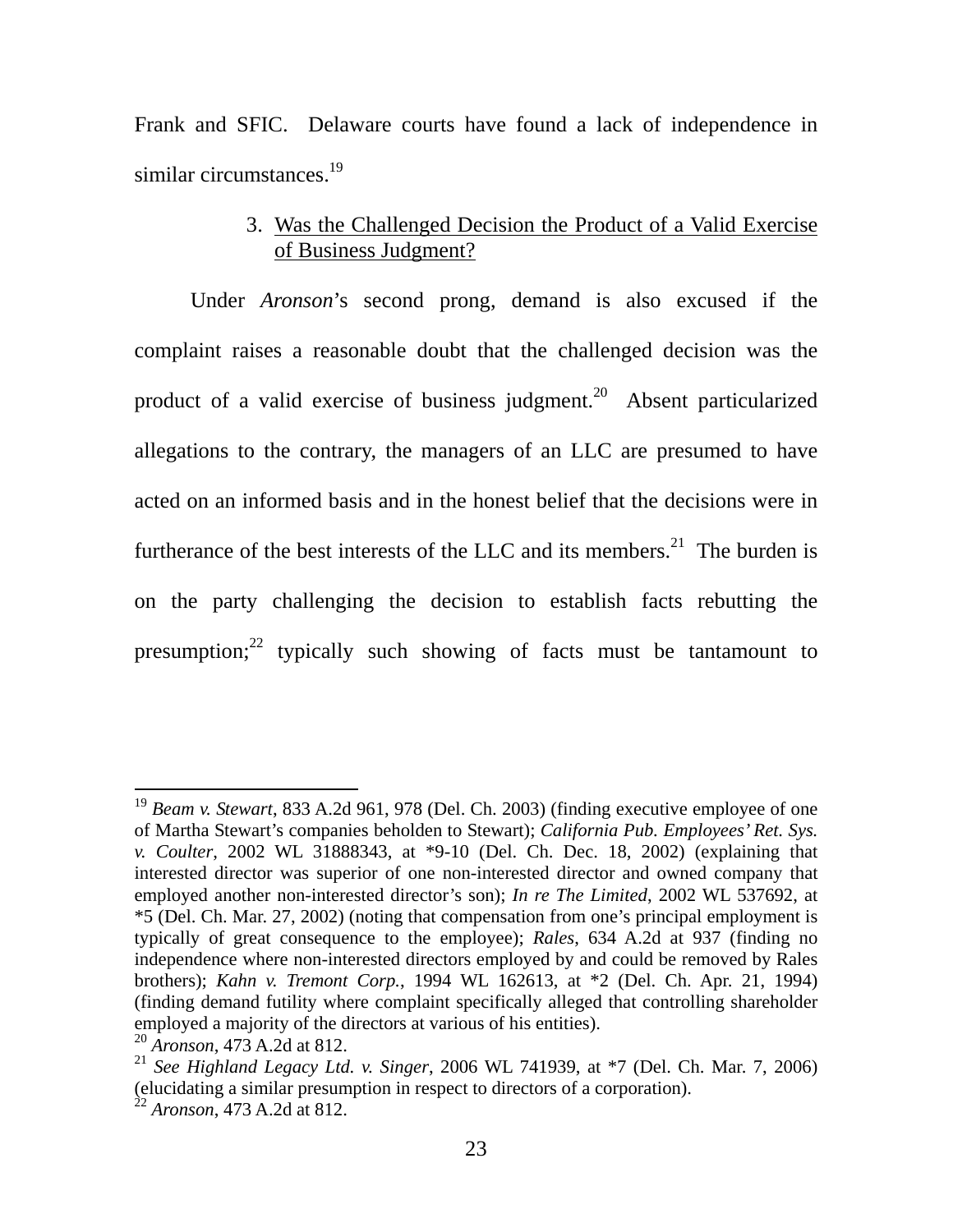corporate waste to satisfy the second prong of the demand futility analysis.<sup>23</sup> Courts focus on "the substance of the transaction and the process by which the board approved it."<sup>24</sup> Additionally, a court will consider factors such as whether the directors (i) informed themselves of material information; (ii) considered expert opinion; (iii) provided board members with adequate and timely notice of the transaction and its purpose before the board meeting; or (iv) adequately inquired into the reasons for or terms of the transaction.<sup>[25](#page-24-2)</sup>

The Amended Complaint alleges particularized facts that the allocation was severely misallocated and that defendants did not employ the traditional processes (or any processes) that would have entitled them to the business judgment rule's protections. In respect to the process, Bakerman has pled particularized facts alleging that defendants failed to (i) obtain an independent expert appraisal to determine the value of SAS's assets, (ii) appoint a special committee to assess the fairness of the transaction or its terms, (iii) obtain sufficient information and data to assess the proposed allocation, (iv) bargain for the best possible result for the LLC, or (v) consider Bakerman's opinion that the allocation did not reflect the value of the LLC's assets.<sup>26</sup>

<span id="page-24-0"></span><sup>&</sup>lt;sup>23</sup> *See Tremont Corp.*, 1994 WL 162613, at \*6 ("The test for this second stage is thus necessarily high, similar to the legal test for waste.").

<span id="page-24-1"></span><sup>24</sup> *Caruana v. Saligman*, 1990 WL 212304, at \*4 (Del. Ch. Dec. 21, 1990).

<span id="page-24-2"></span><sup>25</sup> *Ash v. McCall*, 2000 WL 1370341, at \*10 (Del. Ch. Sept. 15, 2000).

<span id="page-24-3"></span><sup>26</sup> Am. Compl., ¶¶ 103-104.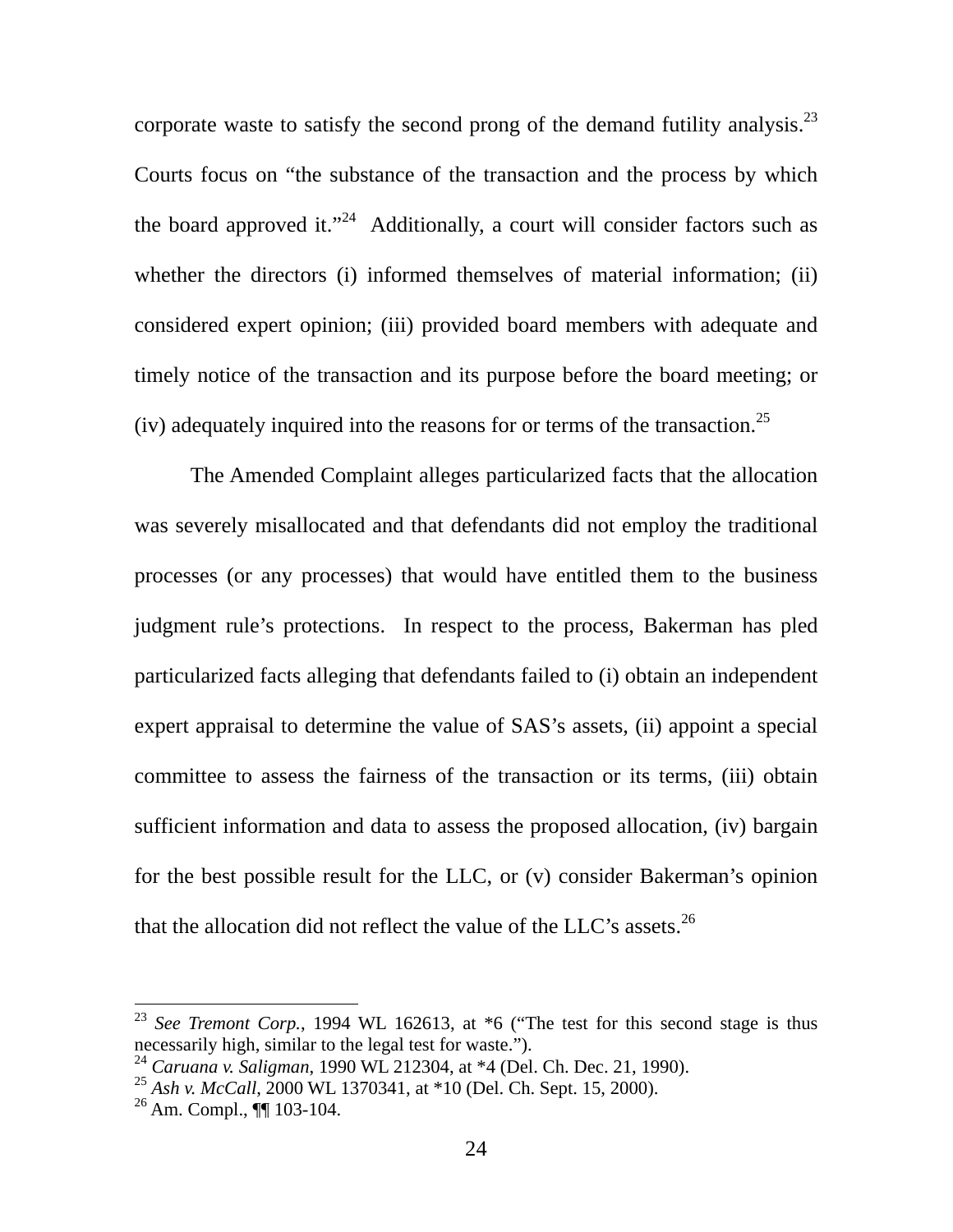In respect to the adequacy of the \$11 million allocated in total to the LLC and SAS, Bakerman has pled facts including: (i) the total allocation to SAS was insufficient even to cover its liabilities; (ii) the \$5.5 million allocated for an SAS production facility in France was less than the \$7.5 million loan used to build it only two years earlier; (iii) the \$200,000 allocated for SAS's international trademarks was less than even the legal costs incurred to obtain such marks; and (iv) SFIC was paid for the trademark and distribution rights in the international market that SAS in fact controlled. Receiving only 0.49% of \$2.25 billion appears to be a questionable abdication by a non-wholly owned subsidiary to the will of SFIC that is quite dubious given its insufficiency to even cover its own liabilities. Furthermore, the high value of SAS's contractual rights to the recipes, formulas, and production processes until 2013 was verified by a later transaction. After Bacardi correctly expressed concern that Mounier could assert ownership of the residual rights to those assets, SFIC purchased Mounier's residual interest for \$15 million. SAS was not compensated at all for its contractual rights in the recipes, formulas, and production processes, but the residual interest in these rights alone was valued in an arms-length bargain at \$15 million. In light of these well-pleaded facts and accepting them as true as I must, the allocation of only \$11 million to SAS appears so one sided that no business person of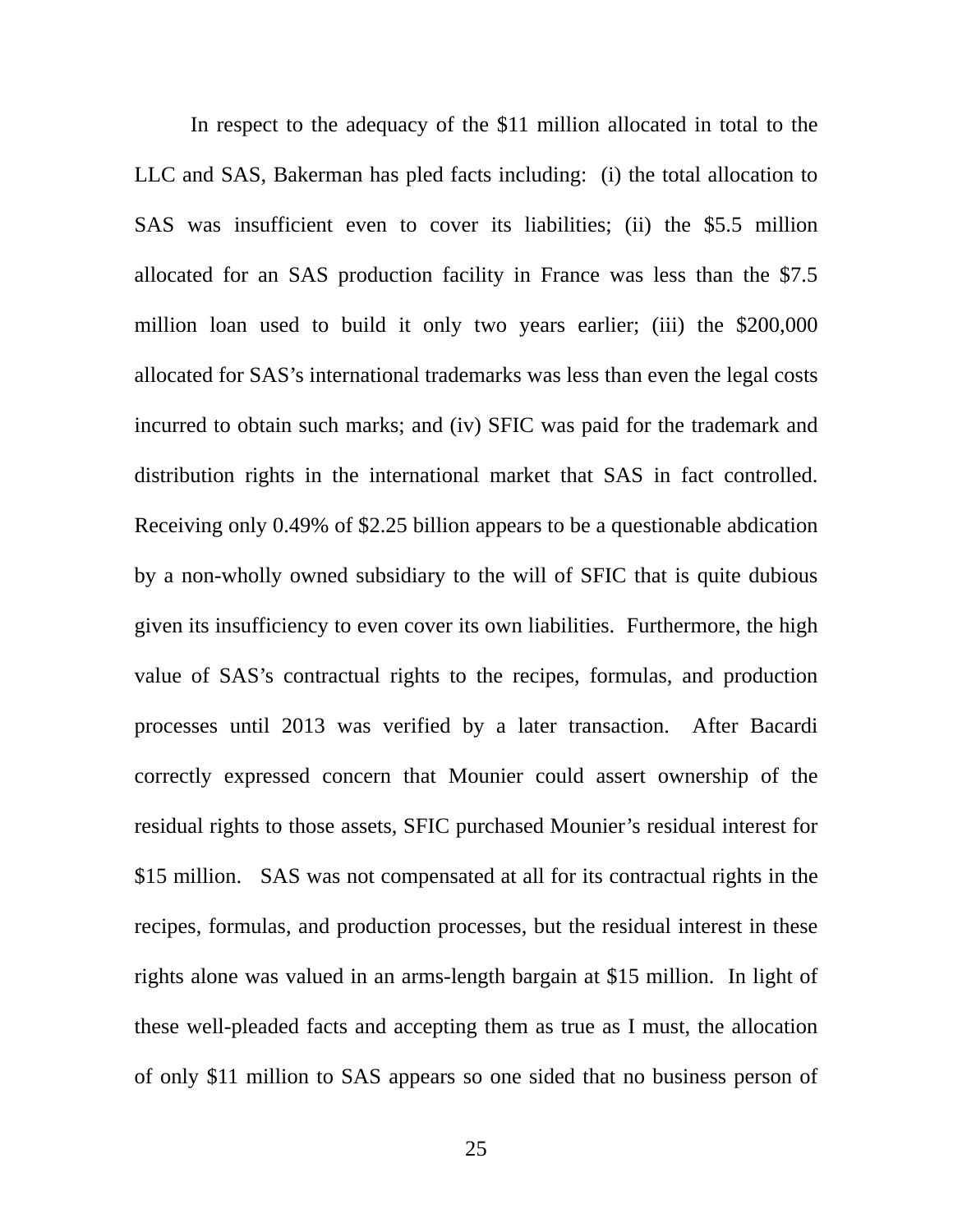ordinary, sound judgment could reasonably conclude that it constituted adequate consideration.<sup>27</sup> The allegations in the Amended Complaint thus create (additionally) a reasonable doubt as to whether approval of the Bacardi transaction was the product of a valid exercise of business judgment by the managers. For this additional reason, I conclude that Bakerman has met his burden of demonstrating the futility of demand.

#### *B. Bakerman's Adequacy as Derivative Representative*

Defendants next argue that plaintiff Bakerman is an inadequate derivative representative of the LLC because his position as SFIC's former chief legal counsel and his alleged violation of New York Disciplinary Rule 5- 104(a) ("DR 5-104(a)") both impugn his integrity and void his interest in the LLC. Further, defendants insist Bakerman is not an adequate representative because the lawsuit is not supported by the other LLC members. Bakerman responds that he satisfies all factors required of a derivative representative, that a determination of whether a violation of DR 5-104(a) occurred is both inapposite and improper in either this Court or at this stage of the pleadings, and that opposition to the lawsuit by other members is irrelevant in these circumstances.

<span id="page-26-0"></span><sup>27</sup> *Brehm*, 746 A.2d at 263.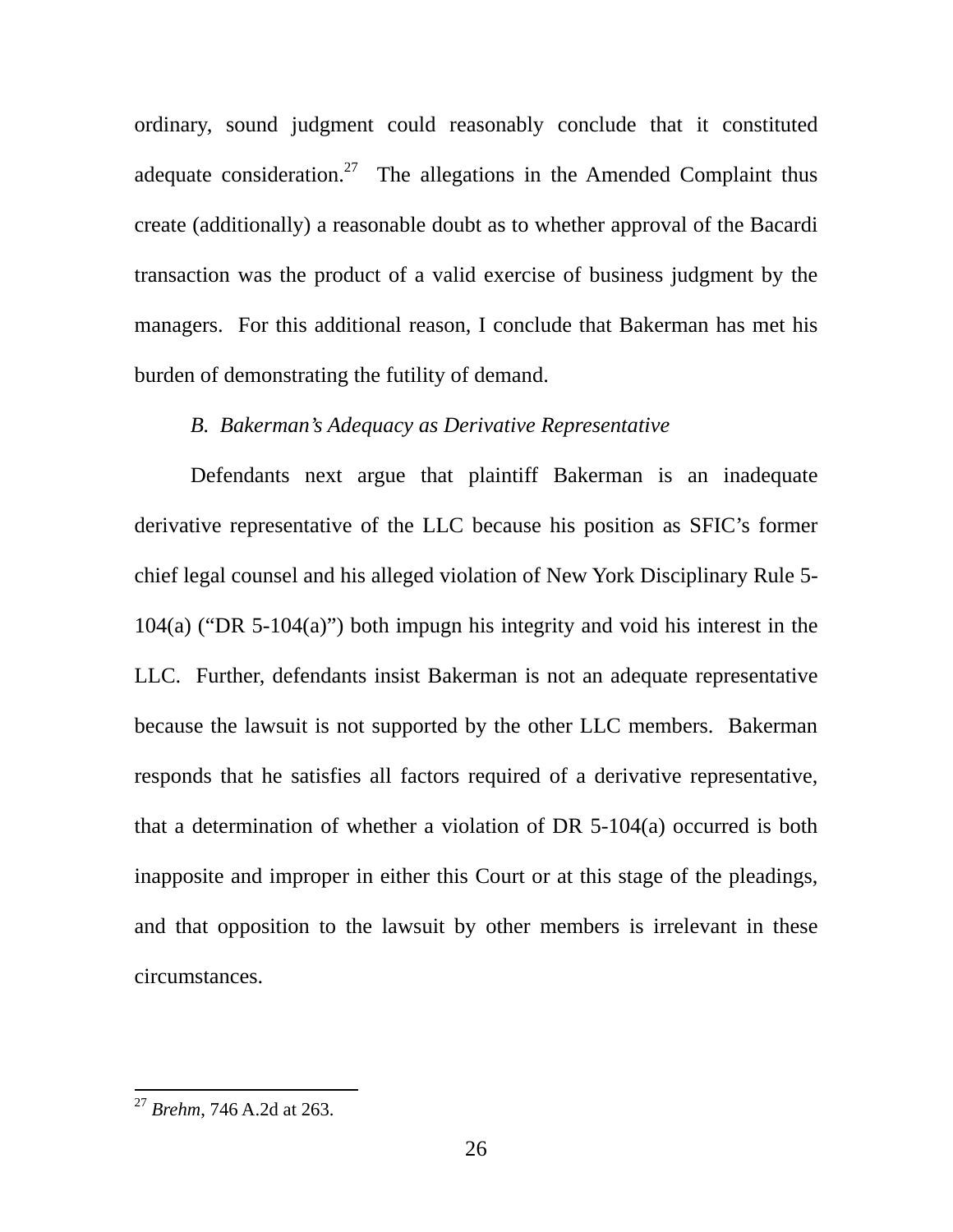A plaintiff seeking to maintain derivative claims must satisfy the adequacy requirements implicit in Court of Chancery Rule  $23.1.^{28}$  "[A] derivative plaintiff serves in a fiduciary capacity as representative of persons whose interests are in plaintiff's hands and the redress of whose injuries is dependent upon her diligence, wisdom and integrity."<sup>29</sup> In a challenge to a particular plaintiff's adequacy, however, the burden rests with the defendant.<sup>30</sup> "The defendant must show a substantial likelihood that the derivative action is not being maintained for the benefit of the shareholders."<sup>[31](#page-27-3)</sup>

A number of factors may be considered in determining whether a plaintiff is deemed "adequate" for these purposes:

(1) economic antagonisms between the representative and the class;

(2) the remedy sought by plaintiff in the derivative litigation;

(3) indications that the named plaintiff was not the driving force behind

the litigation;

(4) plaintiff's unfamiliarity with the litigation;

<span id="page-27-0"></span> $\overline{a}$ <sup>28</sup> *See, e.g., Youngman v. Tahmoush*, 457 A.2d 376, 379 (Del. Ch. 1983). The analysis of Bakerman's capacity to serve as a derivative plaintiff will, in this instance, be the same as the analysis of the propriety of his service as class representative. *See, e.g., In re Fuqua Indus. S'holder Litig.*, 752 A.2d 126, 129 n.2 (Del. Ch. 1999) ("[A]nalysis of adequacy requirements is generally the same under Rules 23 and 23.1 as cases decided under Rule 23(a)(4), *i.e.*, the adequacy requirement of Rule 23, may be used in analyzing the adequacy requirements of Rule 23.1." (citations omitted)).

<span id="page-27-1"></span><sup>29</sup> *In re Fuqua Indus.*, 752 A.2d at 129 (citing *Katz v. Plant Indus., Inc.*, 1981 WL 15148, at \*1 (Del. Ch. Oct. 27, 1981)).

<span id="page-27-2"></span><sup>30</sup> *See Emerald Partners v. Berlin*, 564 A.2d 670, 674 (Del. Ch. 1989).

<span id="page-27-3"></span><sup>31</sup> *Id*.; *see also Canadian Commercial Workers Indus. Pension Plan*, 2006 WL 456786, at \*8.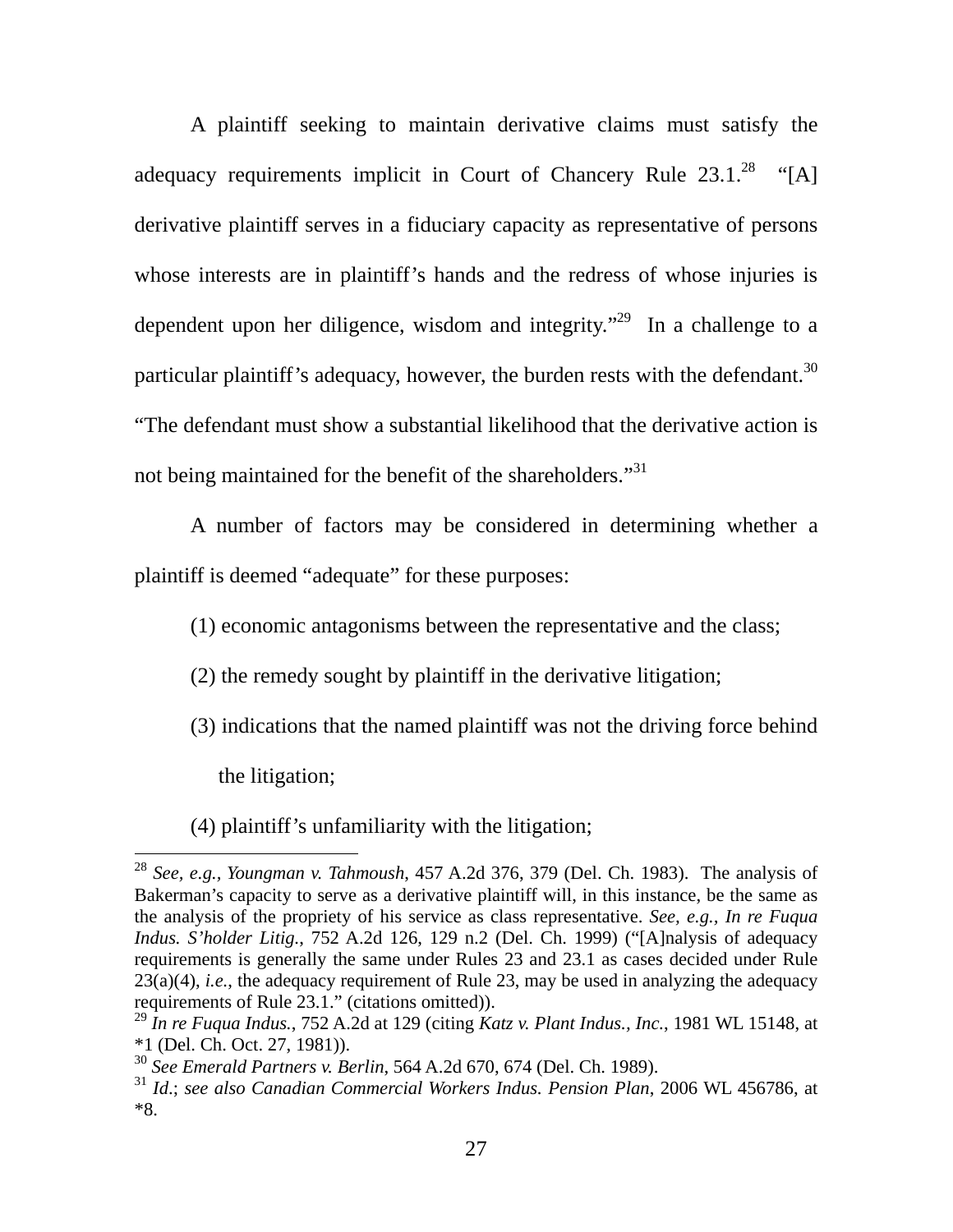- (5) other litigation pending between plaintiff and defendants;
- (6) the relative magnitude of plaintiff's personal interests as compared to her interest in the derivative action itself;
- (7) plaintiff's vindictiveness toward defendants; and
- (8) the degree of support plaintiff was receiving from the shareholders she purported to represent.<sup>[32](#page-28-0)</sup>

This list, however, is not exhaustive.<sup>33</sup> "Typically, the elements are intertwined or interrelated, and it is frequently a combination of factors which leads a court to conclude that the plaintiff does not fulfill the requirements of  $23.1.^{34}$  It is possible that the inadequacy of a plaintiff may be demonstrated by a "strong showing of only one factor [; however,] that factor must involve some conflict of interest between the derivative plaintiff and the class."<sup>[35](#page-28-3)</sup>

"The ethical considerations which bar an attorney from acting as counsel against his former client also preclude him from acting as a class or

<span id="page-28-0"></span><sup>32</sup> *In re Fuqua Indus.*, 752 A.2d at 130.

<span id="page-28-1"></span><sup>&</sup>lt;sup>33</sup> *See Katz*, 1981 WL 15148, at \*2 (explaining that the factors are "[a]mong the elements which the courts have evaluated").

<span id="page-28-2"></span><sup>34</sup> *Id.*, at \*2 (quoting *Davis v. Comed, Inc.*, 619 F.2d 588, 593-94 (6th Cir. 1980)); *see also In re Fuqua Indus.*, 752 A.2d at 130 n.5.

<span id="page-28-3"></span><sup>35</sup> *In re Fuqua Indus.*, 752 A.2d at 130; *see also Canadian Commercial*, 2006 WL 456786, at \*8 (explaining that "economic" conflicts are often the primary consideration); *Youngman*, 457 A.2d at 379 (noting exception that "fact that the plaintiff may have interests which go beyond the interests of the class, but are at least co-extensives with the class interest, will not defeat his serving as a representative of the class"). The Court in Youngman also explained that "purely hypothetical, potential or remote conflicts of interests never disable the individual plaintiff." *Id*. (citation omitted).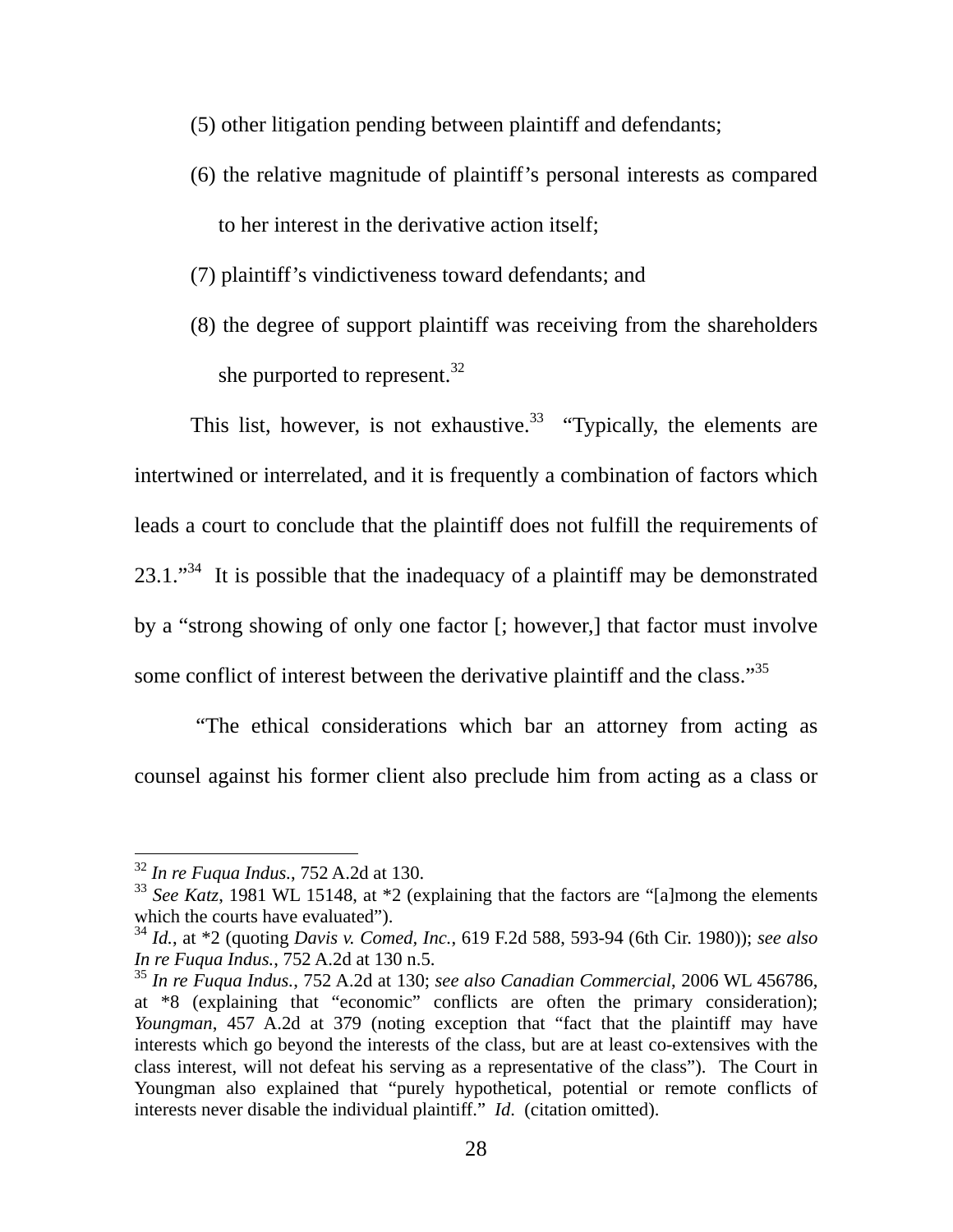derivative plaintiff against his former client."<sup>36</sup> When a general counsel's former representation of his corporate employer involves issues that are "substantially related" to the claims he seeks to assert derivatively against his former client, he may be disqualified. $37$ 

To determine whether matters are "substantially related" for purposes of a conflict of interest with a former client the Court must evaluate: the nature and scope of the prior representation at issue; the nature and scope of the present lawsuit against the former client; and whether during the course of the previous representation the client may have disclosed confidential information that could be used against the former client in the current lawsuit.<sup>38</sup> Matters may be substantially related if they involve the same transaction or legal dispute or there is substantial risk that confidential information obtained in the former representation could materially advance the client's position in the current matter. The former client is not required to reveal specific details of the information shared with the attorney; rather, the

<span id="page-29-0"></span><sup>36</sup> *Ercklentz v. Inverness Mgmt. Corp*., 1984 WL 8251, at \*4 (Del. Ch. Oct. 18, 1984) (citing *Richardson v. Hamilton Int'l Corp.*, 469 F.2d 1382 (3d Cir. 1972); *Doe v. A Corp.*, 709 F.2d 1043 ( $5^{\text{th}}$  Cir. 1983)).

<span id="page-29-1"></span><sup>37</sup> *See Ercklentz*, 1984 WL 8251, at \*4-5; *see also* Delaware Lawyers' Rules of Professional Conduct ("D.L.R.P.C.") 1.6, 1.9. *Cf*. *Richardson*, 469 F.2d 1382; *Doe v. A Corp.*, 330 F. Supp. 1352 (S.D.N.Y. 1971), *aff'd sub nom., Hall v. A Corp.*, 453 F.2d 1375 (2d Cir. 1972).

<span id="page-29-2"></span><sup>38</sup> *Khanna v. McMinn*, 2006 WL 1388744, at \*42 (Del. Ch. May 9, 2006).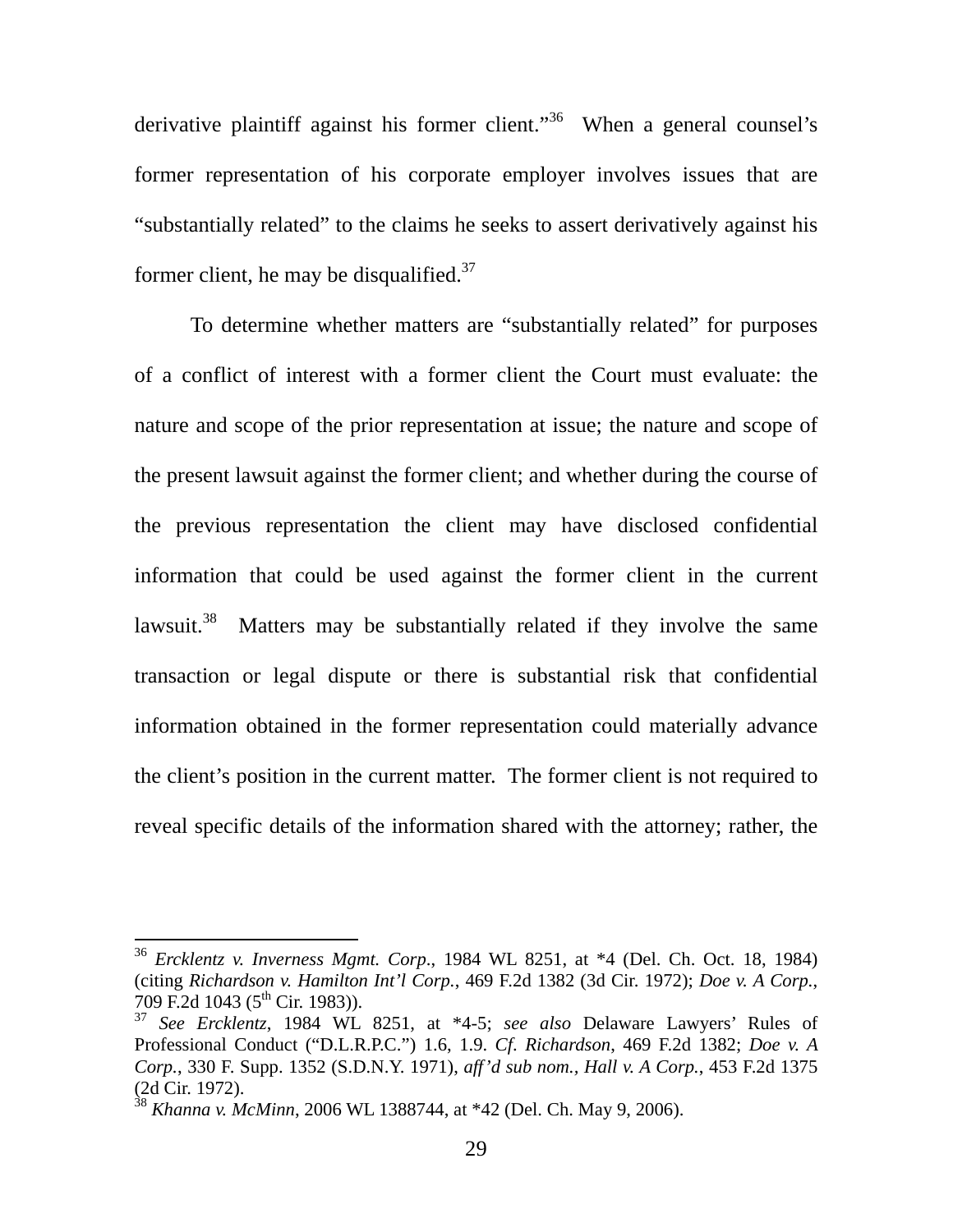Court may determine whether information regularly shared in that type of representation creates an unavoidable conflict with the current case.<sup>[39](#page-30-0)</sup>

Specifically, Comment 3 to D.L.R.P.C. 1.9 provides that "[a] conclusion about the possession of such information may be based on the nature of the services the lawyer provided the former client and information that would in ordinary practice be learned by a lawyer providing such services." Additionally, "[i]n the case of an organizational client, general knowledge of the client's policies and practices ordinarily will not preclude a subsequent representation; on the other hand, knowledge of specific facts gained in a prior representation that are relevant to the matter in question ordinarily will preclude such a representation."[40](#page-30-1) These principles govern the Court's analysis of whether Bakerman's prior representation of SFIC as its chief legal counsel is substantially related to the matters at issue in the present litigation.

Defendants' assertions fail to demonstrate that Bakerman's former representation of SFIC is substantially related to the current lawsuit. As alleged in the Amended Complaint, Bakerman was specifically excluded from the Bacardi negotiations, and never served as a legal advisor on the

<span id="page-30-0"></span><sup>39</sup> *Hendry v. Hendry*, 2005 WL 3359078, at \*4 (Del. Ch. Dec. 1, 2005) (citing *Sanchez-Caza v. Estate of Whetstone*, 2004 WL 2087922, at \*3 (Del. Super. Sept. 16, 2004)); D.L.R.P.C. 1.9 cmt. 3.

<span id="page-30-1"></span> $^{40}$  D.L.R.P.C. 1.9 cmt. 3.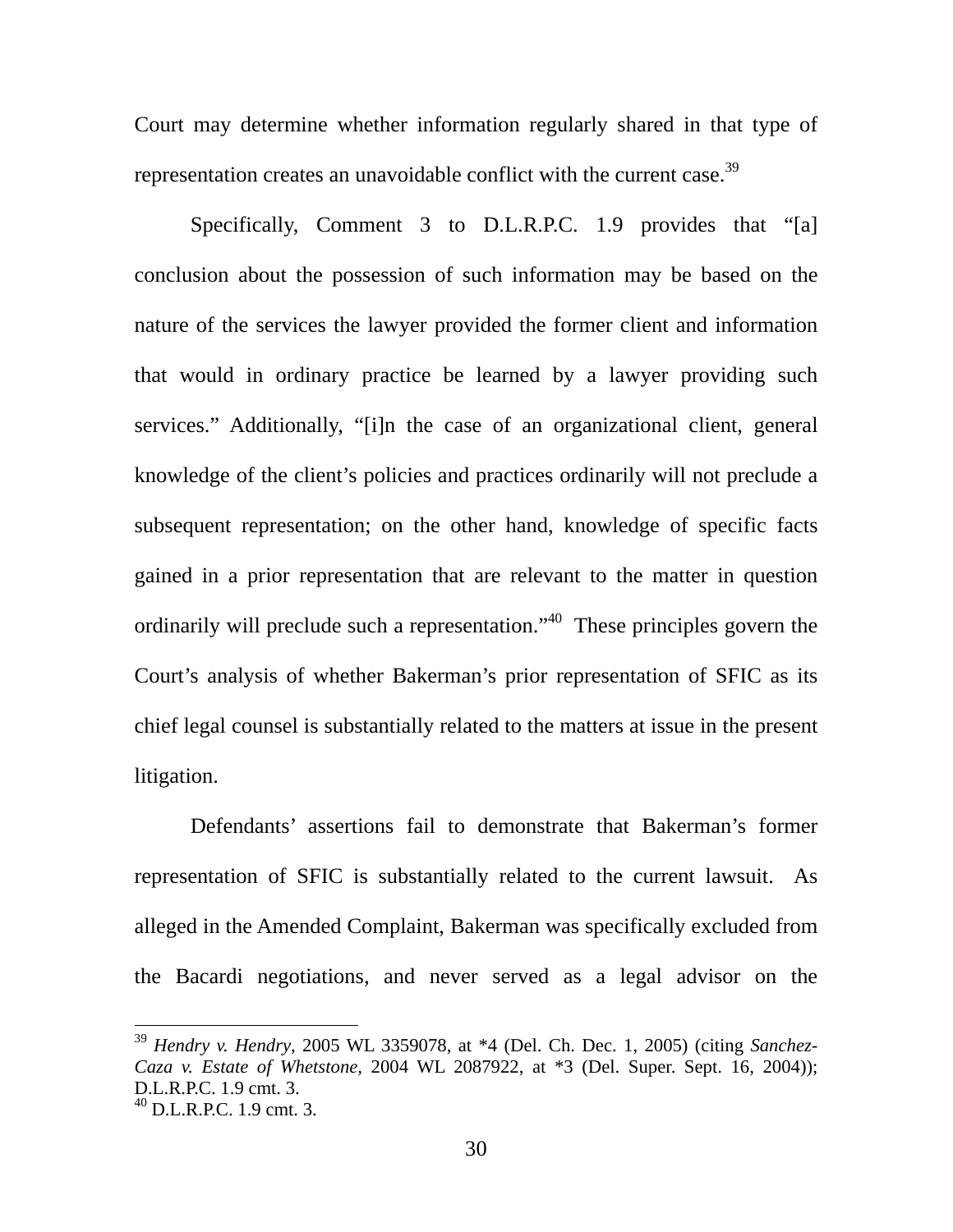transaction.[41](#page-31-0) Instead, Bakerman's knowledge of the Bacardi transaction was obtained in his capacity as a voting member of the LLC, and only at the eleventh hour.<sup>42</sup> Defendants must proffer evidence that Bakerman served as a legal advisor to SFIC in the Bacardi transaction or substantially related matters. This allegation is not substantiated by the facts as set forth in the Amended Complaint.

This case is different from two cases in which a former legal counsel was disqualified as a derivative lead plaintiff. In *Ercklentz v. Inverness Management Corp*., this Court granted the defendants' motion to disqualify the plaintiff, who had formerly served as general counsel (and director) of the defendant corporation.<sup>43</sup> In granting the motion to disqualify the plaintiff, the Court found that as general counsel to the defendant corporation, plaintiff negotiated and drafted agreements for those transactions challenged by the lawsuit.<sup>44</sup> Such involvement and knowledge of specific facts gained as general counsel was highly relevant to the matter in question, where plaintiff

<span id="page-31-0"></span> $^{41}$  Am. Compl.,  $\P\P$  67-68.

<span id="page-31-1"></span><sup>&</sup>lt;sup>42</sup> Bakerman learned of a contemplated third/third/third split of the consideration among the different entities, a piece of knowledge possibly relevant to the LLC and its members. It is unclear in what capacity he received this hallway tidbit of information—whether as counsel to SFIC or member of the LLC. Because defendants bear the burden of proof, and because a reasonable interpretation of Bakerman's hallway inquiry is that he was receiving such confidences as a member of the LLC, the hallway conversation will not disqualify Bakerman.

<span id="page-31-2"></span><sup>43 1984</sup> WL 8251 (Del. Ch. Oct. 18, 1984).

<span id="page-31-3"></span><sup>44</sup> *Id*. at 5-6 (defendant director and shareholder "undoubtedly provided confidential information and received counsel from plaintiff as part of plaintiff's role as general counsel").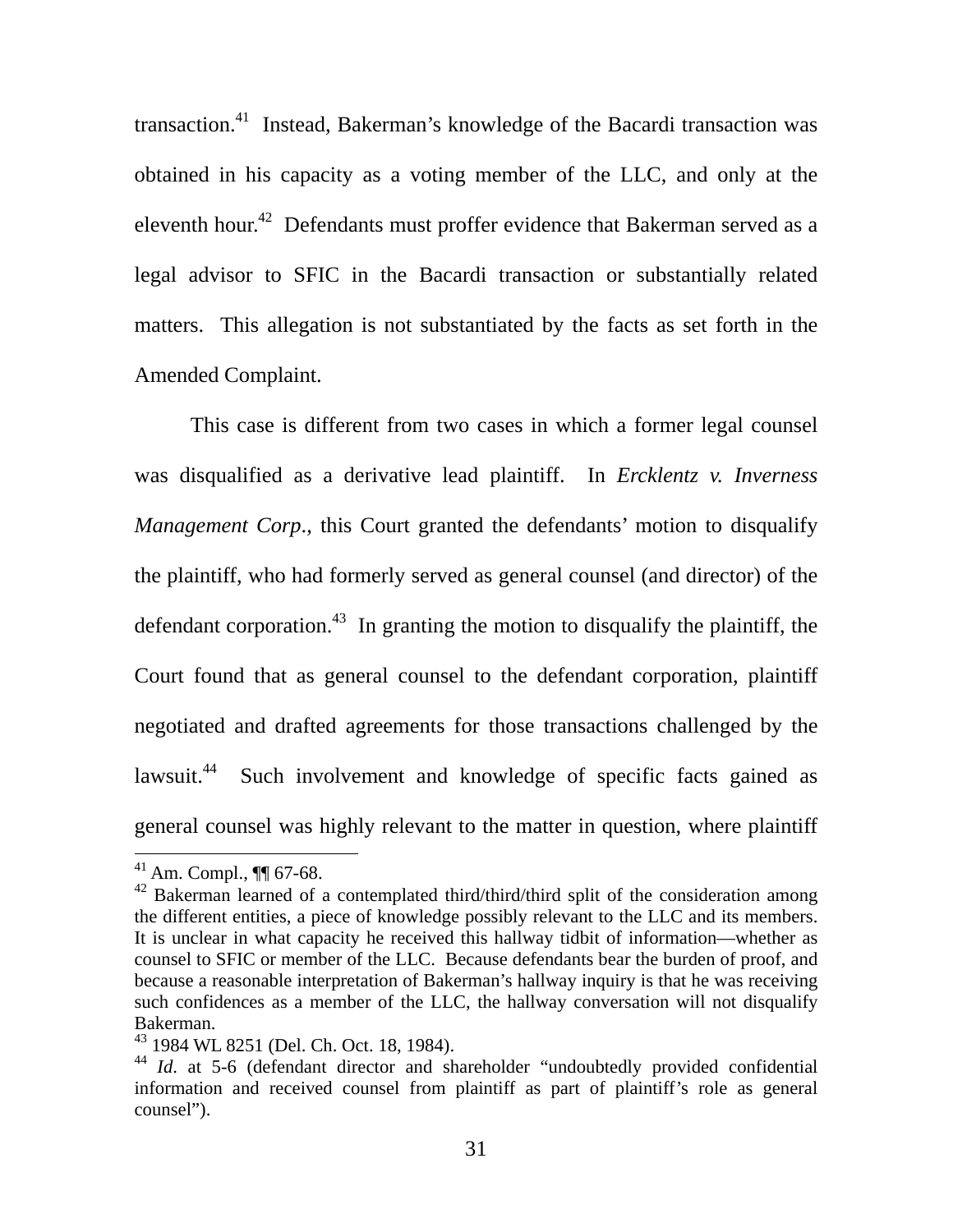alleged that a controlling shareholder had engaged in an ongoing manipulative scheme at the expense of the corporation and its shareholders.<sup>45</sup>

In *Khanna v. McMinn*, this Court granted the defendants' motion to disqualify Khanna as a derivative and class plaintiff.<sup>46</sup> Khanna served as general counsel to nominal defendant Covad during the relevant periods for all the transactions challenged.<sup>47</sup> According to his own testimony, Khanna "owned" corporate governance issues for Covad and had a role to play in such areas.<sup>48</sup> Following Khanna's termination from Covad, he threatened to bring a derivative and class action lawsuit against Covad unless he was rehired and promoted.[49](#page-32-4) When his demands were not met, Khanna filed suit along with two other plaintiffs, and alleged breaches of fiduciary duty by certain directors for usurping corporate opportunities and enriching themselves at the company's expense through a series of transactions occurring over a period of at least three years.[50](#page-32-5) In disqualifying Khanna, the Court relied on his prior position, his admitted involvement in the subject matter of the litigation, and "the cloud hanging over the litigation created by the tangential and acrimonious employment dispute between Khanna and his former

- <span id="page-32-2"></span> $^{47}$  *Id.* at 42.<br><sup>48</sup> *Id.*
- <span id="page-32-3"></span>

 $\overline{a}$ 

<span id="page-32-4"></span><sup>48</sup> *Id*. 49 *Id.* at 43-44.

<span id="page-32-0"></span><sup>45</sup> *Id.* at 2.

<span id="page-32-1"></span><sup>46 2006</sup> WL 1388744 (Del. Ch. May 9, 2006).

<span id="page-32-5"></span> $50$  *Id.* at 5-10.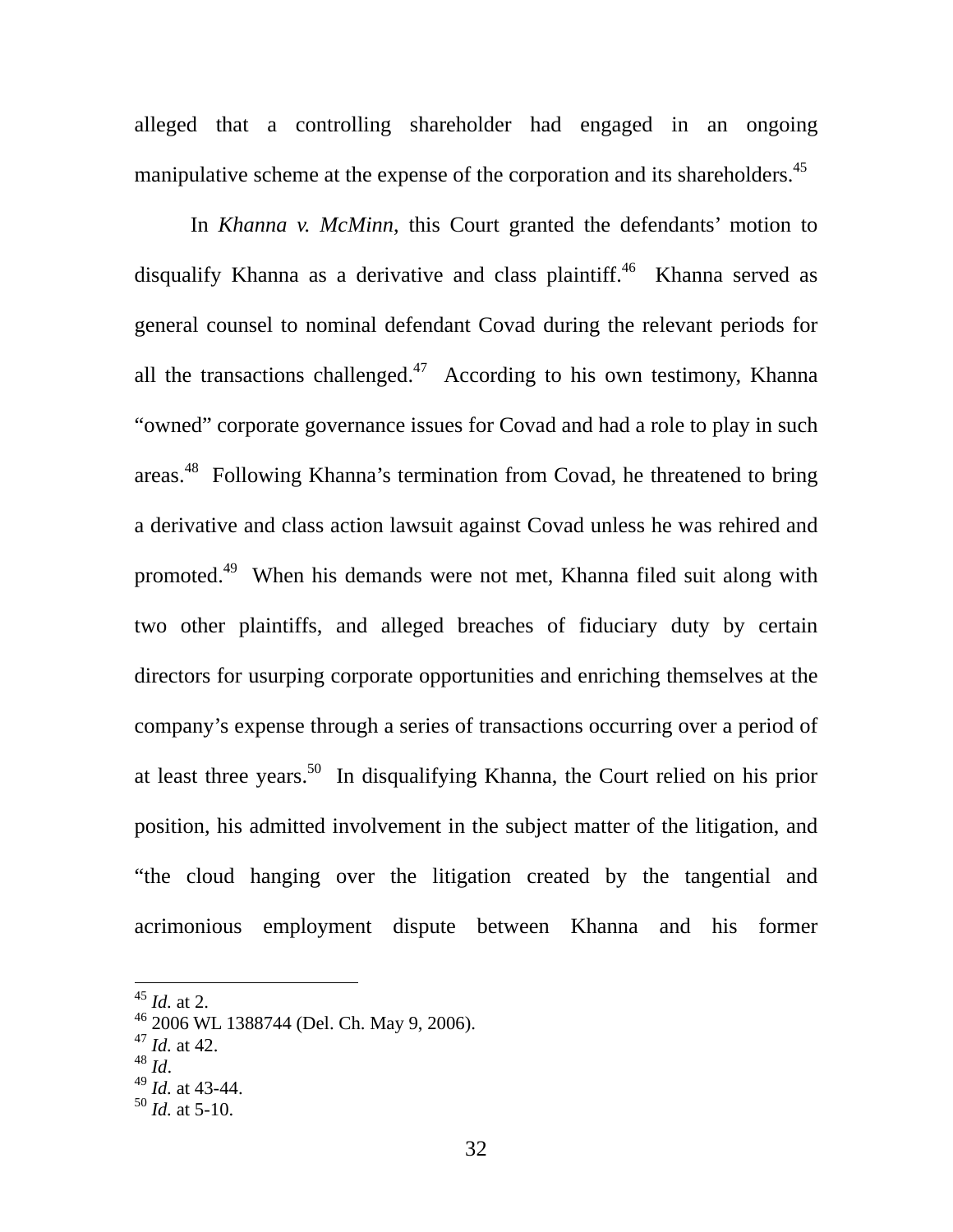employer." $51$ Notably, two co-plaintiffs remained following Khanna's disqualification. $52$ 

Here, Bakerman is not challenging a series of transactions in which he was a key participant, but rather is challenging the allocation in a single transaction from whose negotiations he was actively excluded. Additionally, Bakerman had a role as an LLC member in approving the transactions, distinct from his role as SFIC counsel. Finally, unlike *Khanna*, no coplaintiffs remain to prosecute this action in the event of Bakerman's disqualification.<sup>53</sup>

Defendants also argue that 95% of the ownership interests of the LLC do not support this lawsuit. A derivative claim may be maintained, however, without the support of a majority of ownership or even the support of the entire minority. Adequacy of representation is judged by how well a shareholder advances the interests of other similarly situated shareholders.<sup>54</sup> If it turns out that Bakerman is the only member disadvantaged by the lower allocation to the LLC, then one could not imagine a better representative than himself to pursue the appropriate remedies on behalf of the LLC. For these

<span id="page-33-0"></span><sup>51</sup> *Id.* at 44.

<span id="page-33-1"></span><sup>52</sup> *Id.*

<span id="page-33-2"></span> $53$  This is a reasonable inference given Linda Rodman's connection to the Frank family, and her lack of involvement in this litigation to date. See n.2, *supra*., p. 8.

<span id="page-33-3"></span><sup>54</sup> *See Emerald Partners*, 564 A.2d at 674.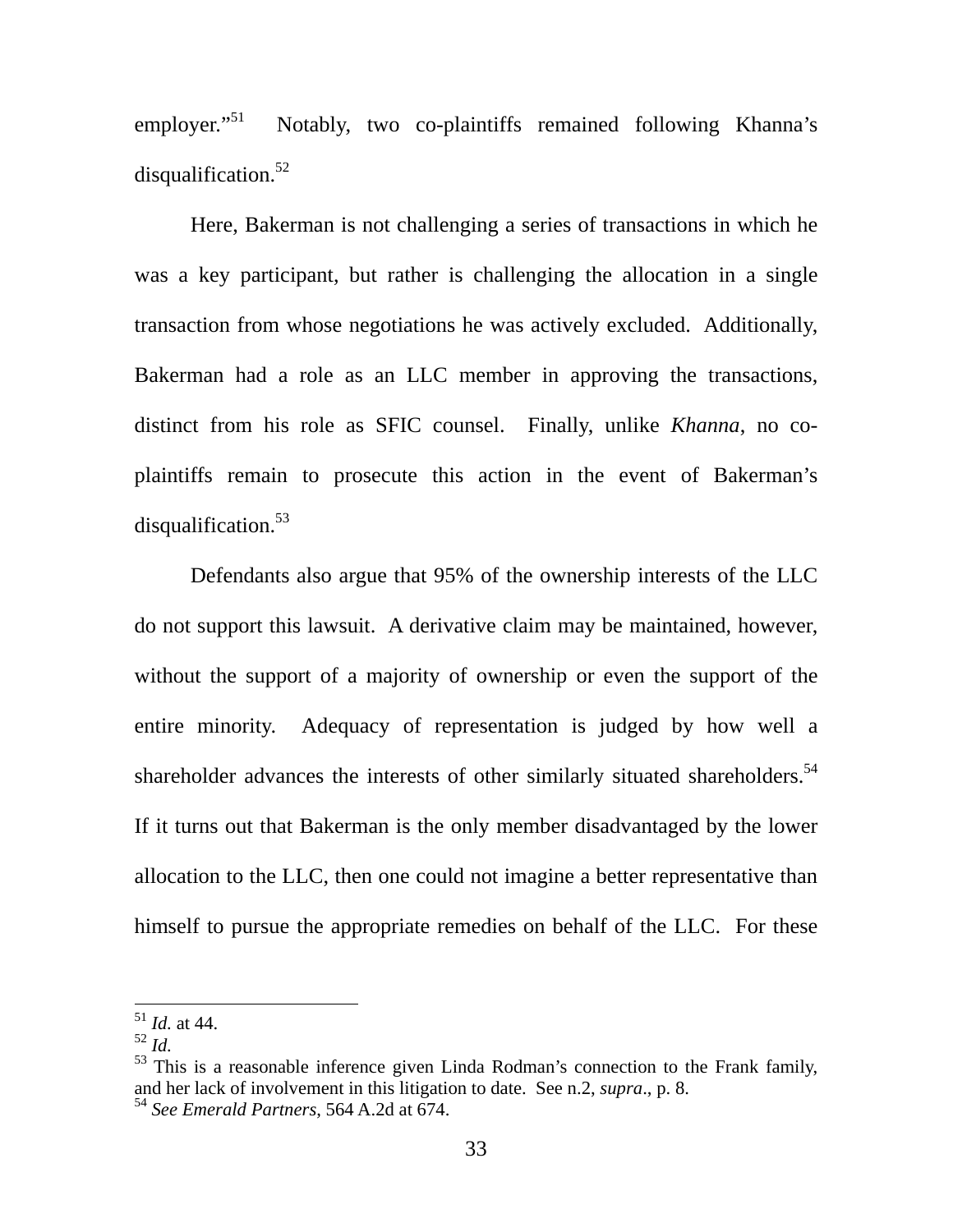reasons, defendants' motion to disqualify Bakerman as a derivative representative is denied.

## *C. Bakerman's Derivative Claim for Breach of Fiduciary Duty*

Bakerman alleges a breach of fiduciary duty claim against defendants on three separate grounds: (i) their artificial suppression of the transfer pricing in the vodka sales from SAS to SFIC before the Bacardi sale;<sup>[55](#page-34-0)</sup> (ii) their misallocation of the purchase price paid by Bacardi;<sup>56</sup> and (iii) failing to disclose their conflicts of interest related to the allocation.<sup>57</sup> Defendants respond to the first claim thusly: as a knowledgeable member of the LLC and lead counsel to SFIC, Bakerman was aware of the transfer pricing for a period of two years. Because he remained silent despite numerous opportunities to raise the issue, Bakerman acquiesced to the transfer pricing. In response to the second claim, defendants argue simply that Bakerman signed his consent to the transaction as a member of the LLC. Bakerman replies that his alleged consent was the product of coercion. In response to the third claim, defendants argue that as Chief Legal Counsel to SFIC, Bakerman was aware of Einsidler and Thompson's holdings of SFIC shares and options, making disclosure of their conflict of interest unnecessary.

<span id="page-34-0"></span><sup>55</sup> Am. Compl., ¶¶ 62-63, 115.

<span id="page-34-1"></span><sup>56</sup> *Id.* at ¶¶ 70-79, 115.

<span id="page-34-2"></span> $^{57}$  *Id.*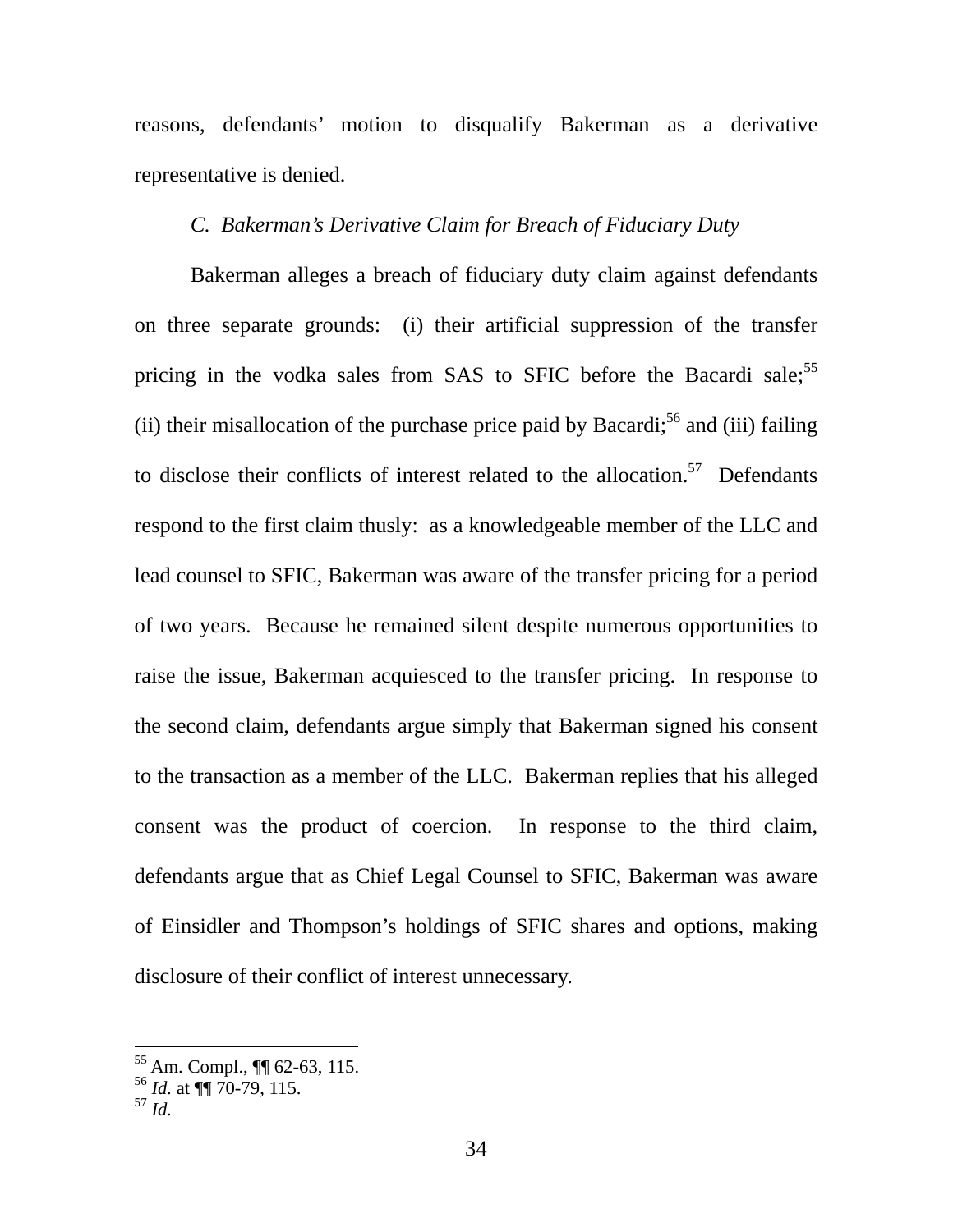### 1. Did Bakerman Consent to the Bacardi Transaction?

The parties dispute what standard is relevant to determining whether or not Bakerman's consent was coerced. The term "coercion" itself—covering a multitude of situations—is not very meaningful.<sup>58</sup> For the word to have much meaning for purposes of legal analysis, it is necessary in each case that a normative judgment be attached to the concept.<sup>59</sup> Bakerman argues that because his consent effectively ratified the managers' actions, its integrity should be protected in the same manner as a shareholder vote ratifying a board action.<sup>60</sup> Roughly, if some other party causes stockholders to vote in favor of a proposed transaction for some reason other than the merits of that transaction, then the vote has been inequitably coerced.<sup>61</sup> Defendants argue that this doctrine of inequitable coercion is inapposite to the bilateral negotiation that took place between Bakerman and Einsidler. They point to a line of contract cases where the standards for proving coercion are much more difficult to meet.

<span id="page-35-0"></span><sup>58</sup> *Katz v. Oak Indus. Inc.*, 508 A.2d 873 (Del. Ch. 1986) ("A commonly used word seemingly specific and concrete when used in everyday speech—may mask troubling ambiguities that upon close examination are seen to derive not simply from casual use but from more fundamental epistemological problems. Few words more perfectly illustrate the deceptive dependability of language than the term 'coercion.'")

<span id="page-35-1"></span><sup>59</sup> *Lacos Land Co. v. Arden Group, Inc.*, 517 A.2d 271 (Del. Ch. 1986).

<span id="page-35-2"></span><sup>60</sup> *See Williams v. Geier*, 671 A.2d 1368, 1382 (Del. 1996).

<span id="page-35-3"></span><sup>61</sup> *See, e.g., Eisenberg v. Chicago Milwaukee Corp.*, 537 A.2d 1051, 1061 (Del. Ch. 1987) (holding corporation's self tender to be impermissibly coercive); *AC Acquisitions Corp. v. Anderson, Clayton & Co.*, 519 A.2d 103, 112-15 (Del. Ch. 1986) (same).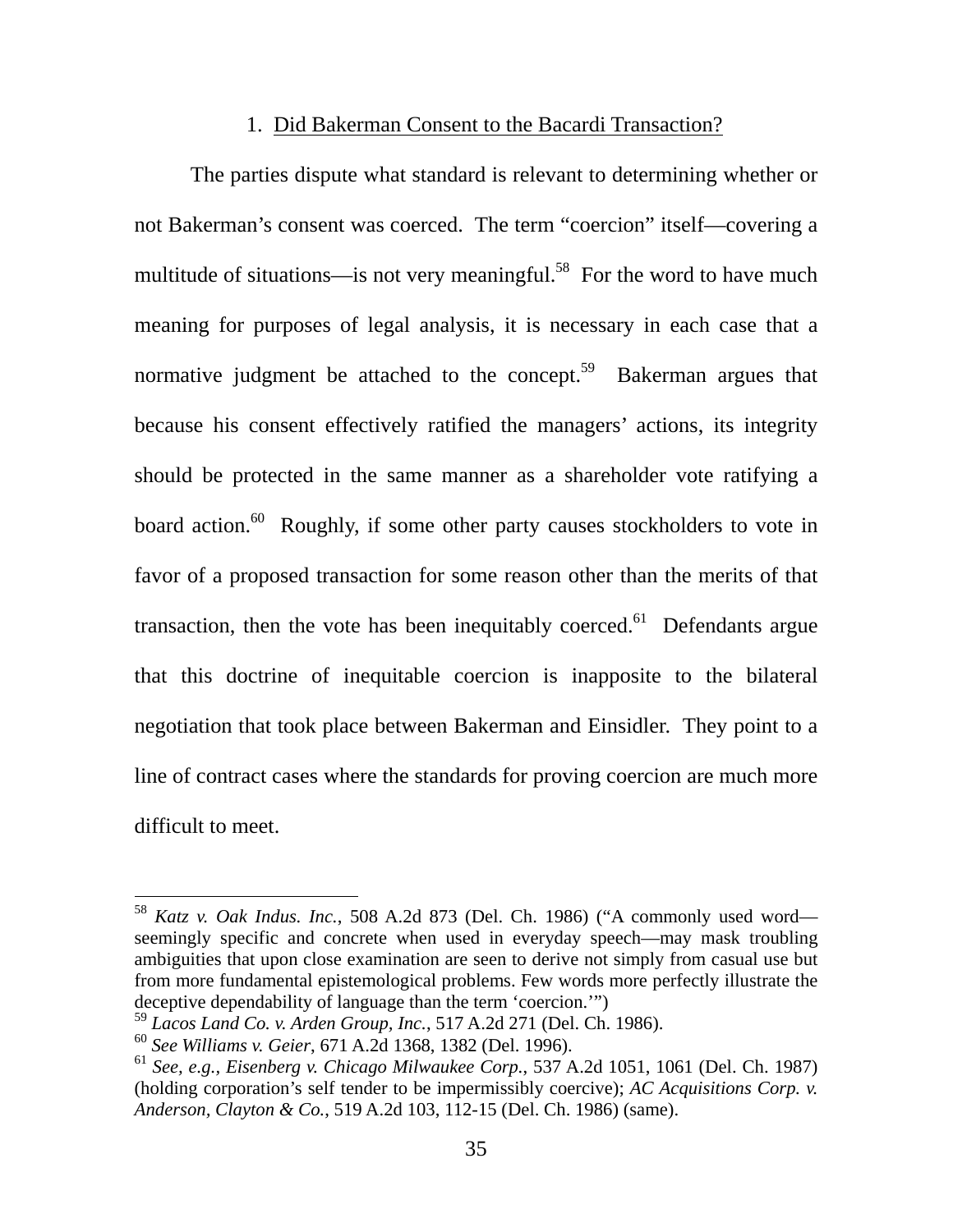#### a. The Inequitable Coercion Doctrine is Inapplicable

I agree with defendants that the inequitable coercion doctrine is inapplicable here, as it has been developed solely in cases dealing with diffuse shareholders. For example, in *Lacos Land Co. v. Arden Group, Inc.*, then-Chancellor Allen evaluated the integrity of a shareholder vote authorizing a proposed recapitalization.<sup>62</sup> The result of the recapitalization would have been to grant control of the corporation to the then-CEO, by effectively increasing the CEO's voting power from approximately 20% to 67% through the issuance of supervoting stock. In disclosures, shareholders were unmistakably told that unless they approved the recapitalization, the CEO would oppose transactions "which could be determined by the Board of Directors to be in the best interests of all of the stockholders."<sup>63</sup> The Chancellor found such a threat to undermine the structure of the shareholder vote to the point that it no longer satisfied the mandate of 8 *Del. C.* § 242(b) requiring shareholder consent to charter amendments.<sup>64</sup> Similarly, in *Eisenberg v. Chicago Milwaukee Corp.*, then-Vice Chancellor Jacobs found that a self-tender was inequitably coercive when a proxy statement seeking shareholder approval disclosed plans to delist the company's preferred stock,

<span id="page-36-0"></span> $62$  517 A.2d 271.

<span id="page-36-1"></span><sup>63</sup> *Id.* at 278.

<span id="page-36-2"></span><sup>64</sup> *Id.* at 279.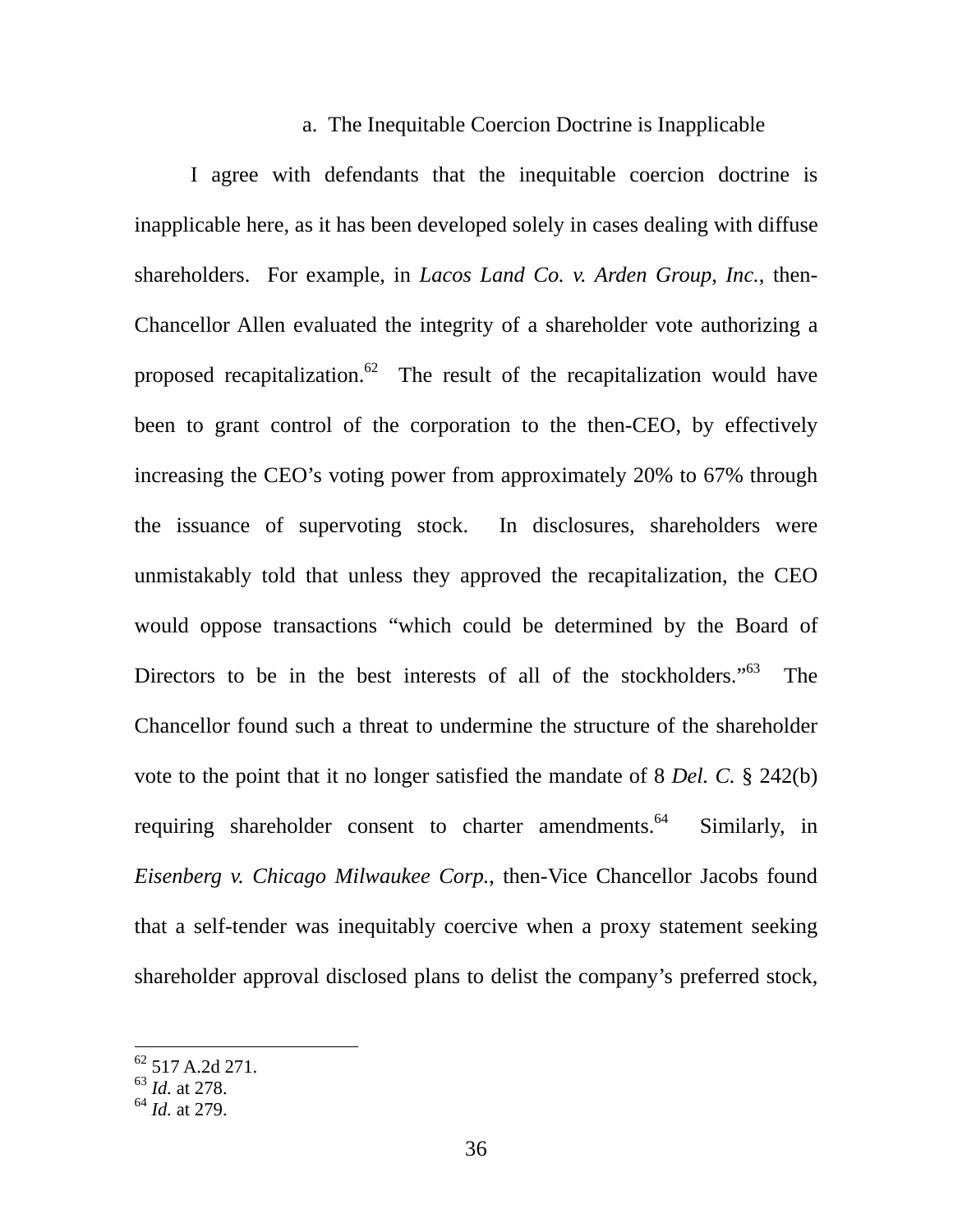the board adopted a "no-dividend" policy, and timed the tender offer with a four-year low market price for the preferred stock.<sup>65</sup>

These cases in which the doctrine has developed are premised on the proposition that "proxy voting has become the dominant mode of shareholder decision making in publicly held corporations."<sup>66</sup> This premise does not apply to a member of a closely held LLC. Unlike diffuse shareholders, Bakerman was not inhibited by the costs of collective action. He sat across the table from Einsidler on two occasions in the span of half an hour. The inequitable coercion doctrine is simply unhelpful, analytically, for adjudicating such negotiations and arguments. Instead, there is a welldeveloped body of law meant to govern negotiations between parties, which I will use to address Bakerman's coercion allegations. Before proceeding to that analysis, however, it is worth examining a certain aspect in which the negotiations here differ from an arm's length bargain reached across a negotiating table.

> b. Thompson and Einsidler Owed Bakerman a Duty to Disclose all Material Facts Bearing on the Decision at Issue

Einsidler was a manager of the LLC owing certain duties to members of the LLC such as Bakerman. When fiduciaries communicate with their

<span id="page-37-0"></span><sup>65 537</sup> A.2d 1051, 1061-1062 (Del. Ch. 1987).

<span id="page-37-1"></span><sup>66</sup> *Stroud v. Grace*, 606 A.2d 75, 86 (Del. 1992).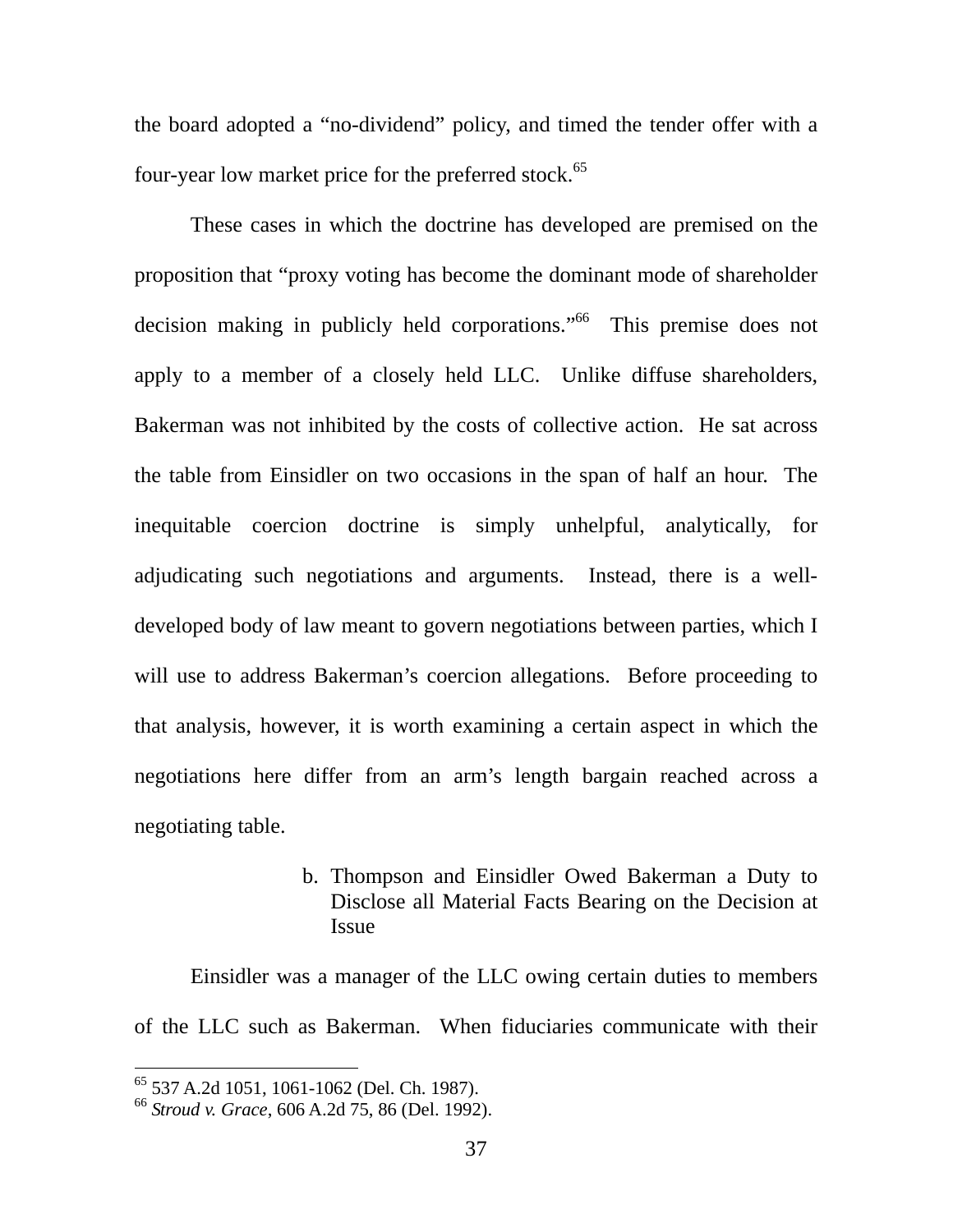beneficiaries in the context of asking the beneficiary to make a discretionary decision—such as whether to consent to a sale of substantially all the assets of an LLC—the fiduciary has a duty to disclose all material facts bearing on the decision at issue. $67$  "An omitted fact is material if there is a substantial likelihood that a reasonable stockholder would consider it important in deciding how to vote. To prevail on a claim of material omission, therefore, a plaintiff must demonstrate a substantial likelihood that, under all the circumstances, the omitted fact would have assumed actual significance in the deliberations of the reasonable stockholder. There must be a substantial likelihood that the disclosure of the omitted fact would have been viewed by the reasonable stockholder as having significantly altered the 'total mix' of information made available."[68](#page-38-1)

If Bakerman was unaware of Einsidler and Thompson's large holdings in SFIC, then Einsidler and Thompson owed Bakerman a duty to disclose such conflict of interest when they were urging him to consent to the allocation. Such conflict of interest clearly would have altered Bakerman's perception of Einsidler and Thompson's counsel that the allocation was indeed fair. Defendants argue that Bakerman nowhere alleges that he was

<span id="page-38-0"></span><sup>67</sup> *Loudon v. Archer-Daniels-Midland Co.*, 700 A.2d 135, 137 (Del. 1997) ("Delaware law of the fiduciary duties of directors … establishes a general duty of directors to disclose to stockholders all material information reasonably available when seeking stockholder action.")

<span id="page-38-1"></span><sup>68</sup> *Id*. at 143.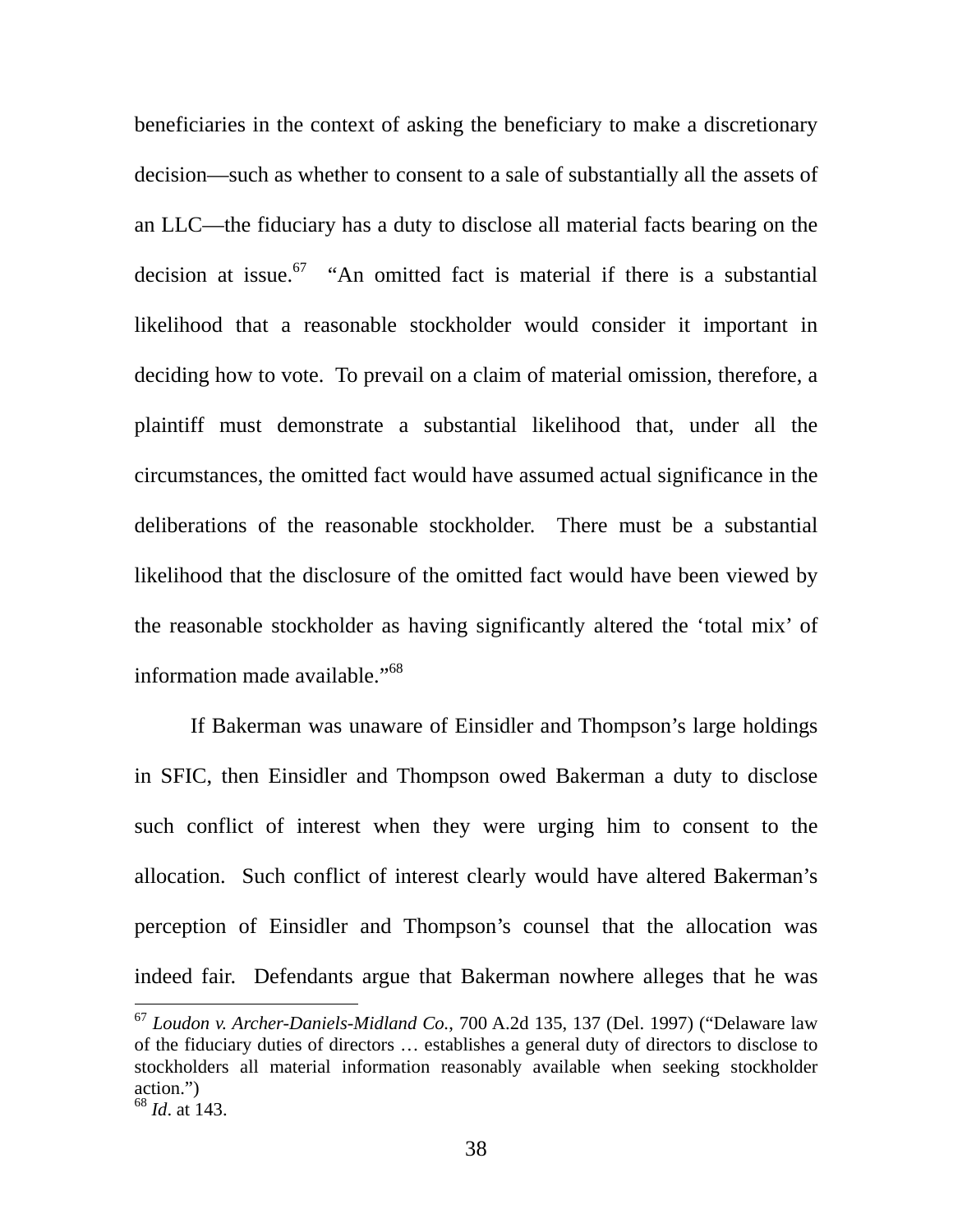unfamiliar with the managers' relative interests in SFIC, for whom he was Chief Legal Counsel, and in the LLC, which he asserts he created. By virtue of his position within SFIC, Bakerman would have, or should have, known the actual amounts that the managers stood to gain from the Bacardi transaction. Drawing all reasonable inferences in favor of Bakerman, however, the Amended Complaint avers that he was unaware of the managers' holdings in SFIC. Possibly he was not involved in establishing the Warrant Plan because he was not a participant, and Sidney Frank delegated the details to someone who would not be as disappointed at being excluded from the plan as Bakerman likely was. Discovery should uncover what Bakerman knew of the Warrant Plan and Einsidler and Thompson's holdings in SFIC, at the time he signed the consent to the transaction. Therefore, I will not at this stage dismiss Bakerman's claim of a breach of fiduciary duty for failure to disclose the managers' conflicts of interest.

A material omission in the context of asking Bakerman to consent to a sale of substantially all the assets of the LLC could vitiate his consent, thereby ending the analysis of the effect of his consent. Nonetheless, appreciating that Bakerman's supposed ignorance of the managers' interests might be a reasonable inference that is simultaneously improbable, I proceed to examine whether or not Bakerman was wrongfully coerced to give his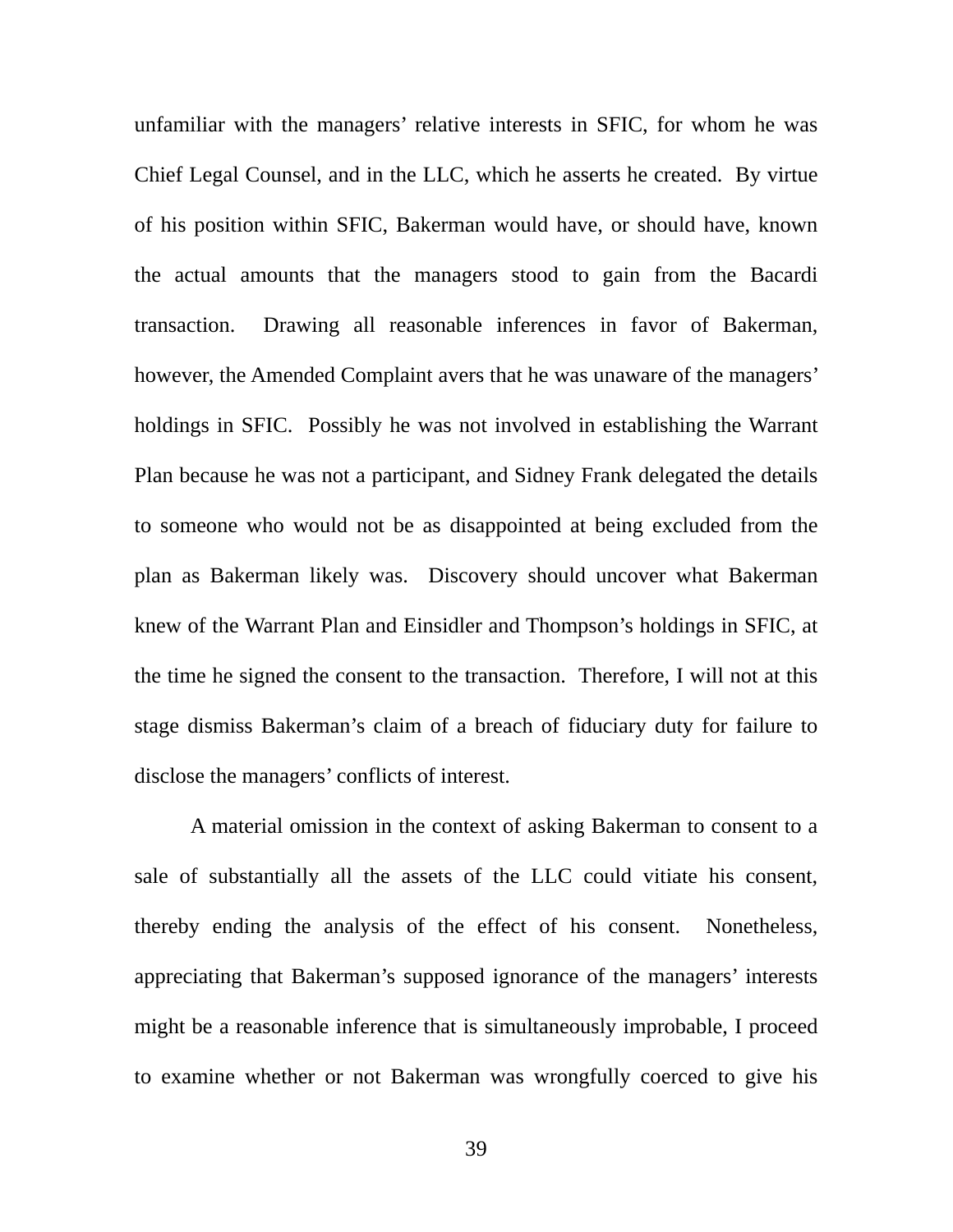consent. This examination will be subject, as defendants urge, to the welldeveloped set of standards governing products of bilateral contract negotiations.

### c. Was Bakerman Coerced?

A party alleging actionable coercion or duress must plead (i) a wrongful act; (ii) which overcomes the will of the aggrieved party; and (iii) that he has no adequate legal remedy to protect himself.<sup>69</sup> The "wrongful act" is often the use of or threat to inflict immediate physical harm. This state, like many others, has broadened this element to include a wider range of wrongful acts, including economic duress.<sup>70</sup> Nevertheless, under the second element, the wrongful act "must be of such a nature as to actually over-ride the judgment and will of the other party...."<sup>71</sup> "The test for determining whether the duress produced the assent is a subjective one that focuses on the state of mind of the 'victim' of the duress."[72](#page-40-3) The third prong focuses on whether the coercive conduct creates or takes advantage of an exigent circumstance such that the

<span id="page-40-0"></span><sup>69</sup> *Cianci v. JEM Enter., Inc.*, 2000 WL 1234647, at \*9 (Del. Ch. Aug. 22, 2000).

<span id="page-40-1"></span><sup>70</sup> *See, e.g., Fowler v. Mumford*, 102 A.2d 535 (Del. Super. 1954) (recognizing "economic duress" as a basis to find coercion in the procurement of a contract); *Hanna Sys., Inc. v. Capano Group, L.P.*, C.A. No. 7408, slip op. (Del. Ch. Nov. 29, 1985) (same); *E.I. DuPont de Nemours and Co. v. Custom Blending Int'l, Inc.*, C.A. No. 16295, slip op. (Del. Ch. Nov. 24, 1998) (same).

<span id="page-40-2"></span><sup>71</sup> *Fluharty v. Fluharty*, 193 A. 838, 840 (Del. Super. 1937).

<span id="page-40-3"></span><sup>72</sup> *Hanna Sys., Inc. v. Capano Group, L.P.*, C.A. No. 7408, mem. op. at 7 (Del. Ch. Nov. 29, 1985) (citing Restatement (Second) of Contracts § 175, cmt. c. (1981)).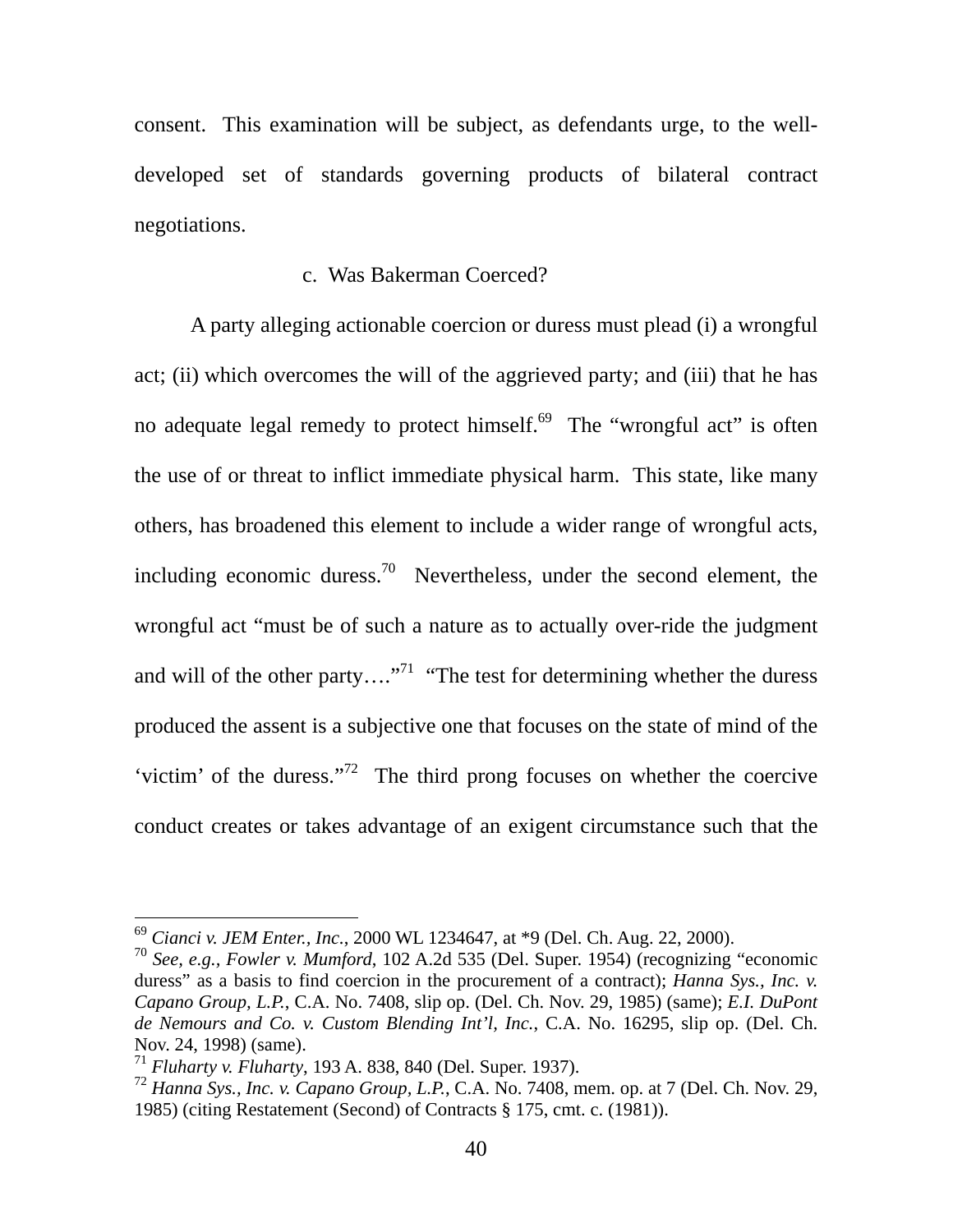victim could not reasonably be expected to resist and seek legal relief to protect his interests.[73](#page-41-0)

### i. Was There a Wrongful Act?

Bakerman does not allege a threat of physical harm, but alleges two forms of economic duress: a threat to file a lawsuit against Bakerman and a threat to terminate his employment.

Threats of litigation constitute "wrongful acts" for purposes of a claim of coercion or duress, if such threats were made without a good faith belief that a viable cause of action existed.<sup>74</sup> Defendants offer one justification for the threat to litigate: Bakerman's purported violation of DR 5-104(a) four years earlier (by accepting a 5% membership in Grey Goose LLC) justified their threatened law suit against him if he were to exercise his rights as a member and refuse to consent. Whether that threat was made in good faith raises factual issues that may not be resolved at this juncture. The Amended Complaint alleges facts that would provide no good faith basis to threaten a lawsuit: (i) Bakerman acquired his interest in the LLC on fair and reasonable

<span id="page-41-0"></span> $73$  This prong is an outgrowth of the principle that the victim must have no reasonable alternative to accepting the bargain. *See* Restatement (Second) of Contracts, § 175(a) (1981).

<span id="page-41-1"></span><sup>74</sup> *See Weber v. Kirchner*, 2003 WL 23190392, at \*2 (Del. Ch. Dec. 31, 2003); *Edge of the Woods v. Wilmington Savs. Fund Soc'y, FSB*, 2001 WL 946521, at \*5 (Del. Super. Aug. 16, 2001); *Way Road Dev. Co. v. Snavely*, C.A. No. 89C-DE-48, mem. op. at 9 (Del. Super. Jan. 31, 1992) ("As a general rule, a threat to enforce a legal right or to take legal measures by the filing of a civil lawsuit, cannot constitute duress so long as the party threatening filing the lawsuit did so in a good faith belief that a viable cause of action existed.").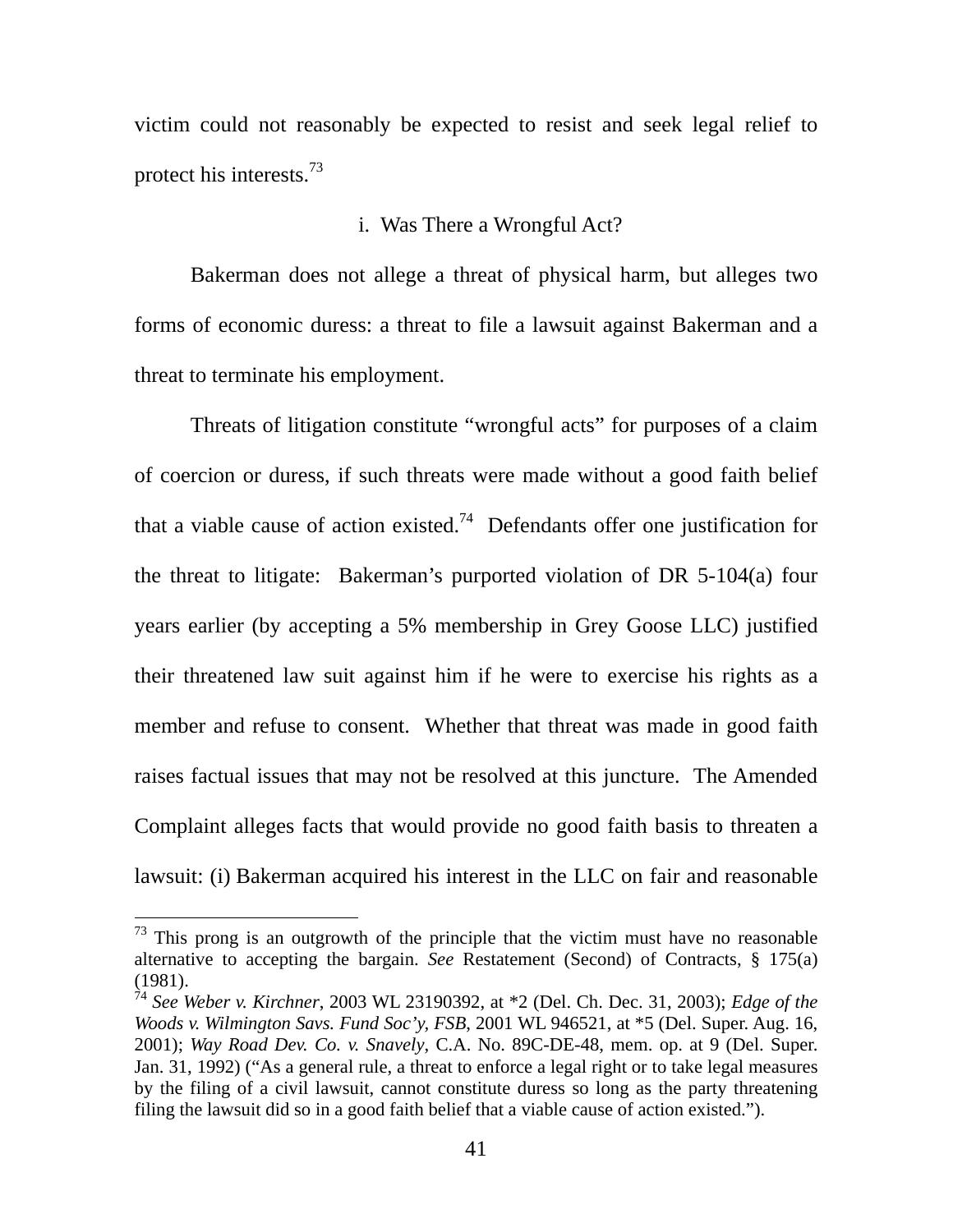<span id="page-42-4"></span>terms, which were identical to the terms on which defendants acquired their own interests in the  $LLC<sub>i</sub><sup>75</sup>$  (ii) those terms were fully disclosed in writing to SFIC in a manner that could be reasonably understood by  $SFIC$ ;<sup>76</sup> and (iii) the potential conflict of interest was disclosed to SFIC.<sup>77</sup> Furthermore, it is unclear whether such a violation, without more, would support rescission of his interest in the LLC even if Bakerman had violated DR 5-104(a).<sup>78</sup> Finally, the timing of such threat—nearly four years after the alleged violation of DR 5-104(a)—only lends itself to the explanation that the threat was a bad faith attempt to elicit Bakerman's consent to the allocation of the purchase price. These allegations, when assumed to be true and viewed in the light most favorable to Bakerman, support a reasonable inference that defendants committed a wrongful act through a bad faith threat of litigation.<sup>79</sup>

<span id="page-42-0"></span><sup>75</sup> Am. Compl., ¶¶ 38-40.

<span id="page-42-1"></span><sup>76</sup> *Id.* at ¶¶41-42.

<span id="page-42-2"></span> $77$  *Id.* at  $\P$  42.

<span id="page-42-3"></span><sup>78</sup> *See, e.g., Schafrann v. N.V. Famka, Inc.*, 787 N.Y.S.2d 315, 316 (N.Y. App. Div. 2005) (dismissing client's malpractice claim where attorney accepted 10% partnership interest in violation of DR 5-104(a), but had otherwise disclosed conflict to client and client had consulted a disinterested third party). As *Schafrann* explained, "defendant's malpractice claim rests solely on an alleged violation of the Disciplinary Rules which, without more, does not support a malpractice claim." *Id. But see Schlanger v. Flaton*, 631 N.Y.S.2d 293 (N.Y. App. Div. 1995) (affirming rescission of attorney's interest in client's four corporations where attorney obtained such interests in violation of DR 5-104(a)).

 $79$  Defendants point out that Bakerman did not object during the June 18 meeting to the characterization that he was conflicted. Drawing all reasonable inferences in favor of Bakerman, however, the Amended Complaint suggests that Einsidler and the SFIC lawyers did not have a DR 5-104(a) conflict in mind, but rather some broader interpretation of the duties of a general counsel requiring him to abdicate his interests entirely when his interests as an LLC member diverged from those of his employer. Bakerman cannot be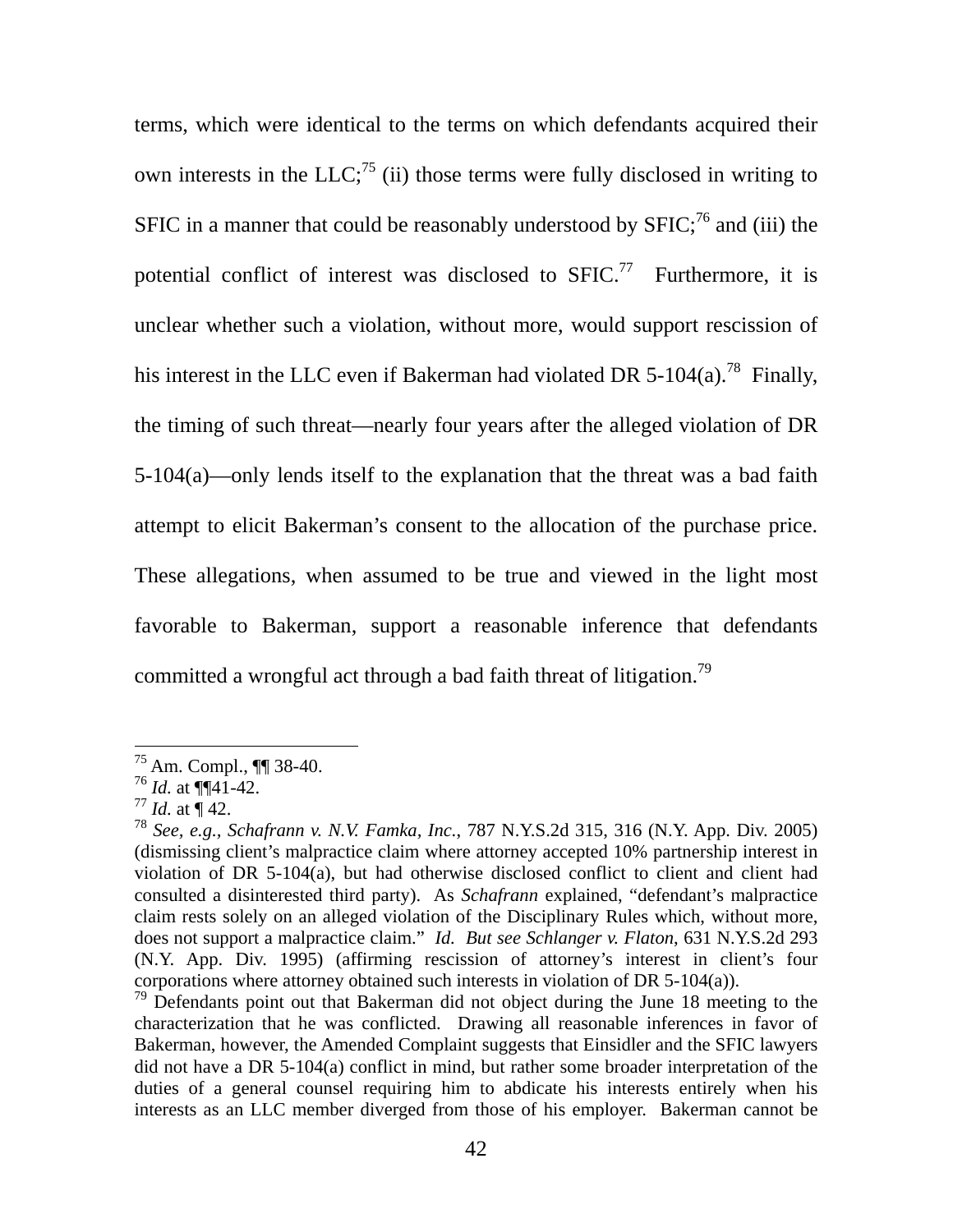Bakerman additionally contends that defendants' threat to terminate his employment constituted a wrongful act. Although Delaware possibly recognizes a covenant of good faith and fair dealing in at-will employment,<sup>[80](#page-43-0)</sup> New York does not.<sup>81</sup> In New York, however, an employer's threat to terminate an at-will employee in order to obtain a release of claims is subjected to a standard apparently more stringent than ordinary contract principles[.82](#page-43-2) Seven factors are considered: 1) the plaintiff's education and business experience, 2) the amount of time the plaintiff had possession of or access to the agreement before signing it, 3) the role of plaintiff in deciding the terms of the agreement, 4) the clarity of the agreement, 5) whether the plaintiff was represented or consulted with an attorney, 6) whether the consideration given in exchange for the waiver exceeds employee benefits to which the employee was already entitled by contract or law, and 7) whether

expected to correct the SFIC lawyers of their erroneous understanding of "conflict of interest," provide them with an only slightly more plausible theory  $(DR 5-104(a))$ , and then remind them of the facts making this latter theory an empty threat—all in a span of thirty minutes, and without the benefit of his own counsel.

<span id="page-43-0"></span><sup>80</sup> *Reiver v. Murdoch & Walsh, P.A.*, 625 F. Supp. 998, 1014 (D. Del. 1985) (holding that threats of termination of an at-will employee to obtain a release of already accrued benefits could form the basis of an action predicated on economic duress).

<span id="page-43-2"></span><span id="page-43-1"></span><sup>81</sup> *Robertazzi v. Cunningham*, 294 A.D.2d 418, 419 (N.Y.A.D. 2 Dept. 2002) ("it is well established that there is no implied obligation of good faith and fair dealing in an employment at will"). In addition to Bakerman's residence and SFIC's doing business in New York, their employment relationship was centered in New York; New York law will therefore apply in determining the wrongful nature of threats made in New York to terminate such an employment relationship. *See Restatement (Second) of Conflicts*, § 145. <sup>82</sup> *Bormann v. AT&T Comm., Inc.*, 875 F.2d 399, 403 (2d Cir. 1989).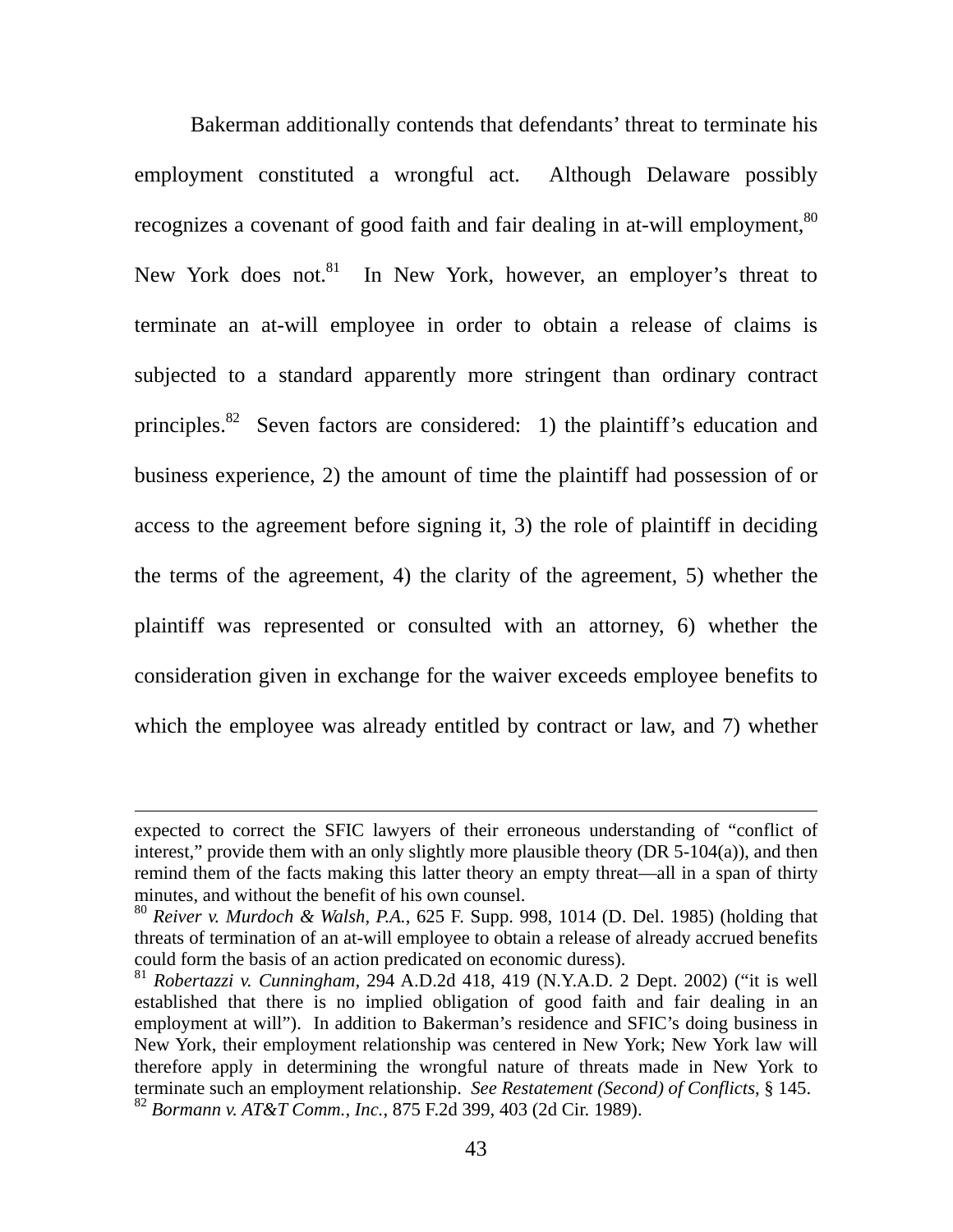an employer encourages or discourages an employee to consult an attorney.<sup>83</sup> As Einsidler and the lawyers argued that Bakerman's consent to the transaction was unnecessary in light of his conflict of interest, continued pursuit of Bakerman's consent was effectively an attempt to secure a release of claims that arose in the context of both Bakerman's holdings in the LLC and his employment for the SFIC.

Under New York law, Einsidler's threat to terminate Bakerman in order to obtain his consent arguably constituted a wrongful act. Several factors raise sufficient question as to the voluntariness of the consent in the context of the threat to employment: Bakerman was only given a half hour to examine the consent and purchase agreement,  $84$  he was given no role in crafting the consent, he was arguably entitled to the \$700,000 even without signing the consent, and he was not represented by nor encouraged to consult counsel.<sup>85</sup>

At this stage, the threat of litigation and termination of employment have been sufficiently pled to satisfy the wrongful act element of a claim of economic duress.

<span id="page-44-0"></span><sup>83</sup> *Id.*; *EEOC v. Am. Express Publ'g Corp.*, 681 F. Supp. 216, 219 (S.D.N.Y. 1988).

<span id="page-44-1"></span><sup>84</sup> *Am. Express*, 681 F. Supp. at 220 ("Three days, while not conclusive as to involuntariness, is sufficiently short to create a question on the subject.").

<span id="page-44-2"></span><sup>&</sup>lt;sup>85</sup> Einsidler's response to Bakerman's request to speak with Sidney Frank could be viewed as discouraging Bakerman from consulting anyone during his thirty-minute deliberation period.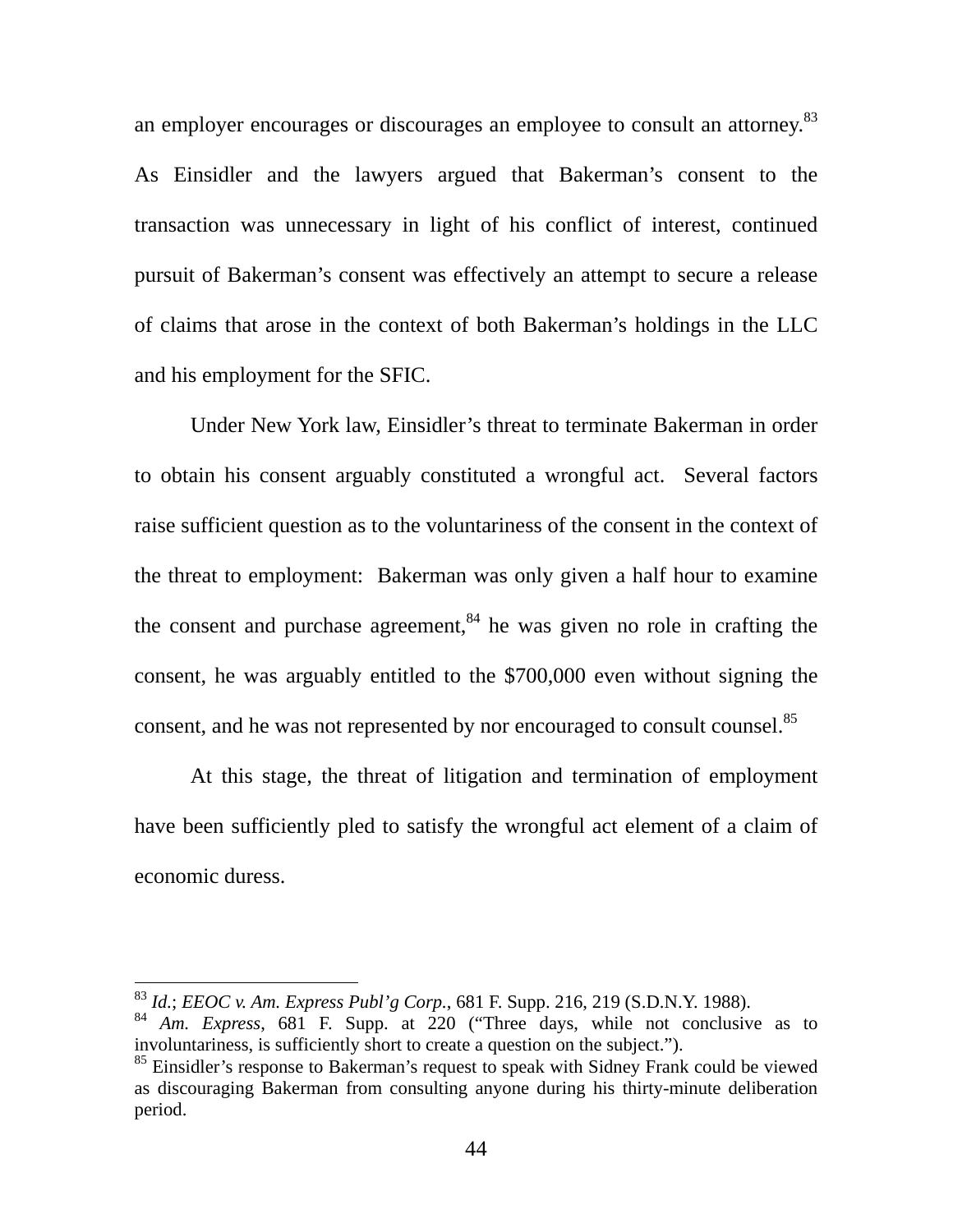#### ii. Was Bakerman's Will Over-Ridden?

As stated earlier, the second element of a claim of economic duress requires that the wrongful act "must be of such a nature as to actually override the judgment and will of the other party...."<sup>86</sup> "The test for determining whether the duress produced the assent is a subjective one that focuses on the state of mind of the 'victim' of the duress."<sup>87</sup> Defendants secretly negotiated with Bacardi for months and waited to seek Bakerman's consent to the transaction until shortly before the public announcement of the sale.<sup>88</sup> After finally revealing the transaction and a draft of its proposed terms to Bakerman, defendants did not provide any substantive information to support the allocation. Before discovery into the events surrounding the eleventh hour ultimatum, and at this stage where all reasonable inferences must be made in favor of plaintiff, it is reasonable to believe that Bakerman's will was overcome.

<span id="page-45-0"></span><sup>86</sup> *Fluharty*, 193 A. at 840.

<span id="page-45-1"></span><sup>87</sup> *Hanna*, at 7.

<span id="page-45-2"></span><sup>88</sup>Am. Compl., ¶¶ 67-69; 80. *See Hanna*, 1985 WL 21128, at \*4 (finding that unreasonable delay in seeking consent until shortly before the transaction contributed to overcoming party's will). According to the Amended Complaint, defendants intentionally surprised Bakerman on the eve of a multi-billion dollar transaction that might disintegrate unless he signed the consent.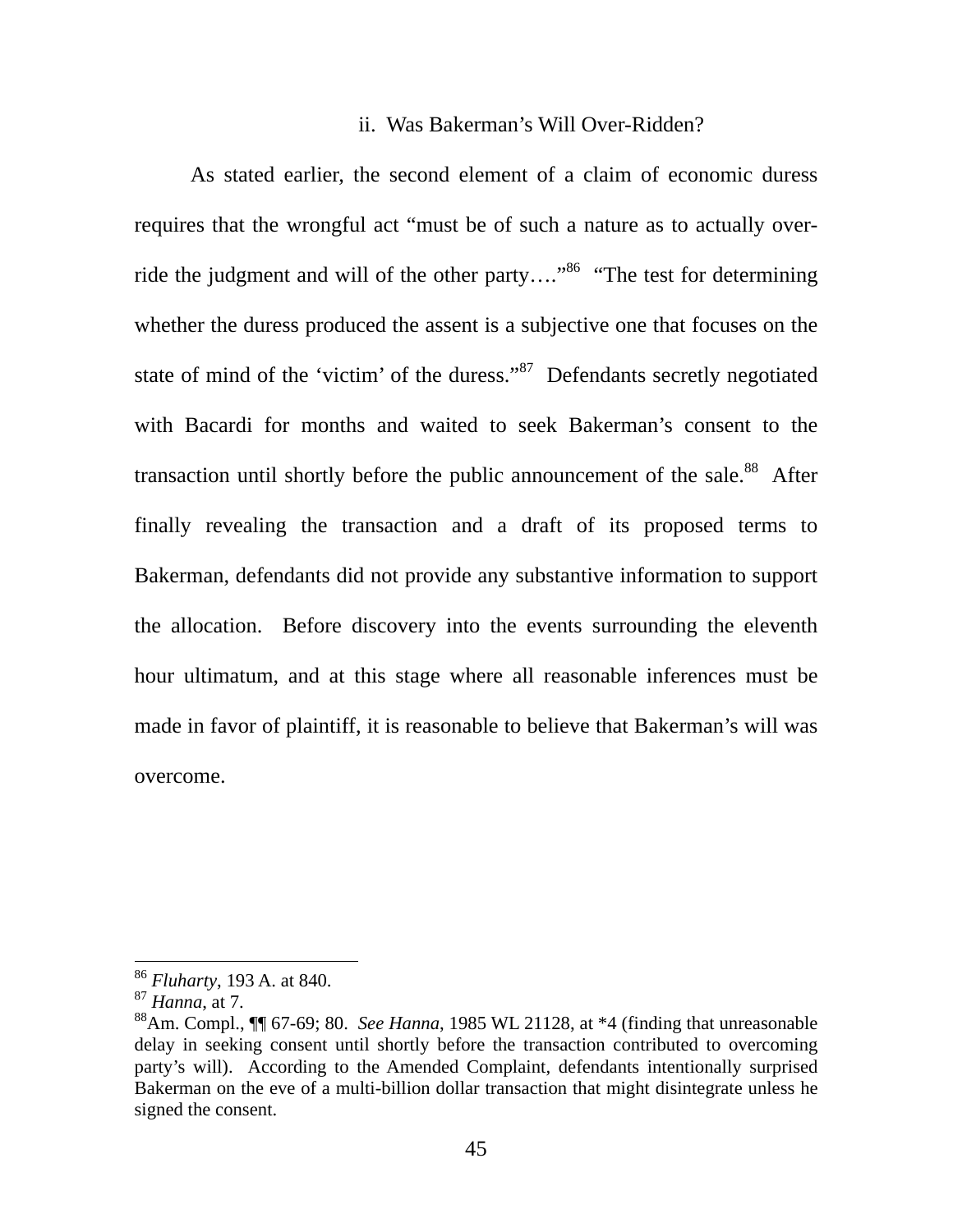# iii. Did Bakerman Have Adequate Legal Remedy to Protect Himself?

The final element of economic duress focuses on whether the coercive conduct creates or takes advantage of an exigent circumstance such that the victim could not reasonably be expected to resist and seek legal relief to protect his interests. Of particular note, therefore, is the manner in which the consent was requested, and the short time Bakerman was given to decide. Viewed in the light most favorable to Bakerman, Einsidler laid out a trap for Bakerman. The allocation was hidden from Bakerman until the eleventh hour,<sup>89</sup> he received an ultimatum threatening a lawsuit and employment termination, and he was given only 30 minutes to decide. Further, he was not permitted to speak with Sidney Frank; nor was he given adequate time or privacy to confer with counsel. Viewing the facts as pled in the light most favorable to Bakerman, his consent was coerced and does not preclude a claim for breach of the duty of loyalty. $90$ 

### 2. Did Bakerman Acquiesce?

 $\overline{a}$ 

In addition to alleging that Bakerman's consent to the Bacardi transaction bars his claims, defendants additionally argue that Bakerman's

<span id="page-46-0"></span> $89$  Bakerman was likely lulled by the misinformation of an allocation by thirds, delivered by Peltz in the SFIC hallways a day earlier.

<span id="page-46-1"></span> $\frac{90}{90}$  At this point, there is no need to address Bakerman's alternative argument, that even if his consent had been given freely, it would only have the effect of shifting the burden of proof onto him in the entire fairness analysis.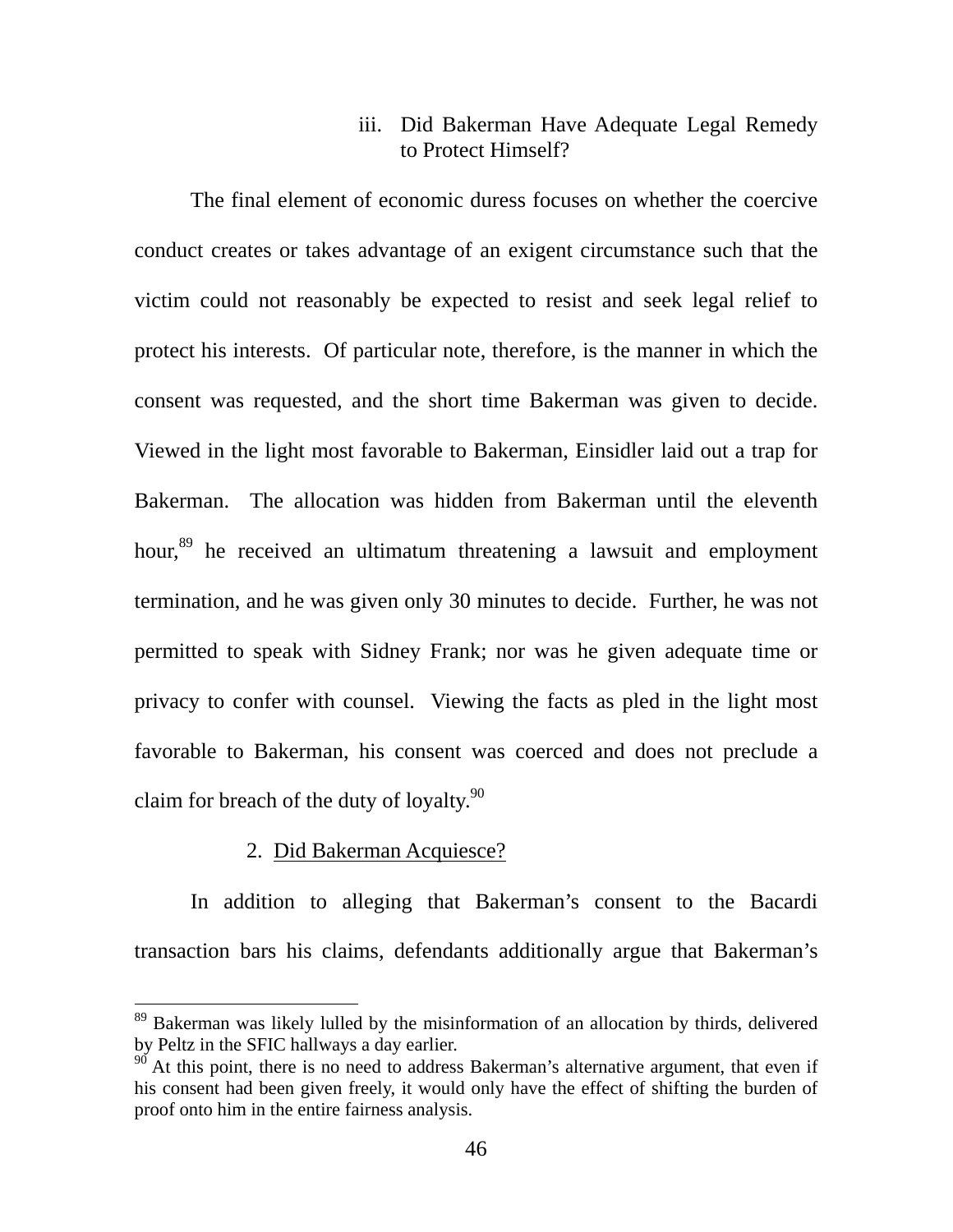acceptance of pecuniary benefits flowing from the transaction bars his claims under the doctrines of ratification and acquiescence. "Acquiescence arises where a complainant has full knowledge of his rights and the material facts and (1) remains inactive for a considerable time; (2) freely does what amounts to recognition of the complained of act; or (3) acts in a manner inconsistent with the subsequent repudiation, which leads the other party to believe the act has been approved."<sup>91</sup> Similarly, "[r]atification results if the party who executed the contract under duress accepts the benefits flowing from it or remains silent or acquiesces in the contract for any considerable length of time after opportunity is afforded to annul or void it." $^{92}$  $^{92}$  $^{92}$ 

a. In Respect to the Transfer Pricing?

It is unclear whether defendants properly challenged Bakerman's breach of fiduciary duty claim alleging defendants' artificial suppression of the transfer pricing in the vodka sales from SAS to SFIC during the years before the Bacardi transaction.  $93$  Regardless, drawing all reasonable inferences from the allegations in the Amended Complaint in favor of

<span id="page-47-0"></span><sup>91</sup> *Cantor Fitzgerald, L.P. v. Cantor*, 2000 WL 307370, at \*24 (Del. Ch. Mar. 13, 2000) citing *NTC Group, Inc. v. West Point-Pepperell, Inc.*, C.A. No. 10665, slip op. (Del. Ch. Oct. 17, 1990).

<span id="page-47-1"></span><sup>92</sup> *Cianci*, 2000 WL 1234647, at \*12.

<span id="page-47-2"></span><sup>&</sup>lt;sup>93</sup> This issue was not directly addressed by defendants in their opening brief, and only footnoted in their reply brief. Defs.' Reply Br. at 15 n.11.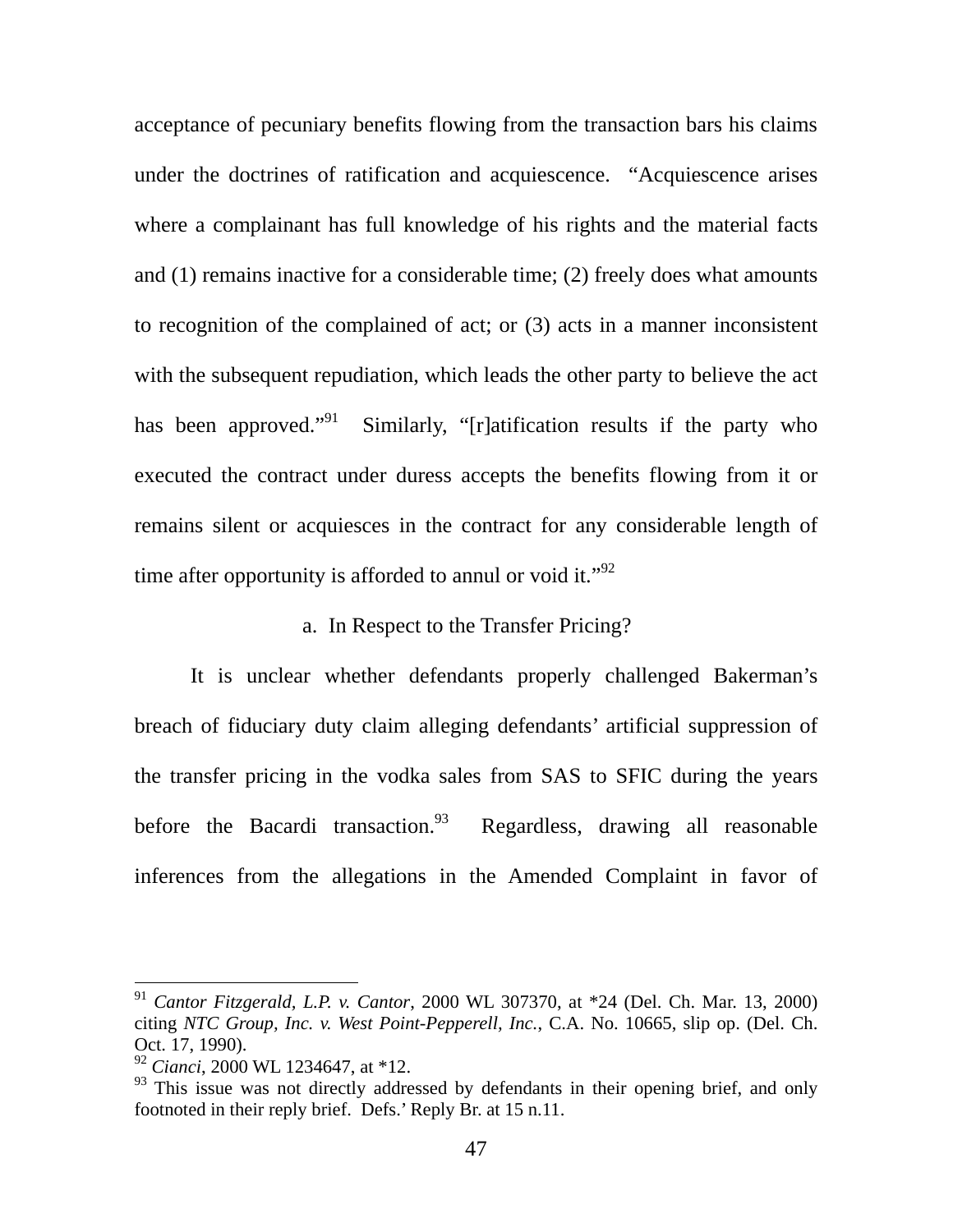plaintiff, Bakerman was unaware of the transfer pricing and therefore did not acquiesce or ratify it.

According to the Amended Complaint, in 2003 SAS sold more than 2.3 million cases of Grey Goose Vodka, the majority of which was to SFIC at an unreasonably steep discount (the transfer price). Bakerman was terminated in August 2004. Although Bakerman's ignorance is not specifically pled, it is an inference that will be granted for the time being, keeping in mind that further discovery should quickly resolve what exactly Bakerman knew about the transfer pricing.

# b. In Respect to the Allocation?

Defendants assert that Bakerman acquiesced in or ratified the purchase price allocation by accepting an employee bonus following the Bacardi sale and by waiting eighteen months to bring this lawsuit. Drawing all reasonable inferences in favor of plaintiff, however, Bakerman did not acquiesce in or ratify the purchase price allocation. Bakerman, like all SFIC employees, received a substantial employee bonus following the Bacardi sale. That bonus resulted from his SFIC employment and was unrelated to the purchase price allocation or his membership interest in the  $LLC<sup>94</sup>$  Bakerman has never

<span id="page-48-0"></span> $94$  Am. Compl.,  $\P$  109.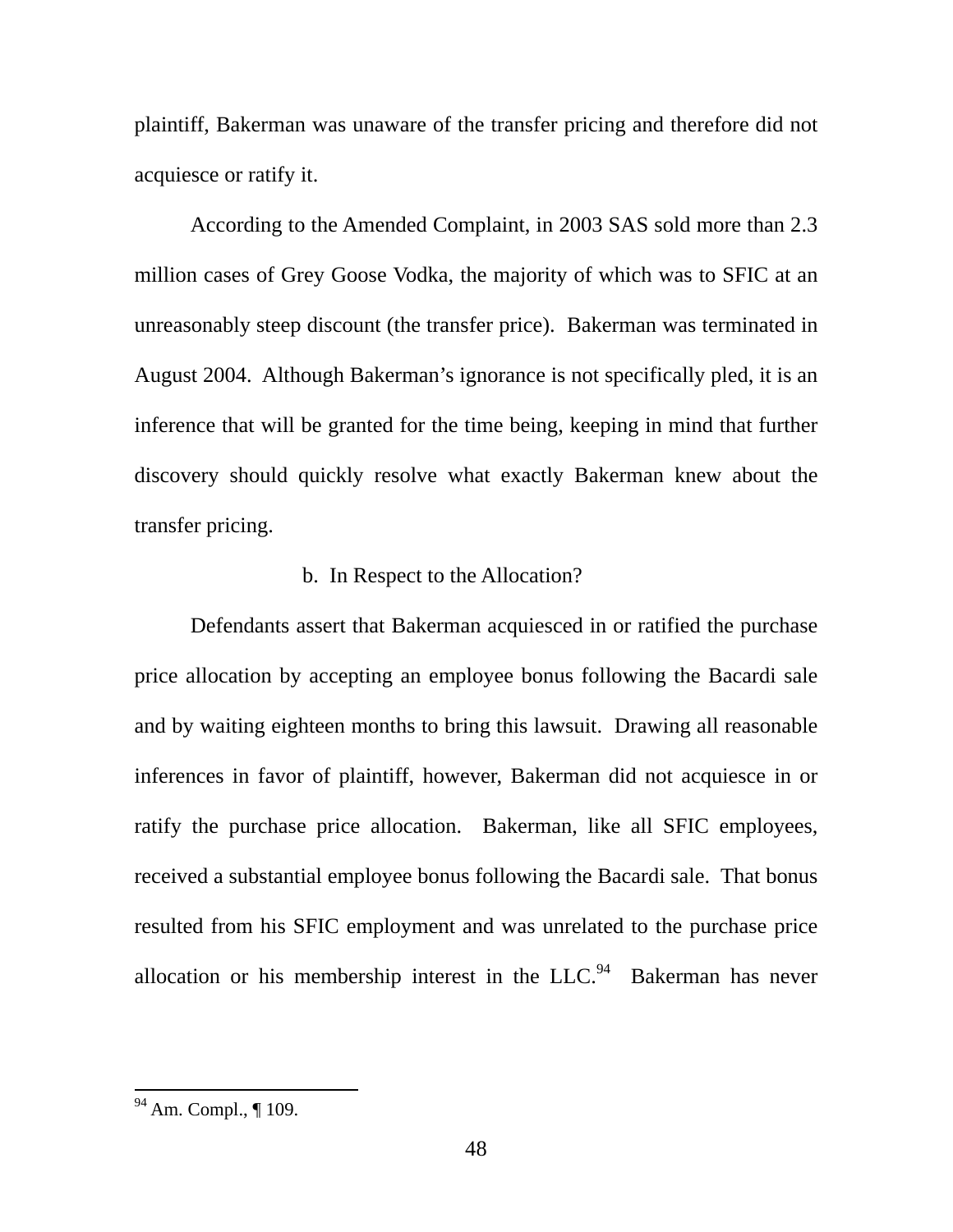received any distributions or other monetary payments for his membership interest.

Bakerman has not acquiesced in the purchase price allocation by inaction. Traditionally, the doctrine of acquiescence has included an additional showing that the plaintiff, by words or deeds, has acknowledged the legitimacy of the defendant's conduct. An essential element of acquiescence is "that the acquiescing party shows unequivocal approval of the transaction."[96](#page-49-1) Here, Bakerman did not show unequivocal approval of the allocation, as he vigorously objected to the allocation, even as he was allegedly coerced into consenting. Moreover, he repeatedly refused to sign a comprehensive release shortly after the transaction.<sup>97</sup>

## *D. Unjust Enrichment*

 $\overline{a}$ 

Bakerman broadly alleges that as a result of defendants' wrongful and unjustified conduct, they have been unjustly enriched at the LLC's expense. Unjust enrichment is the "unjust retention of a benefit to the loss of another, or the retention of money or property of another against the fundamental

<span id="page-49-0"></span><sup>95</sup> *See Clements v. Rogers*, 790 A.2d 1222, 1238 (Del. Ch. 2001) (citing *Frank v. Wilson & Co., Inc.*, 9 A.2d 82, 87 (Del. Ch. 1939), *aff'd*, 32 A.2d 277 (Del. 1943)).

<span id="page-49-1"></span><sup>96</sup> *In re Best Lock S'holder Litig.*, 845 A.2d 1057, 1080-81 (Del. Ch. 2001).

<span id="page-49-2"></span><sup>&</sup>lt;sup>97</sup> Einsidler acknowledged Bakerman's lack of acquiescence by interpreting Bakerman's refusal to sign a release as indicating that Bakerman was going to sue defendants. Am. Compl., ¶ 112.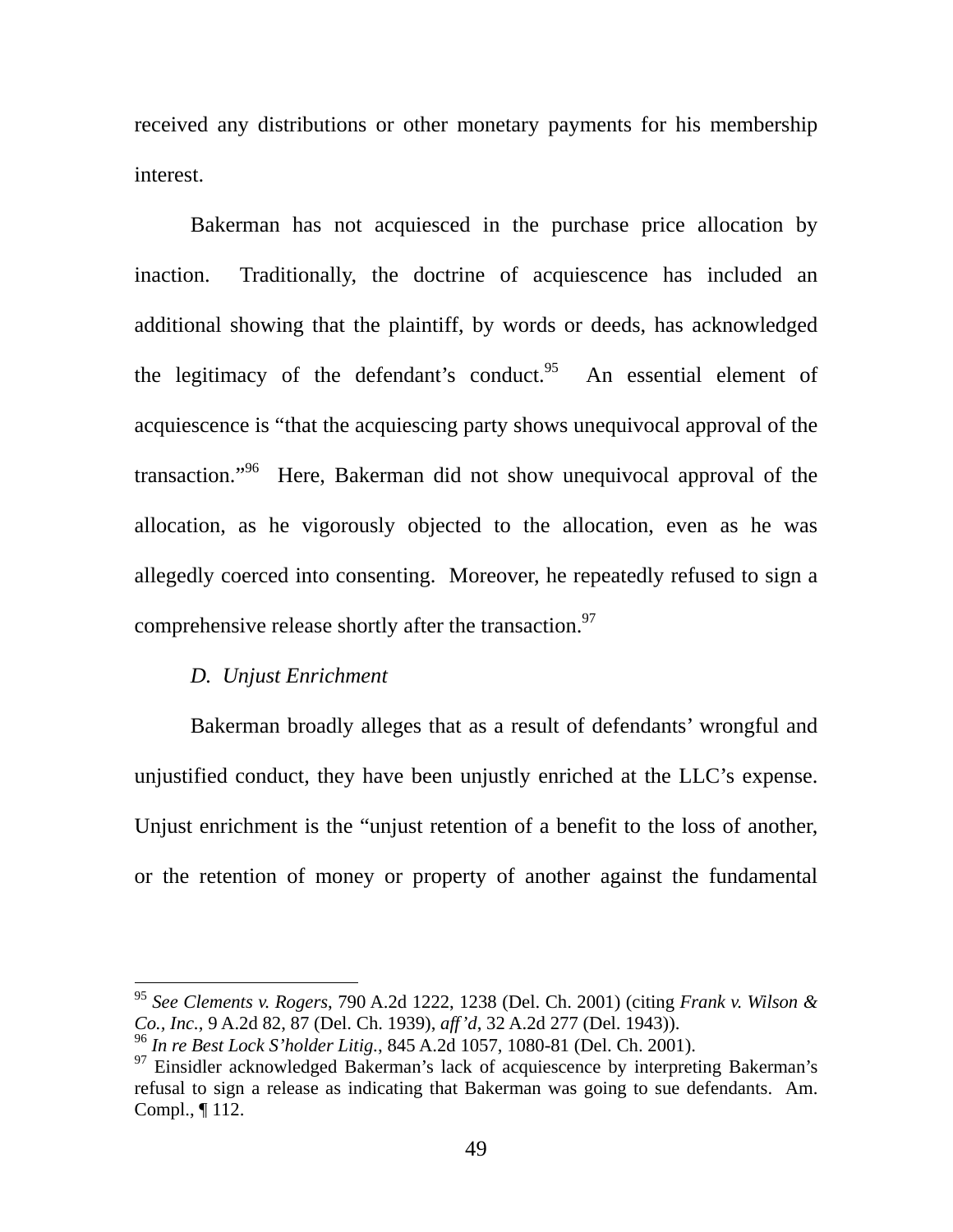principles of justice or equity or good conscience."<sup>98</sup> The elements of unjust enrichment are (i) an enrichment, (ii) an impoverishment, (iii) a relation between the enrichment and impoverishment, (iv) the absence of justification, and (v) the absence of a remedy provided by law.<sup>99</sup> Courts developed unjust enrichment as a theory of recovery to remedy the absence of a formal contract.<sup>100</sup> Therefore, claims of unjust enrichment may survive a motion to dismiss when the validity of the contract is in doubt or uncertain.<sup>101</sup> When the complaint alleges an express, enforceable contract that controls the parties' relationship, however, a claim for unjust enrichment will be dismissed.<sup>102</sup> This is the case even when the enforceable contract gives rise to a fiduciary relationship between the parties. $103$ 

Here, the relationship between the LLC and the defendants was expressly governed by the LLC's Operating Agreement and the fiduciary duties that arose from such an agreement. Bakerman argues unavailingly that

<span id="page-50-0"></span><sup>98</sup> *Jackson Nat'l Life Ins. Co. v. Kennedy*, 741 A.2d 377, 393 (Del. Ch. 1999). <sup>99</sup> *Id.* 

<span id="page-50-2"></span><span id="page-50-1"></span><sup>100</sup> *ID Biomedical Corp. v. TM Technologies, Inc.*, 1995 WL 130743, at \*15 (Del. Ch. Mar. 16, 1995).

<span id="page-50-3"></span><sup>101</sup> *See, e.g., Student Fin. Corp. v. Royal Indem. Co.*, 2004 WL 609329, at \*7 (D. Del. Mar. 23, 2004) (rejecting motion to dismiss unjust enrichment claim where complaint alleged underlying contract was invalid and subject to rescission because of fraudulent conduct and omissions).

<span id="page-50-4"></span><sup>102</sup> *Rossdeutscher v. Viacom, Inc.*, 768 A.2d 8, 24 (Del. 2001) (applying New York law, terms of contingent value rights controlled); *ID Biomedical.*, 1995 WL 130743, at \*15 (applying Delaware law). 103 *Albert v. Alex. Brown Mgmt. Servs.*, 2005 WL 2130607, at \*8 (Del. Ch. Aug. 26, 2005)

<span id="page-50-5"></span><sup>(</sup>partnership agreement and fiduciary duties between managers and unitholders controlled, to the exclusion of unjust enrichment claim).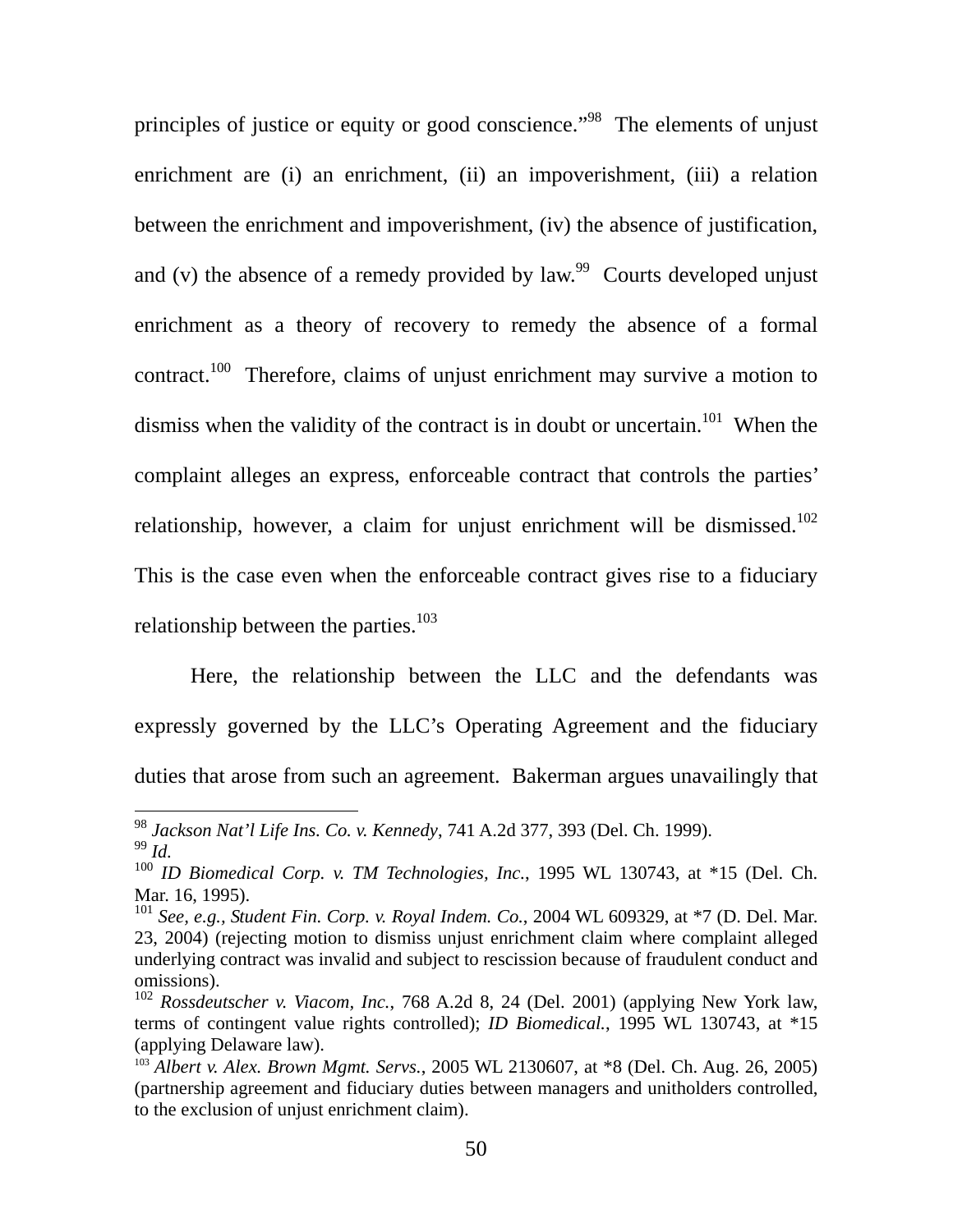the LLC's rights to the allocation are governed by the APA. Count I (defendants' breach of fiduciary duty) and Count II (defendants' breach of contract), however, allege both a contract (the Operating Agreement) and fiduciary duties that governed both the substance of the allocation and the manner in which it was approved. Therefore, Bakerman's claim of unjust enrichment is dismissed.

#### *E. Tooley Analysis*

 $\overline{a}$ 

Defendants argue that Bakerman's individual causes of action are derivative in nature. The distinction between derivative and direct claims has only academic import at this stage because demand is presently excused and because Bakerman remains a member of the  $LLC^{104}$  and an adequate representative of the class. Nonetheless, acknowledging that this issue may arise again after discovery and that defendants have pressed it on this motion, I turn to it briefly.

Whether a claim is derivative or direct depends solely upon two questions: "(1) who suffered the alleged harm (the corporation or the suing stockholders individually); and (2) who would receive the benefit of the recovery or other remedy (the corporation or the stockholders,

<span id="page-51-0"></span> $104$  A derivative claim may only be brought by a shareholder who continues to hold the shares of the corporation on whose behalf the shareholder is suing. *See* Ct. Ch. R. 23.1. *See also Tooley v. Donaldson, Lufkin & Jenrette, Inc.*, 845 A.2d 1031 (Del. 2004).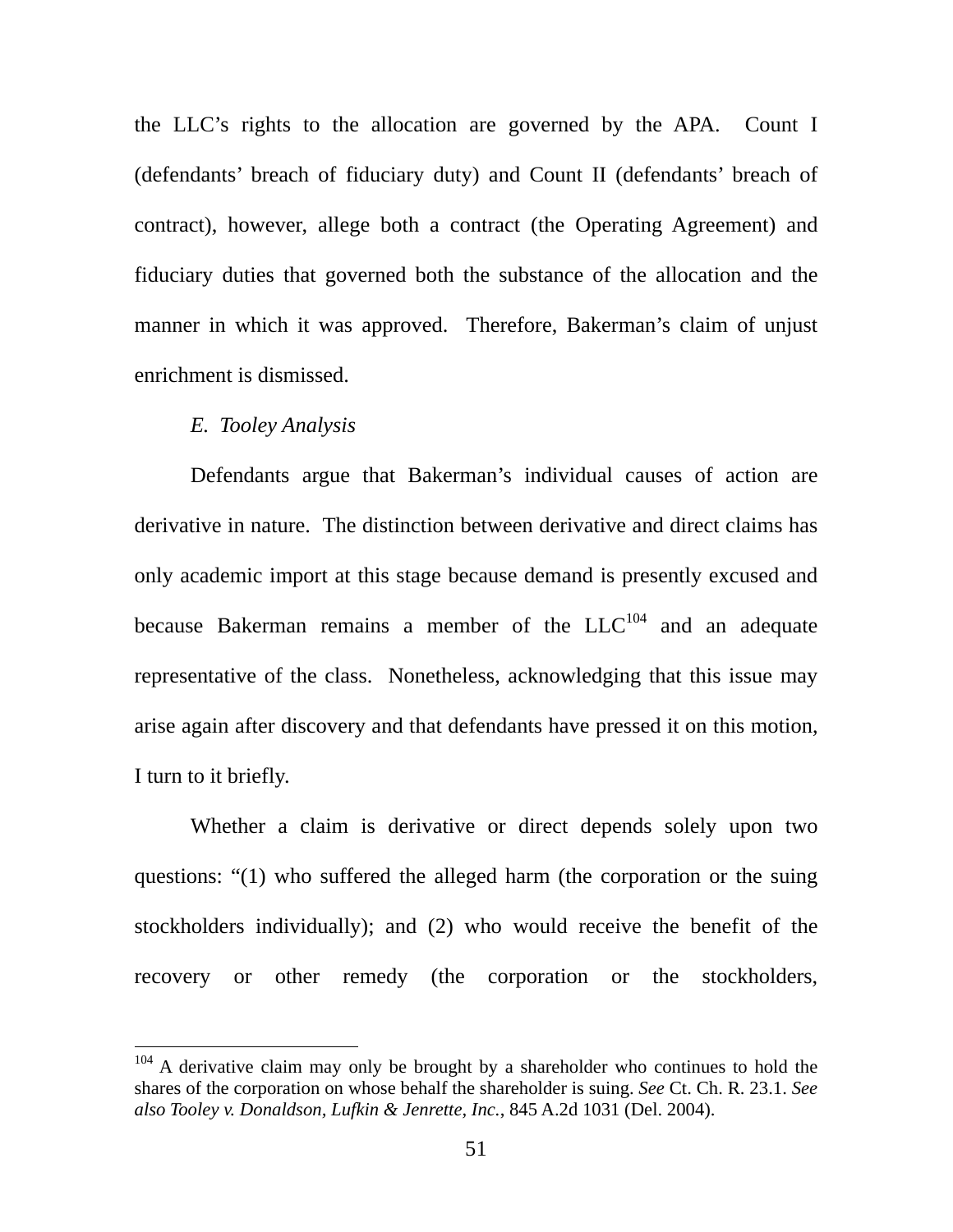individually)?"<sup>105</sup> In applying this test, the duty of the court is to look at the nature of the wrong alleged, not merely at the form of words used in the complaint. $106$ 

Bakerman's contract and good faith and fair dealing claims are direct claims because they allege that defendants deprived Bakerman of his voting rights under the LLC's Operating Agreement, and because Bakerman would receive the benefit of any recovery. The deprivation of Bakerman's right to freely consent to the transaction is a harm unique to Bakerman that allegedly benefited certain controlling members of the  $LLC$ <sup>107</sup> Consequently, Bakerman would be the eventual sole recipient of the remedy. For these reasons, Counts II and IV will be treated as direct claims.

## *F. Breach of Contract*

Bakerman has pled a claim for breach of contract. Under the notice pleading standard, $108$  he need only allege the existence of a contract, the breach of an obligation imposed by that contract, and the resultant damage.<sup>109</sup> Bakerman has satisfied the notice pleading burden by alleging that: (i) the Operating Agreement is a contract between the managers and members of the

<span id="page-52-0"></span><sup>105</sup> *Tooley*, 845 A.2d at 1033.

<span id="page-52-1"></span><sup>106</sup> *In re Syncor Int'l Corp. S'holders Litig.*, 857 A.2d 994, 997 (Del. Ch. 2004).

<span id="page-52-2"></span><sup>107</sup> *See Gentile v. Rossette*, 2006 WL 2388934, at \*7 (Del. 2006) (finding public shareholders directly harmed by dilution of voting power redistributed to controlling shareholder).

<span id="page-52-3"></span><sup>108</sup> *See* Ct. Ch. R. 8(a)(1).

<span id="page-52-4"></span><sup>109</sup> *VLIW Tech., LLC v. Hewlett-Packard Co.*, 840 A.2d 606, 612 (Del. 2003).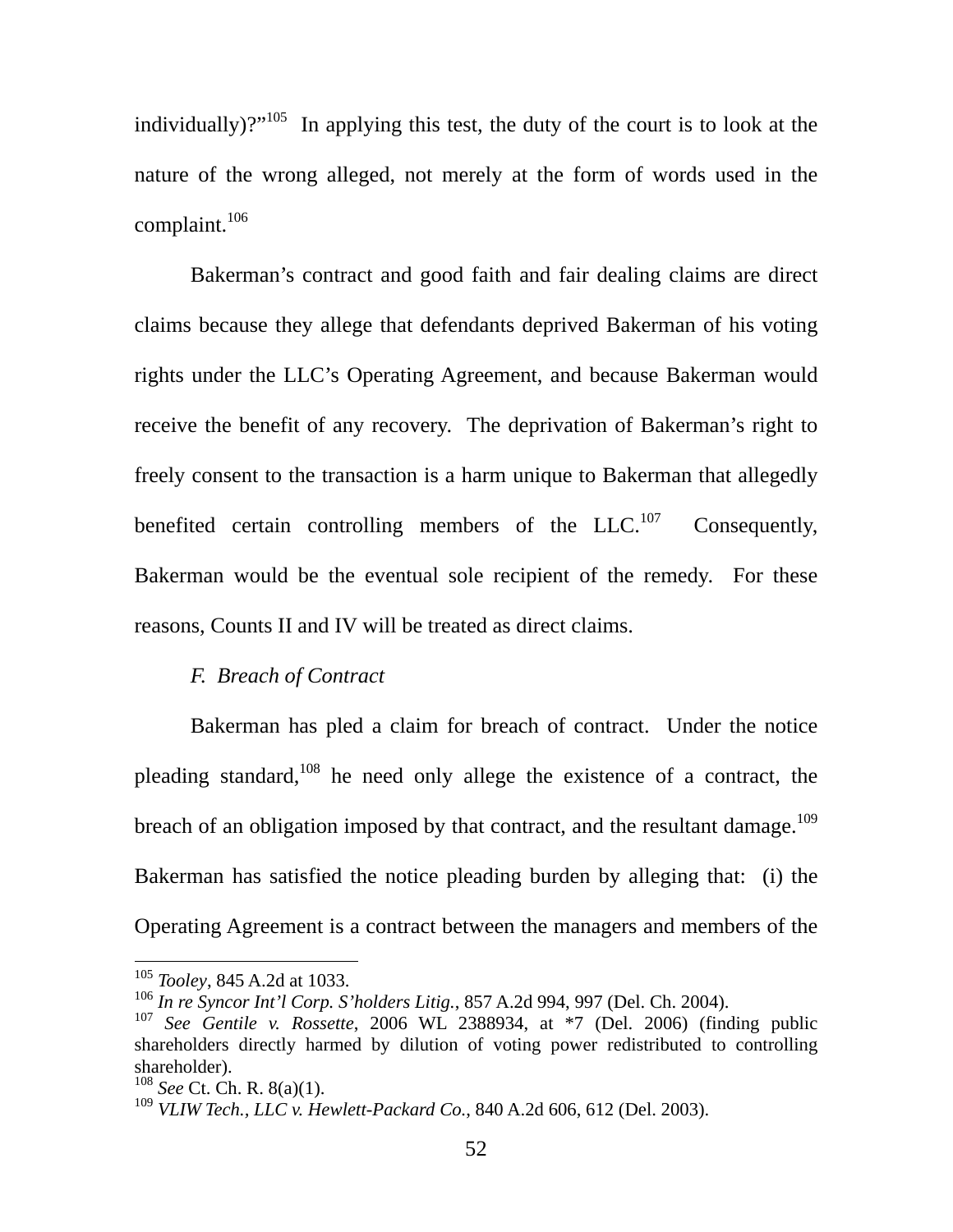LLC, including Bakerman and defendants; $110$  (ii) defendants breached the Operating Agreement by obtaining Bakerman's consent through economic duress;<sup>111</sup> and (iii) Bakerman suffered substantial damages as a result.<sup>[112](#page-53-2)</sup>

## *G. Breach of the Implied Covenant of Good Faith and Fair Dealing*

Bakerman has adequately stated a claim for breach of the implied covenant of good faith and fair dealing. In Delaware, an implied covenant of good faith and fair dealing inheres in every contract.<sup>113</sup> The implied covenant is a "judicial convention designed to protect the spirit of the agreement when, without violating an express term of the agreement, one side uses oppressive or underhanded tactics to deny the other side the fruits of the parties' bargain."[114](#page-53-4) Courts will find a breach of an implied covenant when it is "clear from what was expressly agreed upon that the parties who negotiated the express terms of the contract would have agreed to proscribe the act later complained of as a breach of the implied covenant of good faith had they thought to negotiate with respect to that matter."<sup>115</sup>

"[I]n order to plead successfully a breach of an implied covenant of good faith and fair dealing, the plaintiff must allege a specific implied

<span id="page-53-0"></span> $110$  Am. Compl.,  $\P$  122.

<span id="page-53-1"></span> $\frac{111}{111}$  *Id.* at  $\P\P$  123-124.

<span id="page-53-2"></span> $112$  *Id.* at  $\frac{125}{125}$ .

<span id="page-53-3"></span><sup>113</sup> *Chamison v. Healthtrust, Inc.*, 735 A.2d 912, 920 (Del. Ch. 1999).

<span id="page-53-4"></span><sup>114</sup> *Id.* 

<span id="page-53-5"></span><sup>115</sup> *Cincinnati SMSA Ltd. P'ship v. Cincinnati Bell Cellular Sys. Co.*, 708 A.2d 989, 992 (Del. 1998).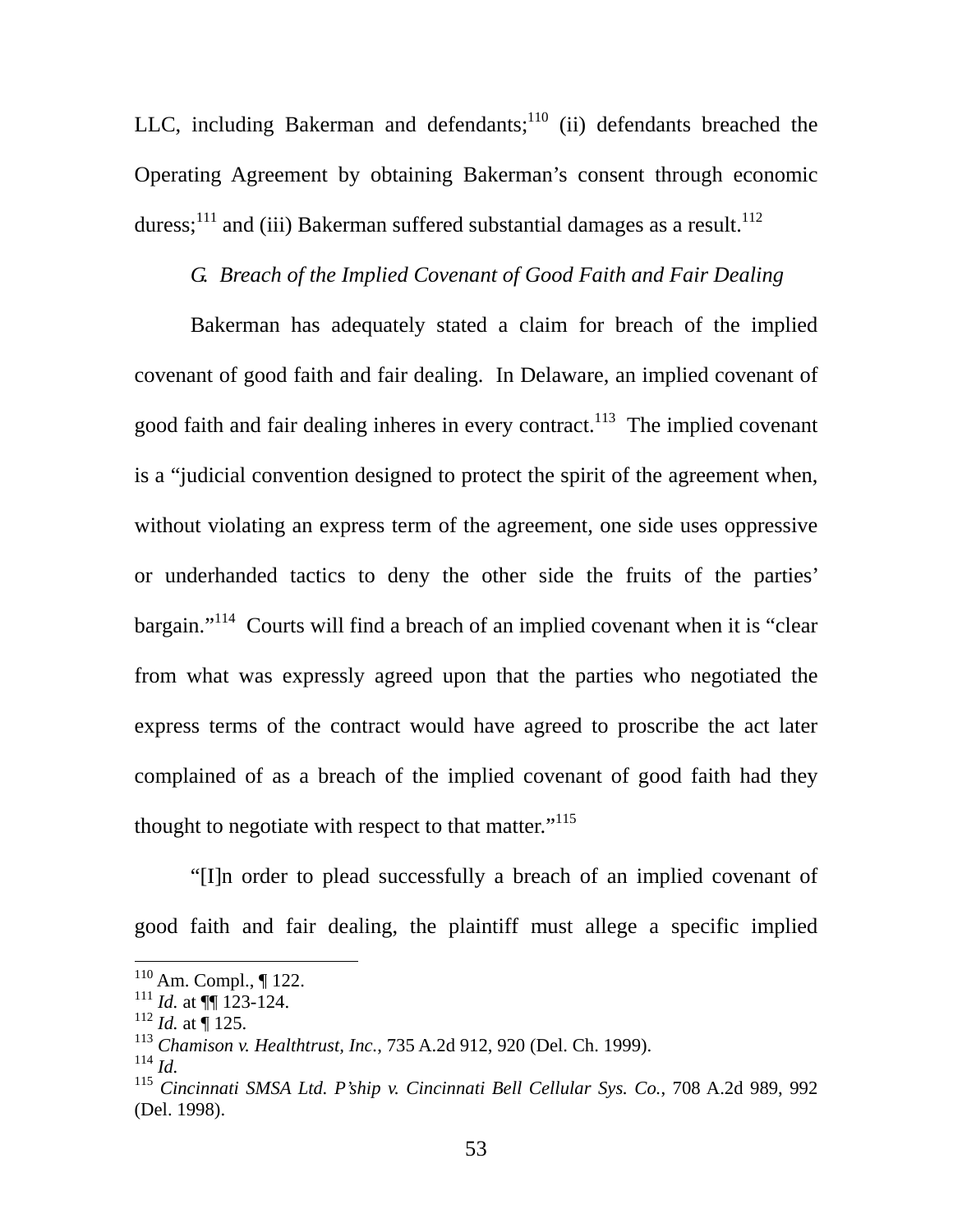contractual obligation, a breach of that obligation by the defendants, and resulting damage to the plaintiff."<sup>116</sup> Bakerman claims that the implied contractual obligation arises from the Operating Agreement's requirement that members of the LLC unanimously approve certain fundamental transactions. Bakerman alleges that defendants have violated the implied contractual obligation by: (i) misallocating the transaction proceeds to serve their own self interests at Bakerman's expense; (ii) failing to disclose material information necessary to allow Bakerman to make an informed decision regarding the consent; (iii) depriving Bakerman of his right to give volitional consent to the transaction without coercion and duress; and (iv) executing the Bacardi transaction with knowledge of the coercive nature of the consent. These allegations are largely duplicative of earlier allegations of breaches of the duty of loyalty, the so-called duty of disclosure, and the Operating Agreement. Nonetheless, Bakerman may, after discovery, be able to show some independent breach of the duty of good faith and fair dealing that falls outside the ambit of these previously pled breaches.<sup>117</sup> For that reason, I decline at this stage of the matter to dismiss Count IV of the Amended Complaint.

<span id="page-54-0"></span><sup>116</sup> *Fitzgerald v. Cantor*, 1998 WL 842316, at \*1 (Del. Ch. Nov. 10, 1998).

<span id="page-54-1"></span><sup>117</sup> *See Bonham v. HBW Holdings, Inc.*, 2005 WL 3589419, at \*10-11 (Del. Ch. Dec. 23, 2005).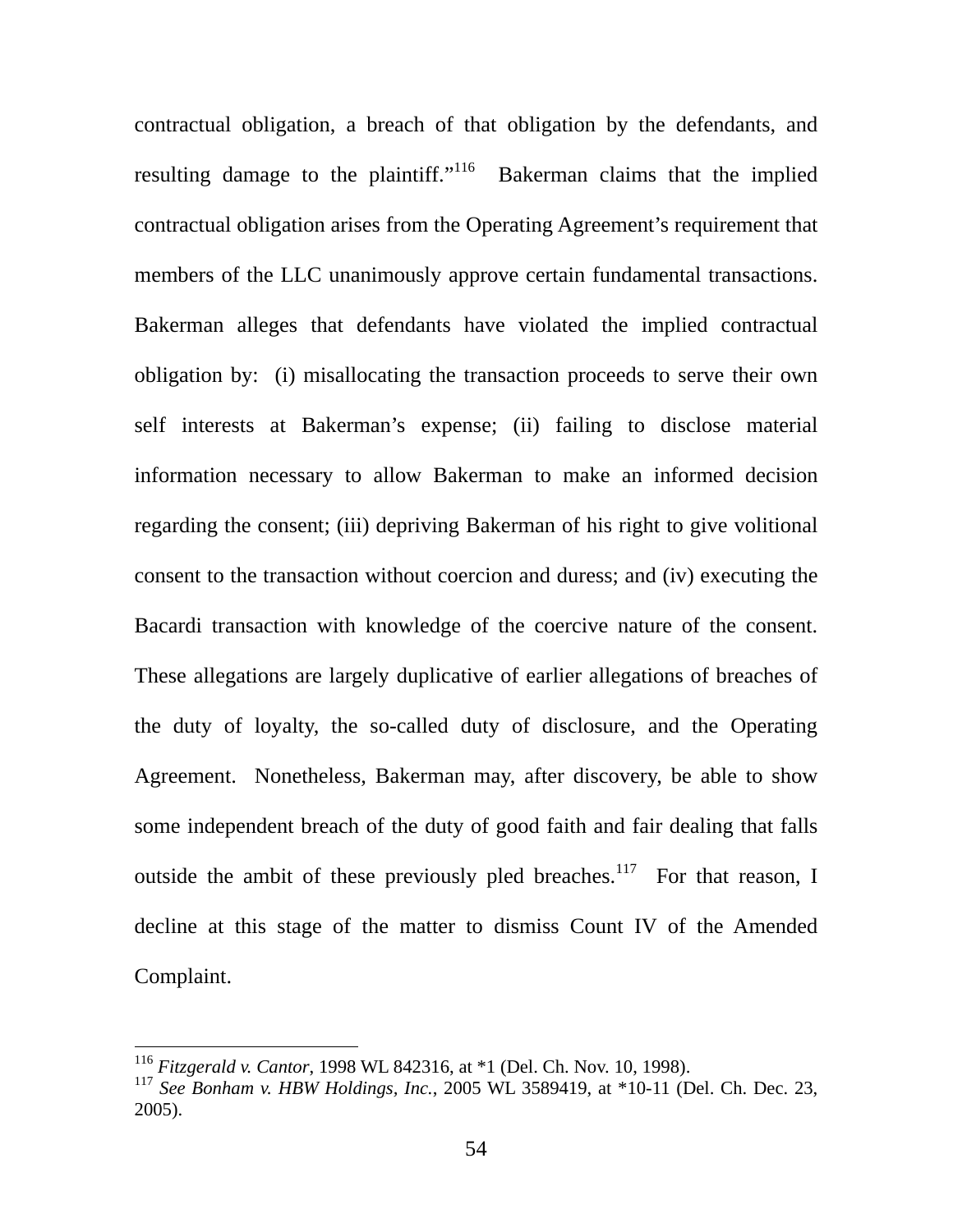#### *H. Laches*

The Amended Complaint is not barred by laches. A claim is barred by the doctrine of laches if the plaintiff, having learned of his claim, unreasonably delayed in asserting his rights and the defendants were prejudiced by the plaintiffs' failure to assert their claim in a timely manner.<sup>118</sup> Bakerman likely became aware of his legal options in the months following June 2004, and filed this lawsuit in December 2005. Following the filing of defendants' first motion to dismiss that attacked Bakerman's alleged conflict of interest, Bakerman filed the Amended Complaint that described communications with Sidney Frank and Lee Einsidler about such conflict. In the meantime, defendant Sidney Frank died in early January 2006, after the original complaint had been filed, but months before the filing of the Amended Complaint.

According to defendants, the delay in filing the original complaint has deprived them of a crucial witness regarding the communications alleged in the Amended Complaint. Defendants misconstrue the Amended Complaint— Bakerman does not allege a one-on-one conversation with Sidney Frank, but discussions that involved both Sidney Frank and Lee Einsidler. Further, the less than eighteen-month delay was a reasonable delay necessary to ascertain

<span id="page-55-0"></span><sup>118</sup> *Steele v. Ratledge*, 2002 WL 31260990, at \* 2 (Del. Ch. Sept. 20, 2002).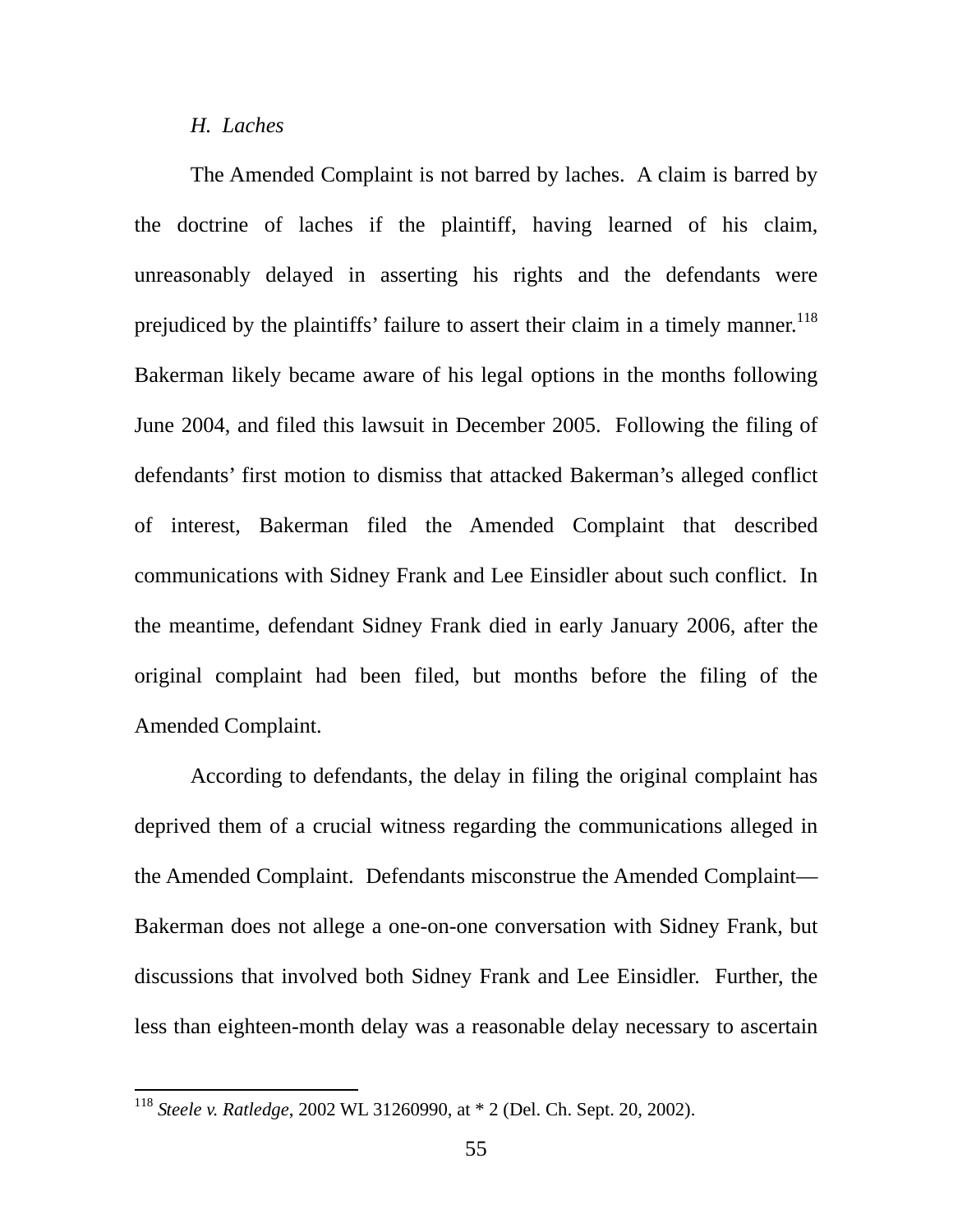the merits of Bakerman's claims and to retain counsel paid on a contingency basis. Finally, nothing suggests that Bakerman waited on the sidelines for Sidney Frank's death—Bakerman filed the original complaint in December 2005, nearly a month before Sidney Frank passed away. Bakerman amended the original complaint in order to respond to specific arguments raised by defendants in their first motion to dismiss. For these reasons, I conclude that the Amended Complaint is not barred by laches.

#### *I. Tortious Interference*

 $\overline{a}$ 

Bakerman cannot state a claim for tortious interference because the defendants are parties to the contract with which they allegedly interfered.<sup>119</sup> SFIC, Bruno, Sidney Frank, Einsidler, John Frank, Thompson, and Moselman, as members of the LLC, were parties to the Operating Agreement. They cannot be liable for tortiously interfering with their own agreement. Therefore, Count III must be dismissed.

### **IV. CONCLUSION**

Bakerman's claims for unjust enrichment (Count V) and tortious interference (Count III) are hereby dismissed. For the reasons set forth above, however, I deny defendants' motion to dismiss Bakerman's remaining claims.

<span id="page-56-0"></span><sup>119</sup> *Shearin v. E.F. Hutton Group, Inc.*, 652 A.2d 578, 590 (Del. Ch. 1994) ("It is rudimentary that a party to a contract cannot be liable both for breach of that contract and for inducing that breach."); *see also Winicki v. City of Olean*, 611 N.Y.S.2d 379 (N.Y. App. Div. 1994).